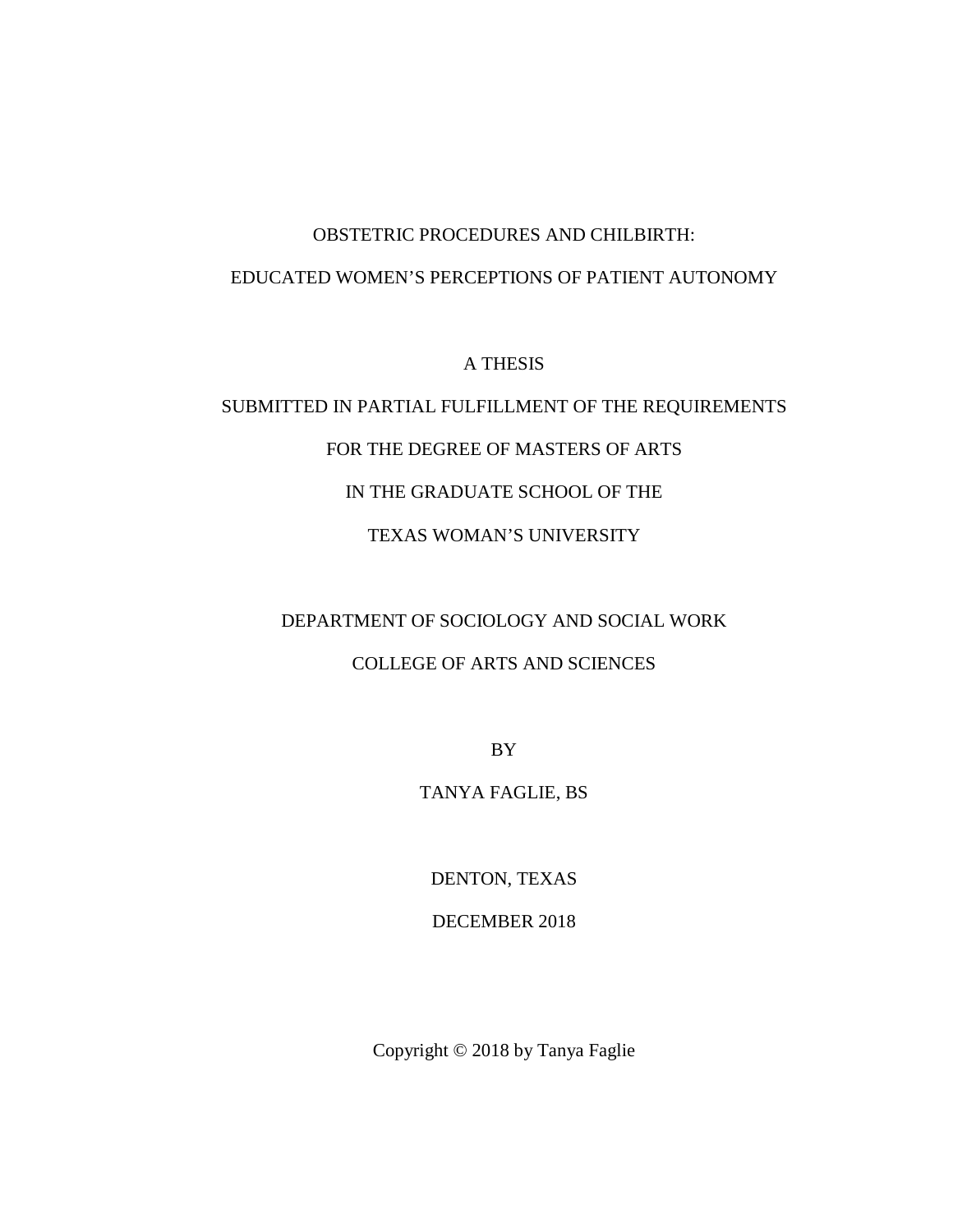### DEDICATION

For my six daughters, Victoria, Alisha, Hailey, Piper, Lorelei, and Rowan. Although you are each unique in personality, you share one common thread; you are all strong and independent. My hope is that you never lose that quality and that you always maintain your autonomy.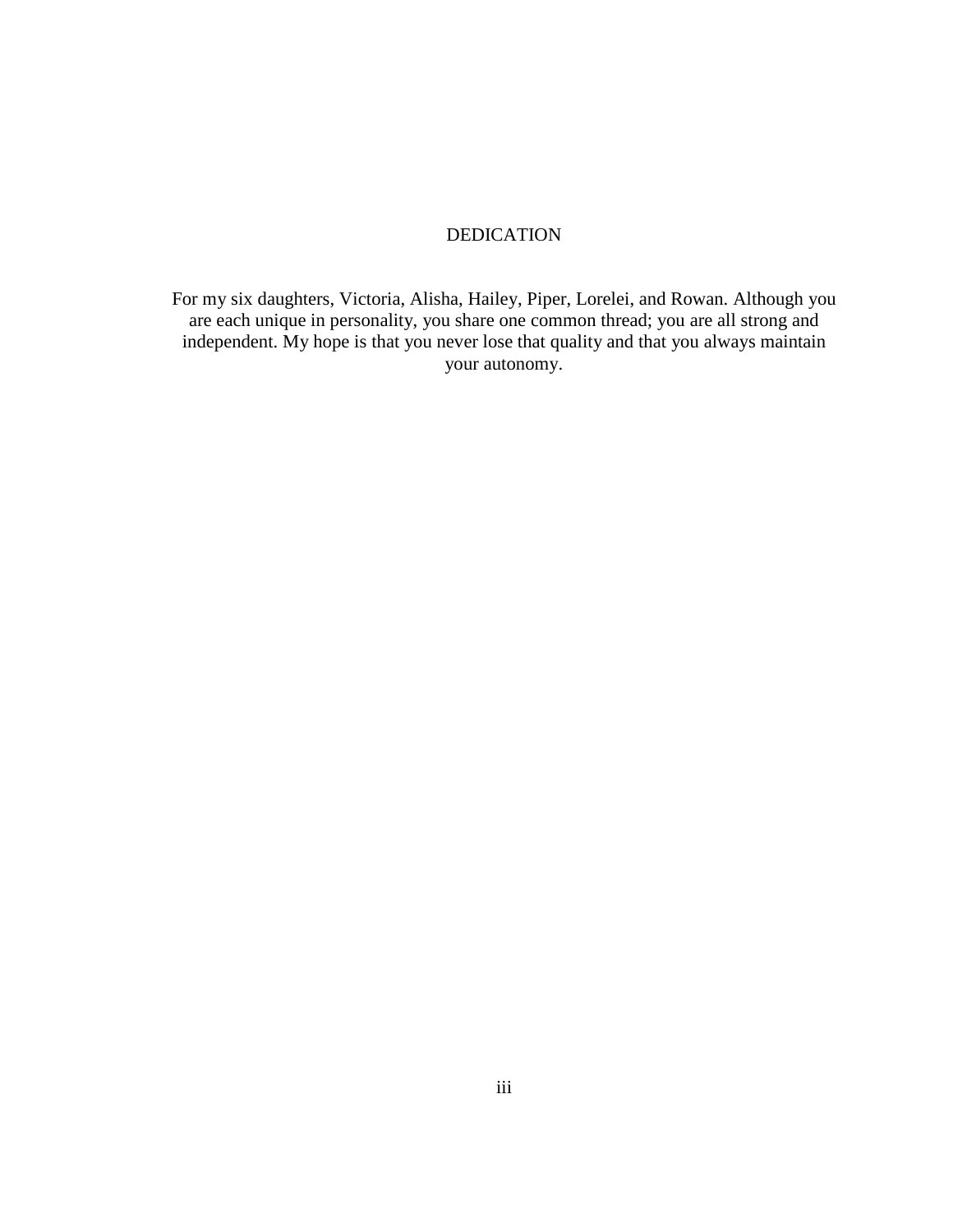#### ACKNOWLEDGEMENTS

I would like to thank the members of my committee: Dr. Mahmoud Sadri, Dr. James Williams, and Dr. Luis Espinoza. I appreciate the patience, support, open door, and individual talents each of you offered me. Dr. Sadri, thank you for your guidance and for trusting my thought process. Dr. Williams, thank you for your attention to detail. Dr. Espinoza, thank you for checking on me (not only about my research, but about me personally). As the members of my Committee, all of you have helped me grow as an individual and an academic. I look forward to continuing this journey with you.

I would also like to thank Dr. Lucas Espinoza for helping me navigate my first semester of this program. The miles may separate us now but your support and encouragement remains with me.

Finally, words could never describe how tremendously grateful I am to my husband and best friend. Jeremy, thank you for keeping me fed, hydrated, and grounded. You are my greatest support, and although you would say that I could have done it without you, I am so glad that I didn't have to!

iv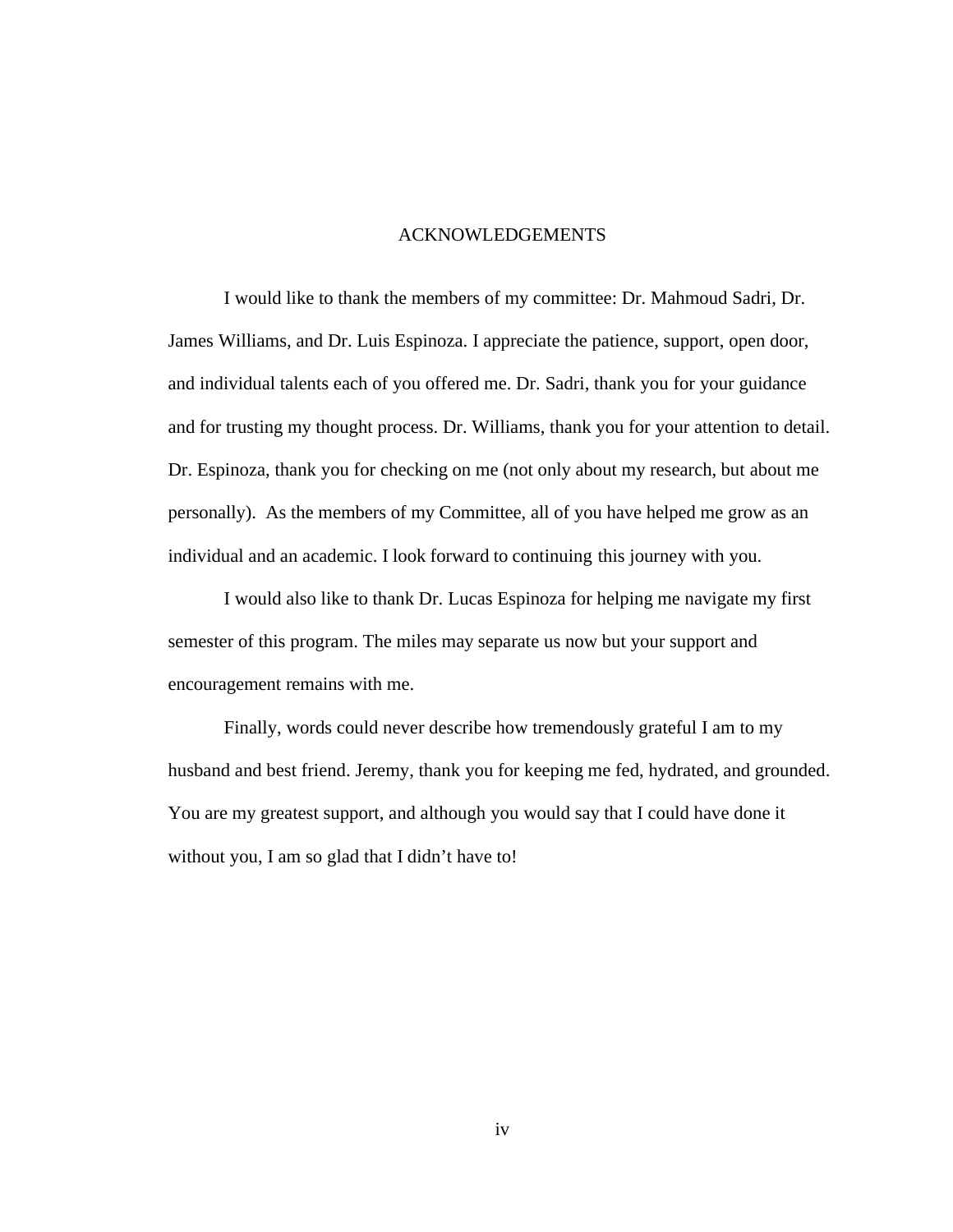#### **ABSTRACT**

#### TANYA FAGLIE

#### OBSTETRIC PROCEDURES AND CHILBIRTH: EDUCATED WOMEN'S PERCEPTIONS OF PATIENT AUTONOMY

#### DECEMBER 2018

Research suggests that women who are subjected to an increased use of obstetric interventions and standard procedures may have a diminished perception of their decision-making ability during childbirth. To identify the extent to which women believed they maintained their decision-making power in childbirth, female students at Texas Woman's University, who have given birth, were surveyed through an online questionnaire containing closed-ended and open-ended questions, designed to measure perceptions of autonomy, and were analyzed for themes pertaining to autonomy and consent. The main finding of this study is that there is a discrepancy between what women report (diminished autonomy) and what they assert (a perception of satisfaction with their medical care). The results of this study point to the existence of an "ideology" of expert authority that is operative in the obstetric practice in the United States. These results are analyzed through theories of hegemony, hygienic regime, embodiment, and metaphysical violence.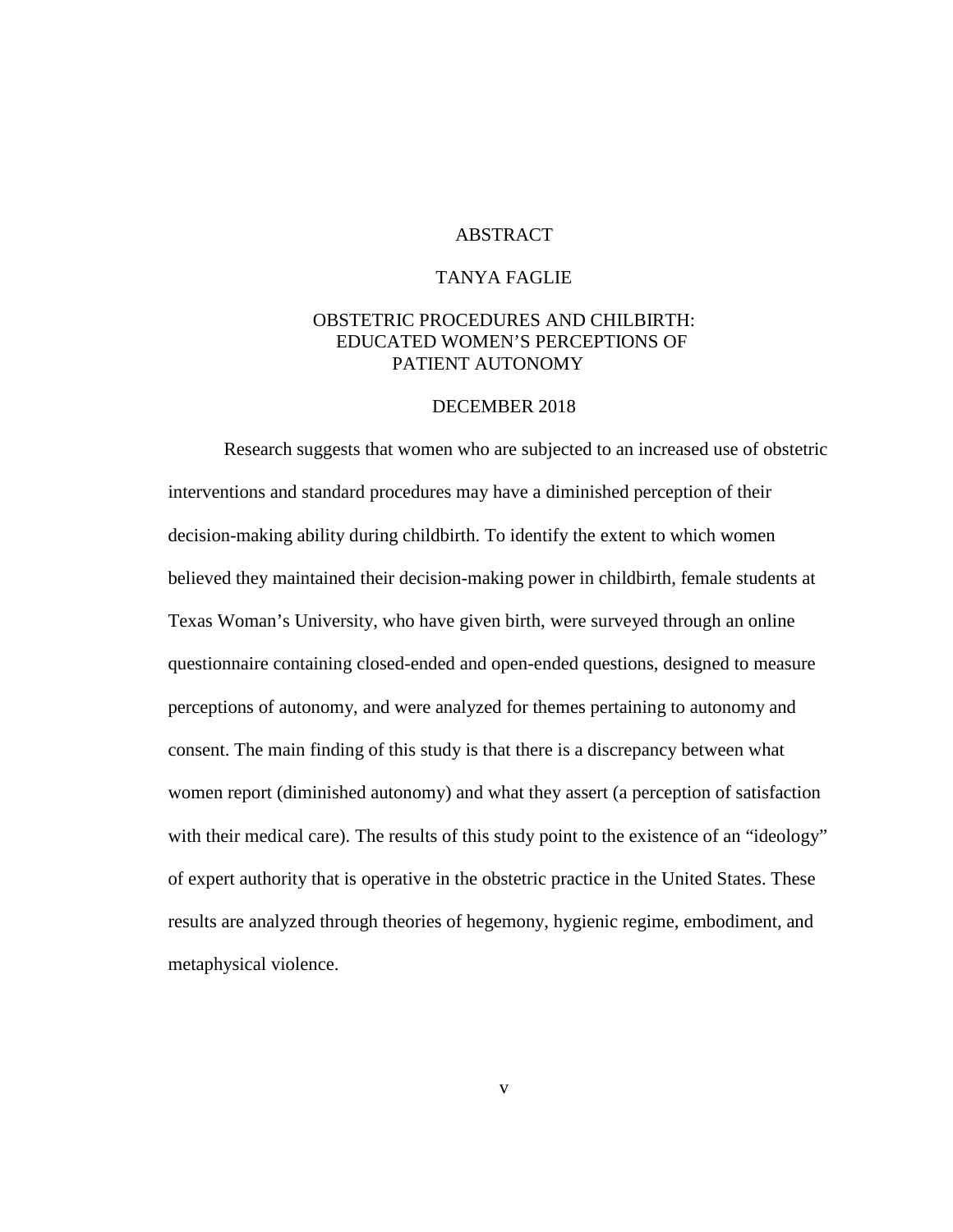## TABLE OF CONTENTS

Page

| Chapter |  |
|---------|--|
| I.      |  |
|         |  |
| II.     |  |
|         |  |
| III.    |  |
|         |  |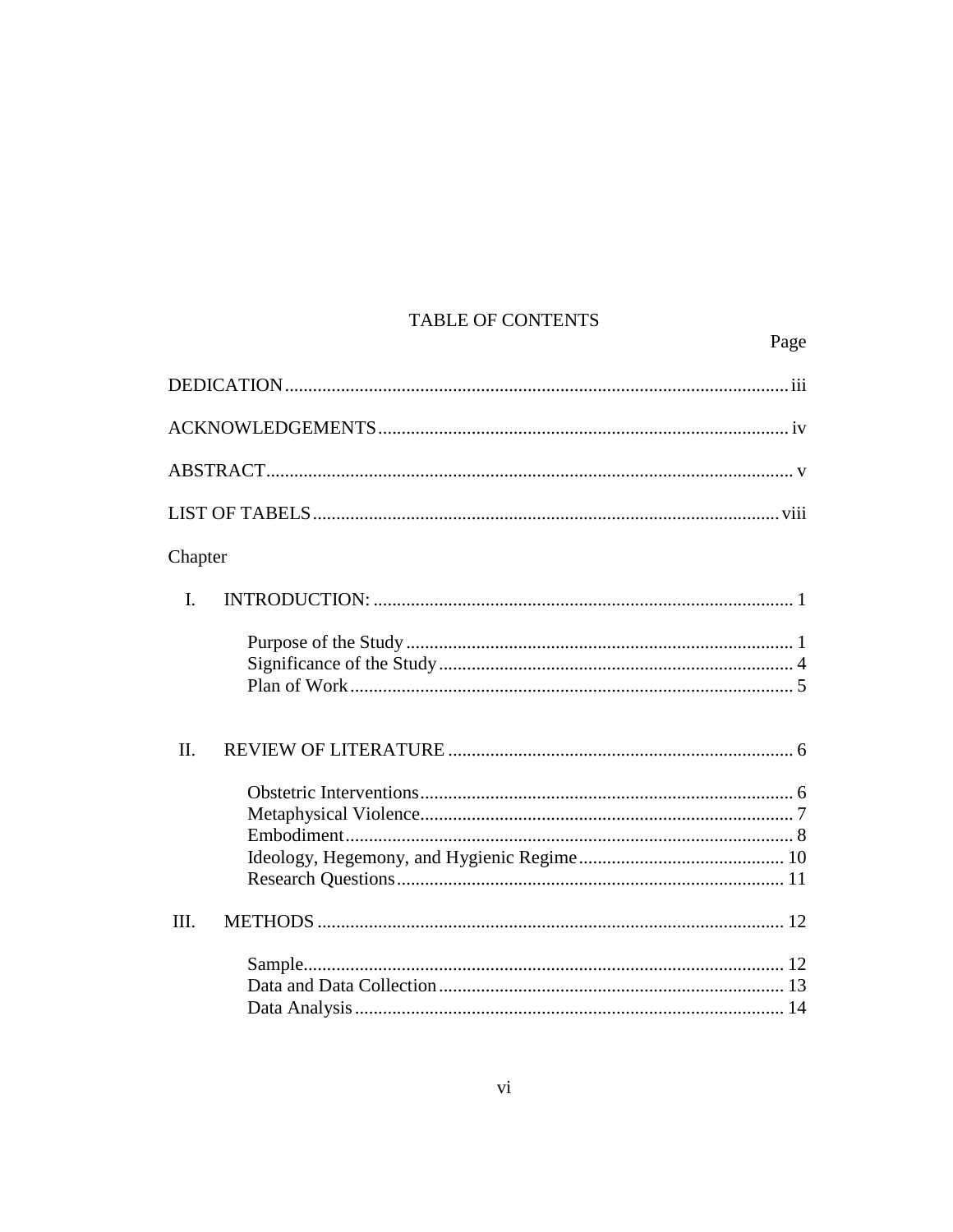| IV.         |                                                                       |  |
|-------------|-----------------------------------------------------------------------|--|
|             |                                                                       |  |
|             |                                                                       |  |
|             | Research Question One: How Do Women Feel About Their                  |  |
|             |                                                                       |  |
|             |                                                                       |  |
|             |                                                                       |  |
|             |                                                                       |  |
|             | Under What Conditions, if Any, Were Procedures done Without a Woman's |  |
|             |                                                                       |  |
|             |                                                                       |  |
|             |                                                                       |  |
|             |                                                                       |  |
| $V_{\cdot}$ |                                                                       |  |
|             |                                                                       |  |
|             |                                                                       |  |
|             |                                                                       |  |
|             |                                                                       |  |
|             |                                                                       |  |
|             |                                                                       |  |
|             |                                                                       |  |
|             |                                                                       |  |
|             |                                                                       |  |
|             |                                                                       |  |
|             |                                                                       |  |
|             |                                                                       |  |
|             |                                                                       |  |
|             |                                                                       |  |
|             |                                                                       |  |
|             | E. Questionnaire                                                      |  |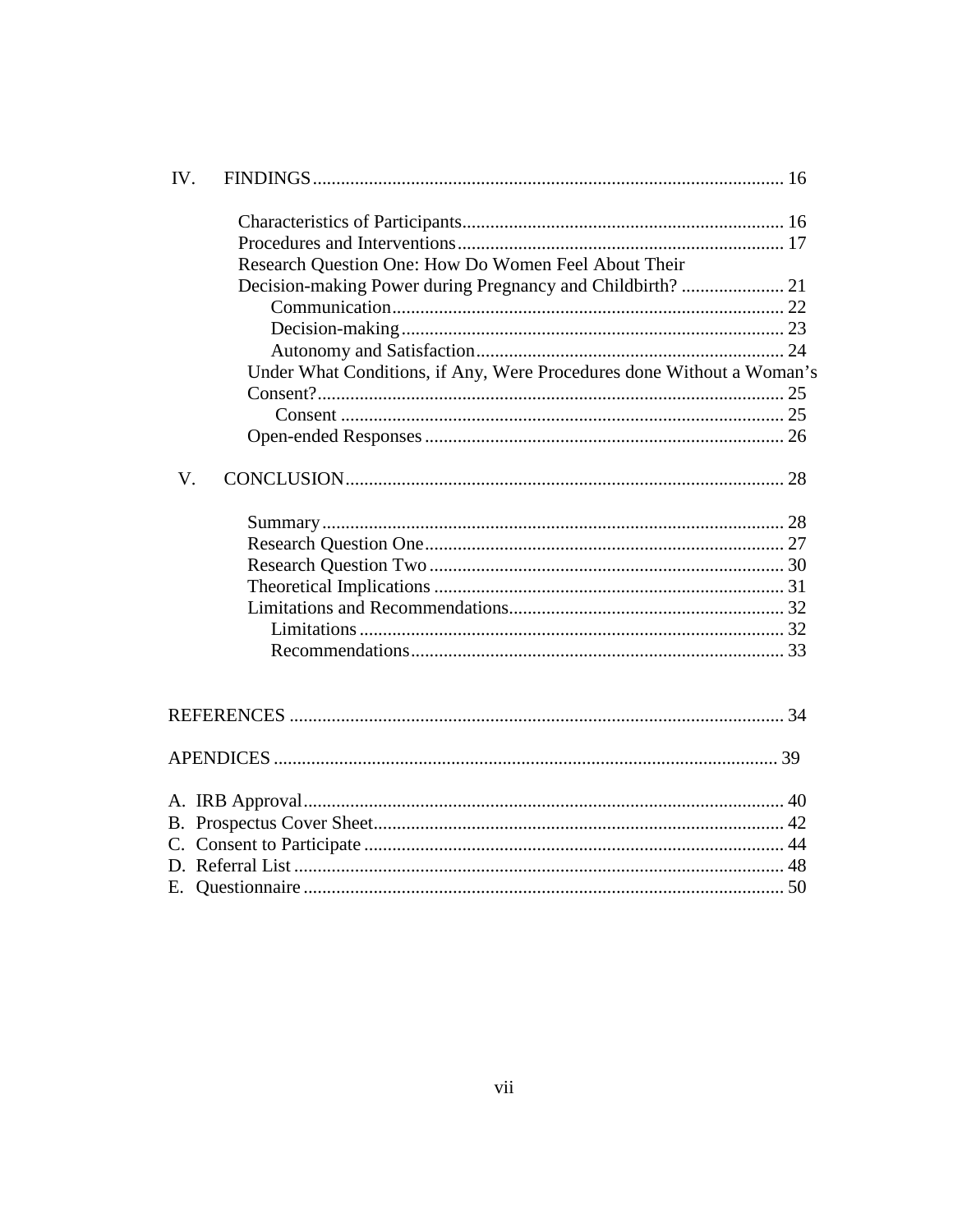## LIST OF TABLES

| Table |                                                      | Page |
|-------|------------------------------------------------------|------|
|       |                                                      |      |
|       | 2. Percentage of Participants Who Experienced Common |      |
|       |                                                      |      |
|       |                                                      |      |
|       |                                                      |      |
|       |                                                      |      |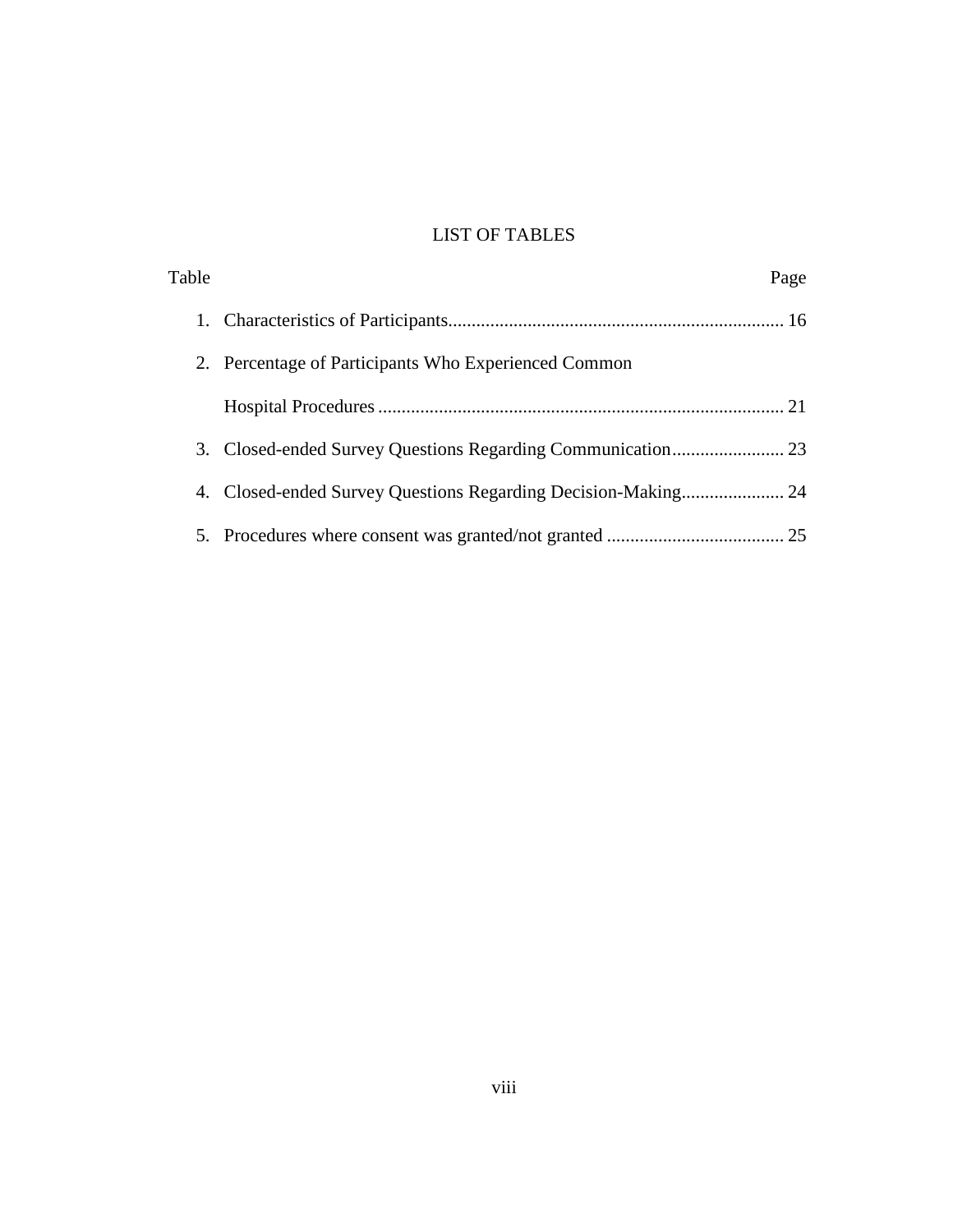#### CHAPTER I

#### INTRODUCTION

#### PURPOSE OF THE STUDY

The purpose of this study is to examine the way in which educated women, who receive obstetric intervention during pregnancy and childbirth, understand their ability to make decisions regarding their care, their body, and their child. Innovations in medicine have significantly improved fetal and maternal mortality rates, and have assisted in achieving greater positive birth outcomes throughout the United States and the world, based on available data (Centers for Disease Control and Prevention [CDC] 1999; Kukla and Wayne 2016). Yet, within the last two decades, maternal mortality rates in the United States have begun to rise for reasons not yet clear (CDC 2016). Additionally, despite advancements in medicine and medical practices, many women are beginning to speak out about their birth experiences, noting increases in the use of obstetric interventions, and expressing feelings that their autonomy, or decision-making abilities, was diminished during childbirth (Pascucci 2015). In these instances, a perceived decreased sense of autonomy results due to suspected encroaching policies and procedures set in motion by hospitals and medical staff. Policies and procedures that limit, or even prohibit women from making certain decisions about their own care abound in the United States, despite the bioethical premise that "law and ethics of medicine are dominated by one paradigm – the autonomy of the patient" (Stirrat and Gill 2005:127). Not only do obstetric interventions have the potential to encroach upon the decision-making ability of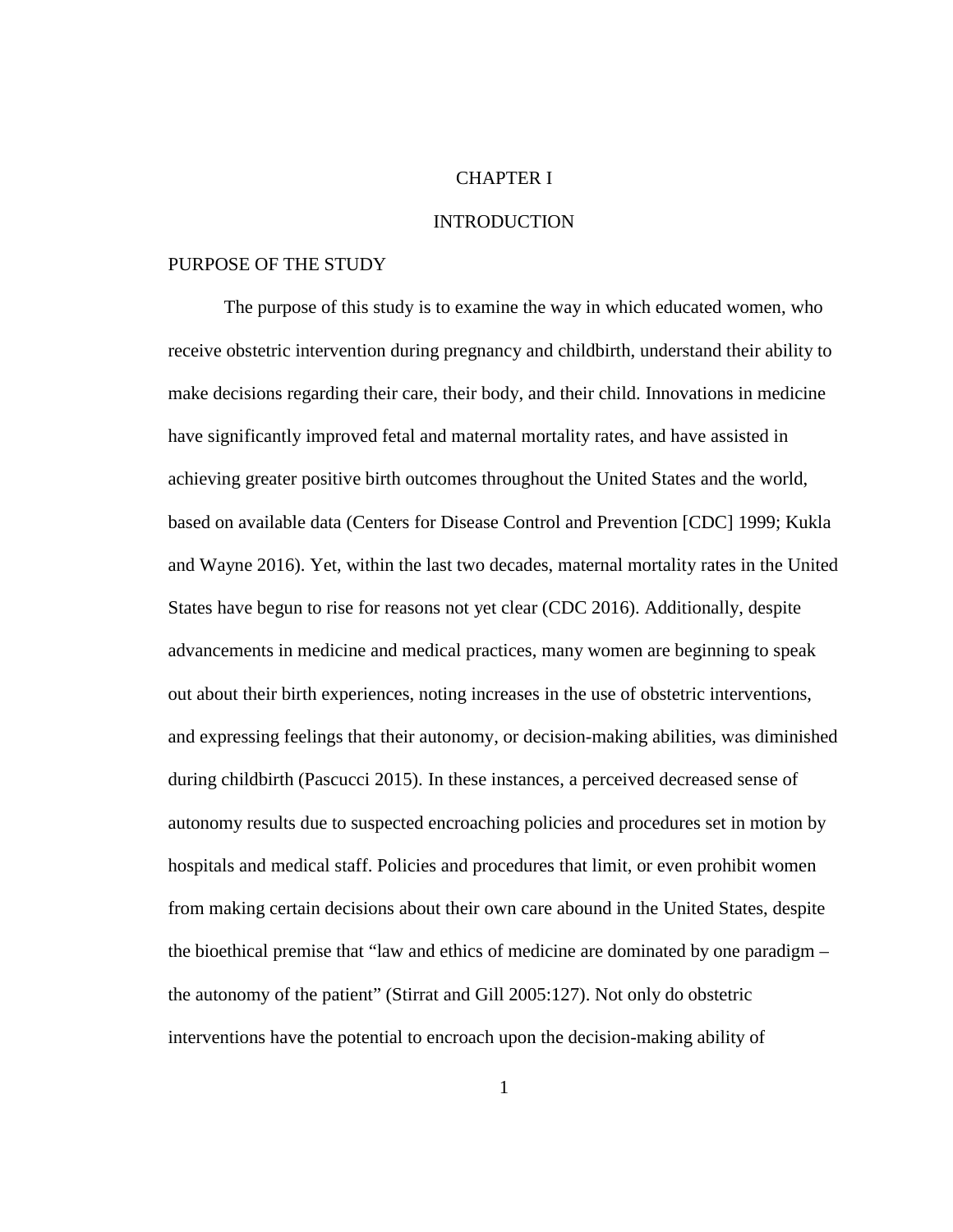a laboring woman, but they may also contribute to negative pregnancy outcomes (Shabot 2015). Even the use of simple devices such as electronic fetal monitors, (external devices used to record fetal heartbeats) have led to the need for further interventions and more Csections (Shennan 2003:607). However, there is no evidence that the use of these devices contributes to healthier birth outcomes (Shennan 2003:607). In fact, Rowlands (2012) states that unplanned C-sections, and "forceps-assisted vaginal deliveries" increase a woman's risk of "poorer health and wellbeing" following childbirth.

Current theoretically grounded research on women's perceived levels of autonomy after receiving obstetric intervention is limited. The extant literature addresses perceptions of the childbirth experience and mode of delivery (Bryanton et al. 2008), childbirth "embodiment" (Walsh 2010), and qualitative research on post-traumatic stress disorder (PTSD) (Beck 2004). The literature that does exist concerning woman's autonomy and childbirth outcomes focuses on developing countries (Osamor and Grady 2016; KC and Neupane 2016). The concept of autonomy or the decision-making ability of women in childbirth seems to be largely ignored in the United States in the literature. This study aims to address this neglected area.

This thesis shows that a decrease in decision-making ability is based on restrictions placed on pregnant and laboring women through the use of such procedures as mandatory external fetal monitoring, prohibiting laboring women to consume food or water, prohibiting "trial of labor after cesarean section" or (TOLAC), artificial rupture of membranes (breaking water), mandatory vaginal cervical exams, mandatory episiotomy,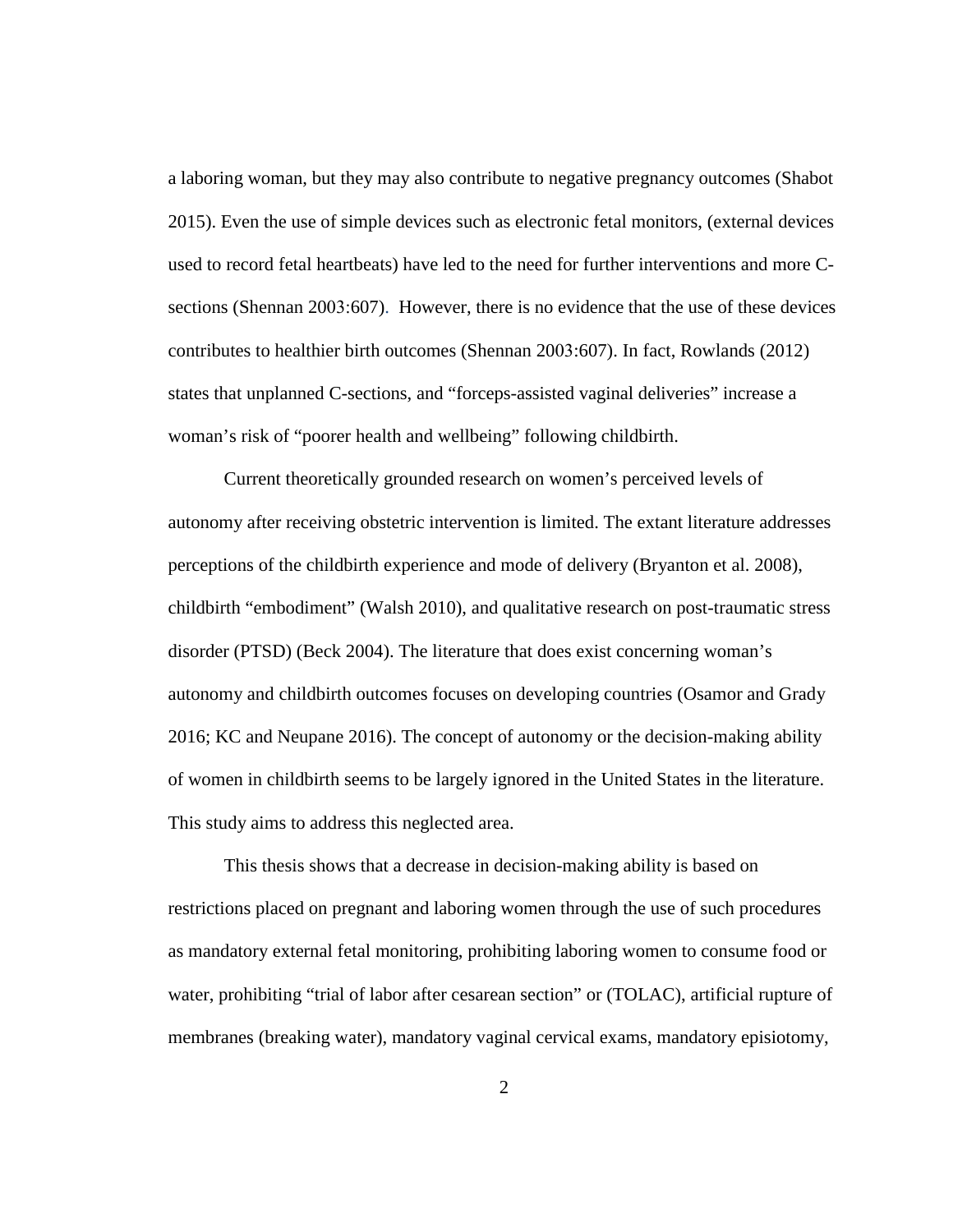and assisted delivery, to name a few. Understanding a woman's perceived level of patient autonomy when faced with interventions is important for not only the mental and physical wellbeing of women and their children but also for establishing policy and procedures with regard to maternity care.

Through the utilization of exploratory research methods, including a questionnaire with both closed and open-ended questions, completed by educated women who have given birth, this study gained insight into these lived experiences. Pregnancy and childbirth is not simply a biological process, which can be regulated and controlled with medical technology. Every childbirth experience is as unique, and idiosyncratic as the woman involved. In order to achieve the highest standard in medical care, improve birth and health outcomes, and reduce inequality in maternity care, it is of paramount importance to incorporate the perceptions of the woman's experience in scientific research on pregnancy and childbirth.

This thesis addresses both perceived and actual levels of autonomy among women in childbirth. Parous (those who have given birth), and pregnant women have the utmost interest in the outcome of their labor and delivery experience (Malacrida and Boulton 2013), yet their voices seem to be underrepresented in modern research, and possibly throughout their own labor and delivery experience. It is often argued that doctors and medical professionals with greater medical expertise should override women's decisions during childbirth in an effort to promote the welfare of the unborn child (Flannigan 2016; Paltrow and Flavin 2013). However, Molyneaux (2009) posits that individuals generally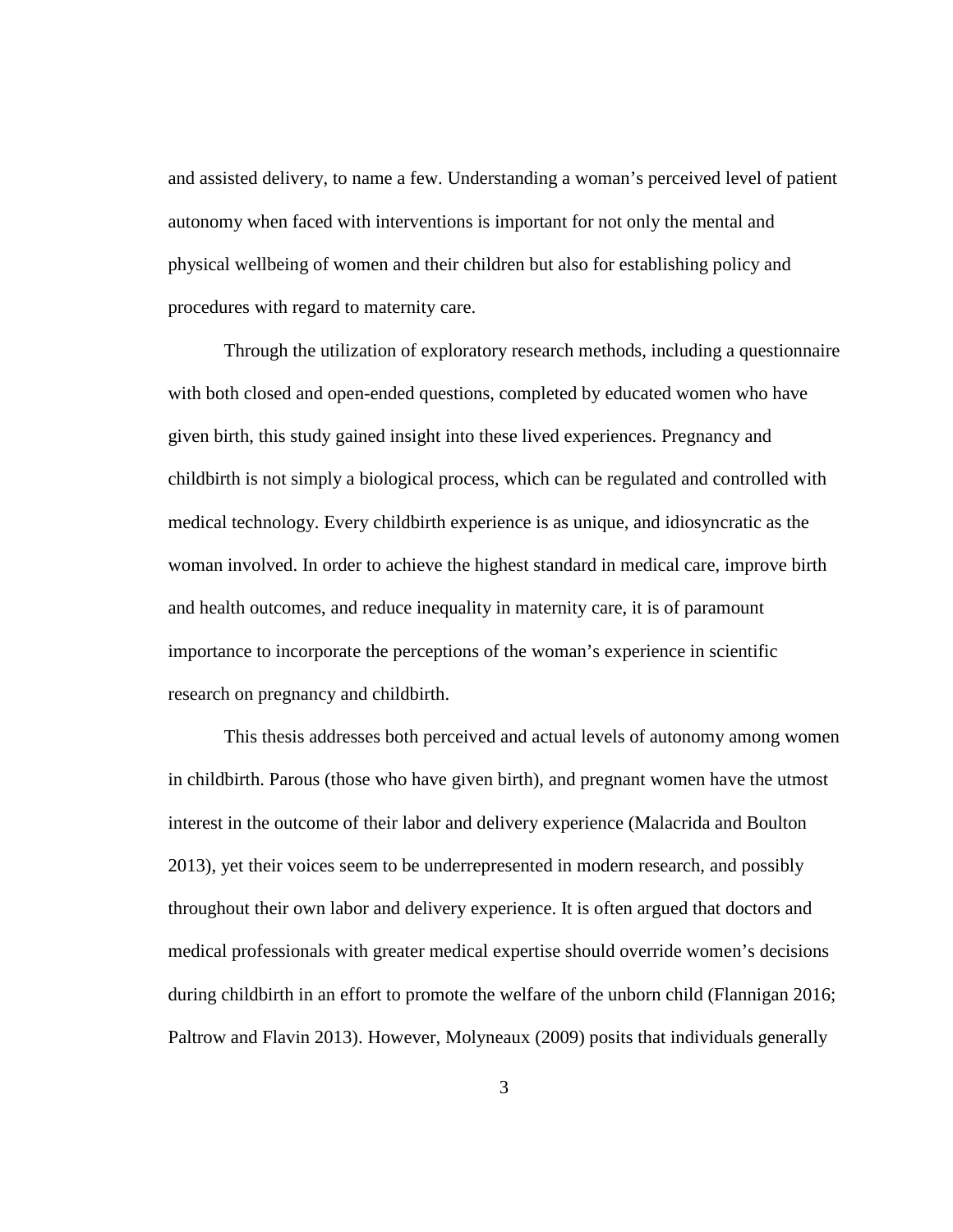know what is in their best interest, and what will negatively affect their wellbeing, and for this reason, it is important to consider the individual's autonomy.

#### SIGNIFICANCE OF THE STUDY

This thesis is the first exploration of parous, educated U.S. women's perceptions of autonomy in childbirth. The study examines the impact of obstetric practices on public health, human rights, and equality for women. This research also assists in formulating hypotheses and developing research questions for future studies. It also explores whether laboring women believe that they were stripped of their autonomy and had limited input into procedures performed on their bodies. Examination of women's perceived levels of autonomy may lead to further research that could facilitate greater communication and understanding between medical personnel and patients and thereby, potentially strengthen and balance the patient-doctor relationship. A greater understanding of a woman's perception of her decision-making abilities in childbirth, could increase positive birth outcomes, and decrease PTSD and other negative pregnancy outcomes (Osamor and Grady 2016).

This study contributes to the current literature on the impact of obstetric intervention during childbirth and its effects on women; an area in which very little research currently exists (Walsh 2010). As previously noted, much of the current literature and scientific research addresses technology and biology or focuses on developing countries. Research, which addresses women's perceived levels of patient autonomy in childbirth may contribute to progress in obstetric care. Policies, practices,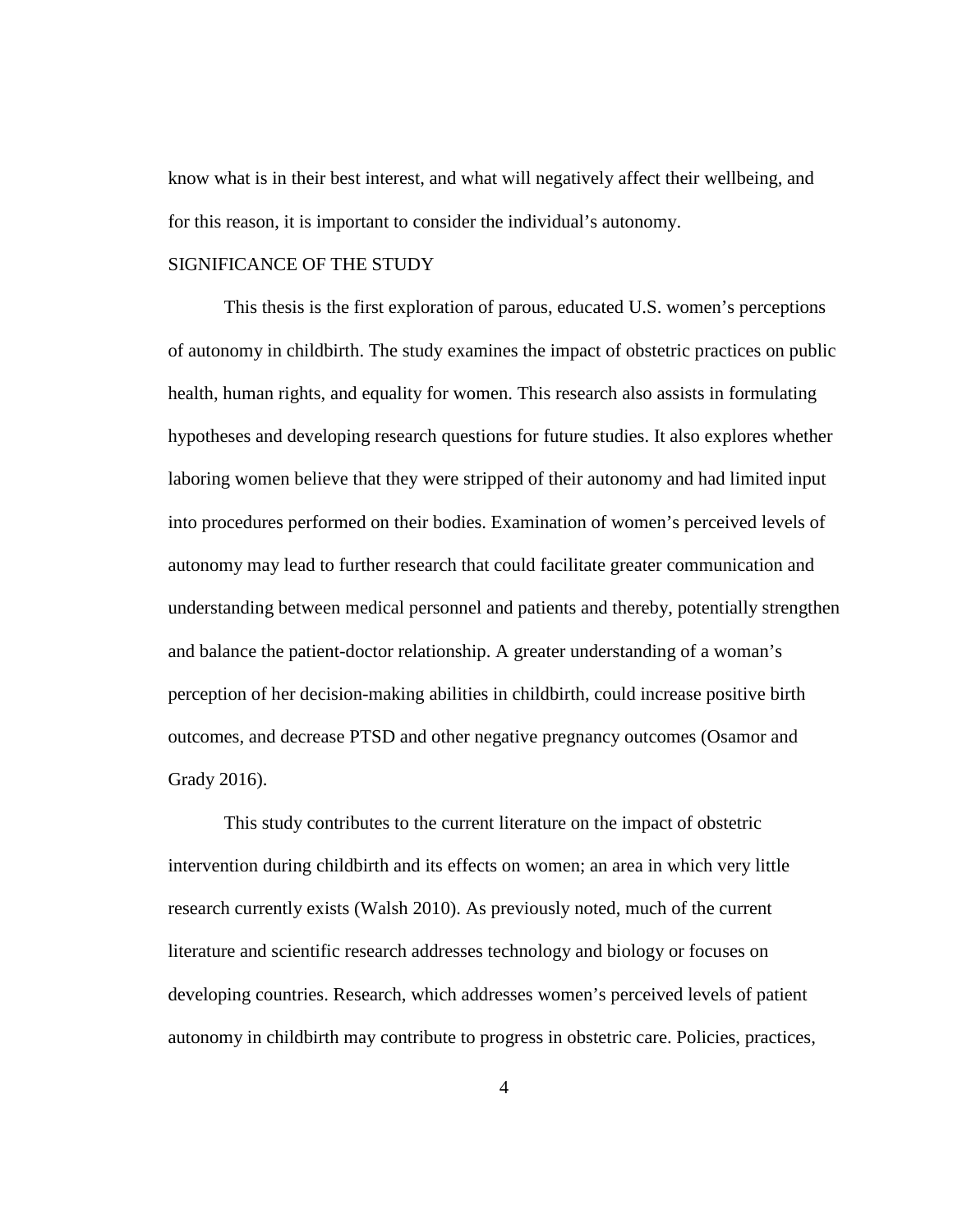and innovations in technology can be drastically improved if the women who are subjected to them are afforded a greater opportunity to provide their input and insights. This thesis can be considered as a first step in that direction.

#### PLAN OF WORK

Chapter Two covers prior research on obstetric interventions during childbirth and theories of metaphysical violence, embodiment, ideology, hegemony, and hygienic regime. Chapter Three describes the methods, data, and data analysis of the study. Chapter Four discusses primary findings. Chapter Five summarizes the findings and discusses theoretical implications, limitations, and recommendations for future research.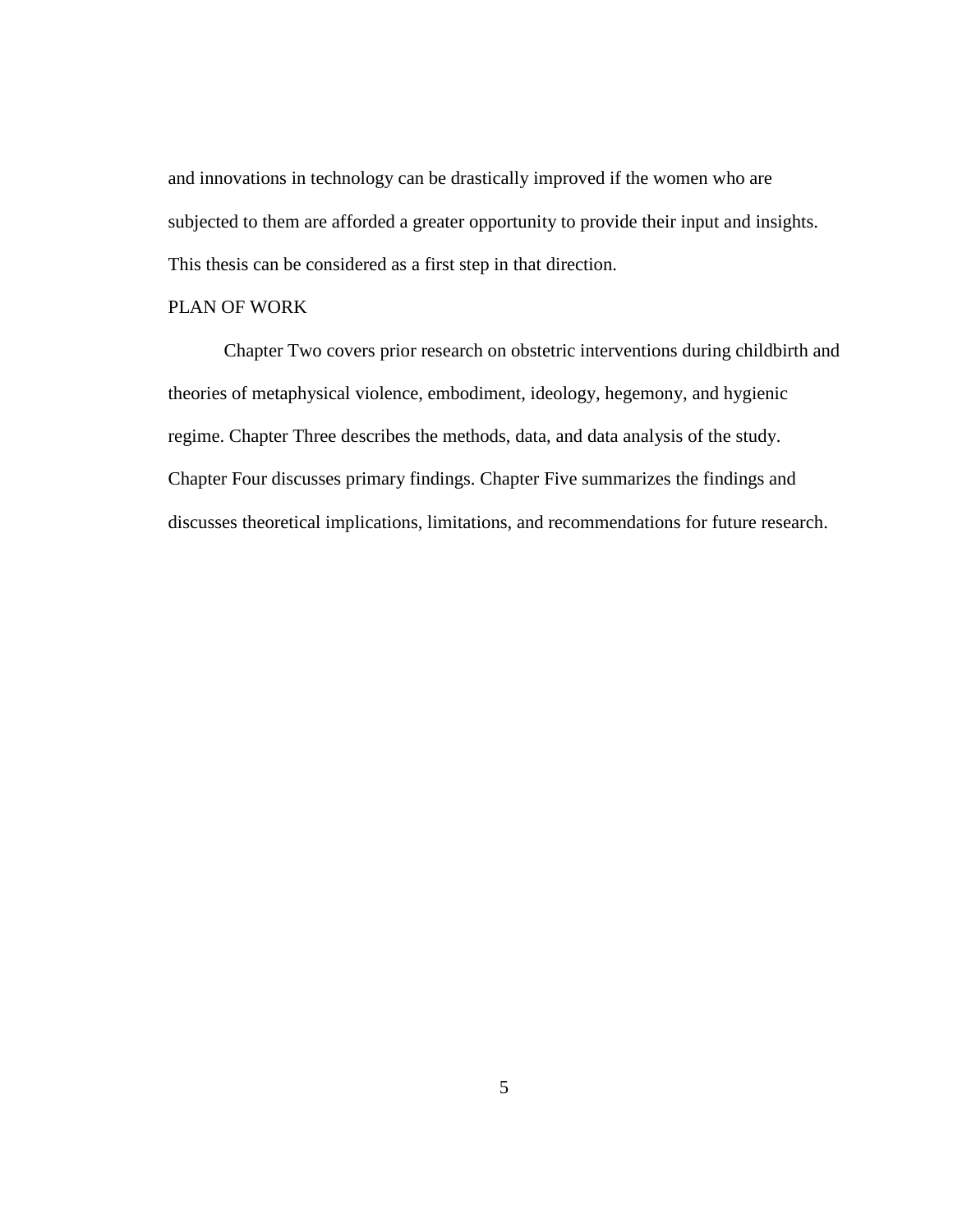#### CHAPTER II

## REVIEW OF THE LITERATURE

This chapter begins with a review of current literature regarding the effects of obstetric procedures and interventions on laboring women. This exposition is followed by an overview of theories concerning metaphysical violence, embodiment, and ideology, hegemony, and hygienic regime. Finally, research questions are introduced.

#### OBSTETRIC INTERVENTIONS

Despite high levels of obstetric procedures in the United States, it has been suggested that "the recent increase in operative intervention has not been associated with improved" childbirth outcomes (Shennan 2003). Furthermore, it is noted that the increase in cesarean section rates "and other obstetric interventions" is a cause for concern. Green et al. (2007) and Shennan (2003) proposed that although elective C-sections are considered safer than those that are unplanned, they may double a woman's risk of death in labor and delivery (606). The phrase "elective cesarean" suggests that the decision to have a cesarean section is a result of a choice, independent from any existing or emergent danger to the mother or infant. However, it has been argued that many women are manipulated or coerced into consenting to such procedures, which would contradict the perception of patient autonomy. Molyneux posited, that when ideas are "introduced by coercion or oppression" patients are no longer independent, and their autonomy has been violated (Molyneux 2009). Much of the research in this field (Sheenan 2003; Beck 2015) tends to assume a medical or psychological standpoint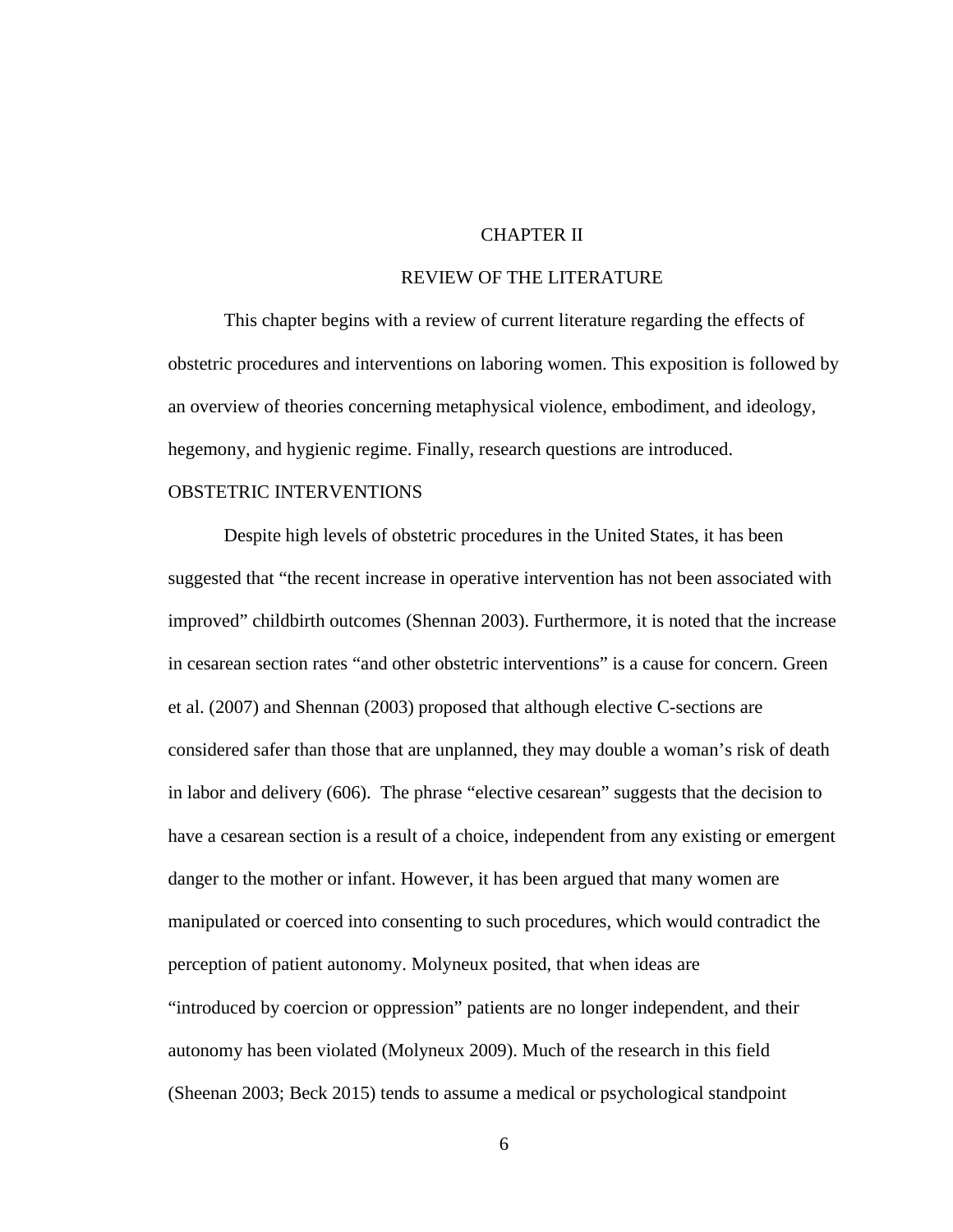regarding obstetric procedures and resulting perceptions of autonomy. However, there is limited literature grounded within sociology or sociological theory on this topic.

Current literature suggests that women who receive high levels of obstetric intervention tend to experience a perceived decrease in their level of decision-making and control over their own bodies. Beck (2004) noted that these interventions, in addition to feelings of helplessness and poor quality of care often lead to symptoms of PTSD following labor and delivery (222). Women have reported feelings such as abandonment, loneliness, being "betrayed," feeling "raped," loss of "dignity," being "treated like nothing," and "terrified" (Beck 2015). Additionally, the research proposes that listening to women is paramount for making progress in maternity care (Murphy et al. 2003). METAPHYSICAL VIOLENCE

The routine and ever-increasing medicalization of childbirth directly affects the laboring woman according to Allison B. Wolf. Utilizing the concept of "metaphysical violence," Wolf illustrated how common procedures in childbirth, which have become routinized within the medical community, in fact, constitute violent acts against women. According to Wolf, medicalized childbirth is a "system of childbirth that requires medical intervention and management at each stage of pregnancy and labor, *regardless* of the woman's individual risk;" and that it "denies that the woman is a unique self" (2013:7). Since this system is ingrained in our society, medicalization of childbirth is rarely questioned, because it is deemed normal in an institution which functions according to an established protocol (Wolf 2013).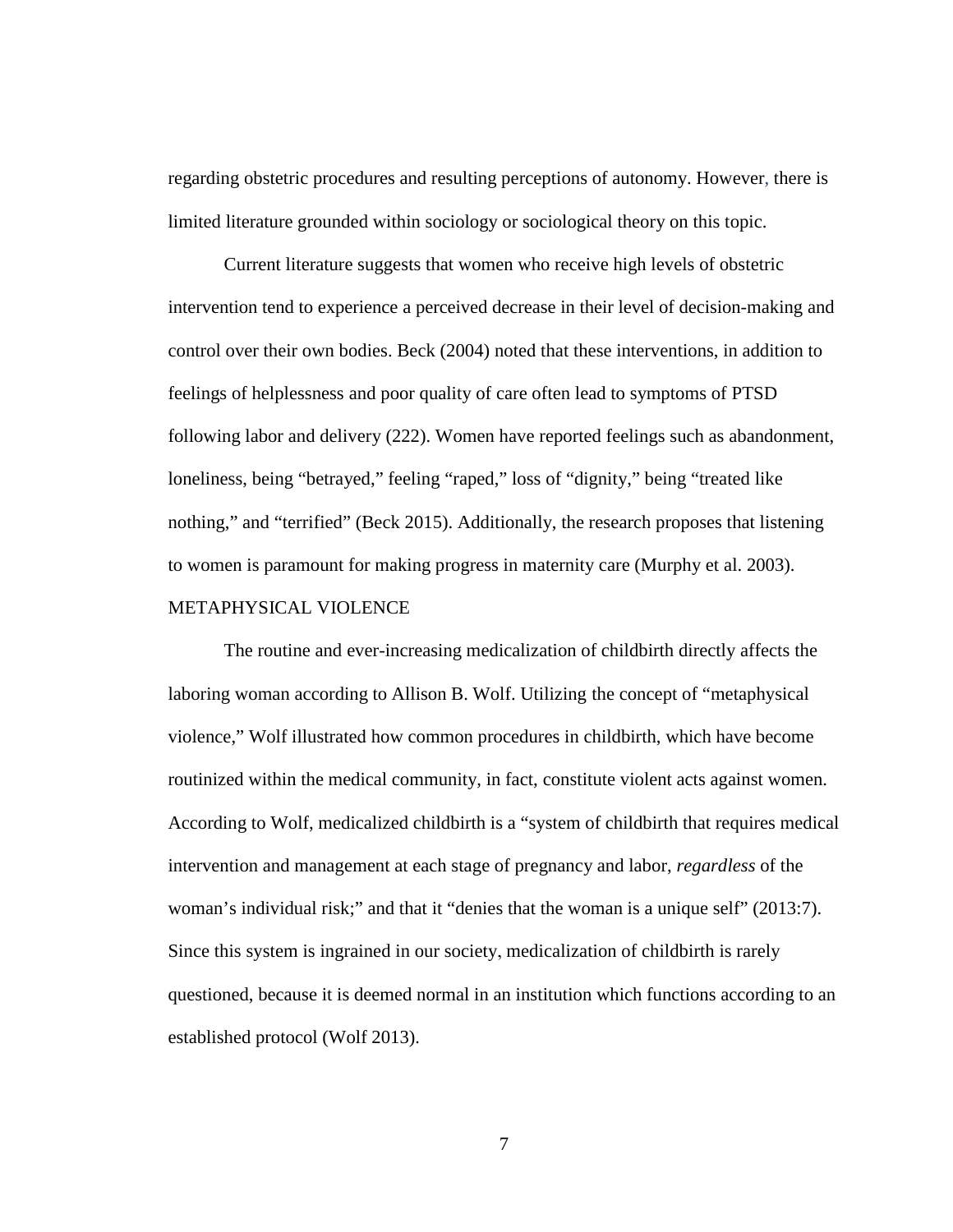Metaphysical violence, according to Wolf, is "violence aimed at the very being of its victims," and can eliminate their "self or identity-constituting aspects," repudiate their legitimacy as a distinctive "entity," and interfere with their ability to develop themselves (2013). Accordingly, metaphysical violence can diminish a person's agency and cause "physical or mental injury" (Wolf 2013). In her analysis, Wolf illustrated how various routine procedures, such as mandatory vaginal cervical exams, continuous electronic fetal monitoring, and repeated suggestions of epidural injections to laboring women amounts to metaphysical violence against them. For example, Wolf argued that vaginal cervical exams are "dehumanizing" in that they relegate a woman to a mere "vessel that can be manipulated and handled according to the dictates of others" and that it allows repeated physical violations to the laboring "woman's body without provocation" (2013). Furthermore, this practice calls into question women's assertion that they are actually in labor and reinforces the notion that "medical authorities" must confirm their claims before they are deemed true (Wolf 2013). According to Wolf, this strips the laboring women of their ability to know the authority they possess, and as such, it constitutes an assault on their most fundamental existential rights (2013).

This form of violence against women remains implicit and is often undetected within the context of the normal day-to-day workings of maternity care because it differs from outright physical assault and its effects are often internalized or dismissed. In fact, most women do not experience symptoms of metaphysical violence, such as posttraumatic stress disorder, and those who do feel these effects, do not always understand the root of their symptoms (Wolf 2013). However, Wolf argued that "perceiving violence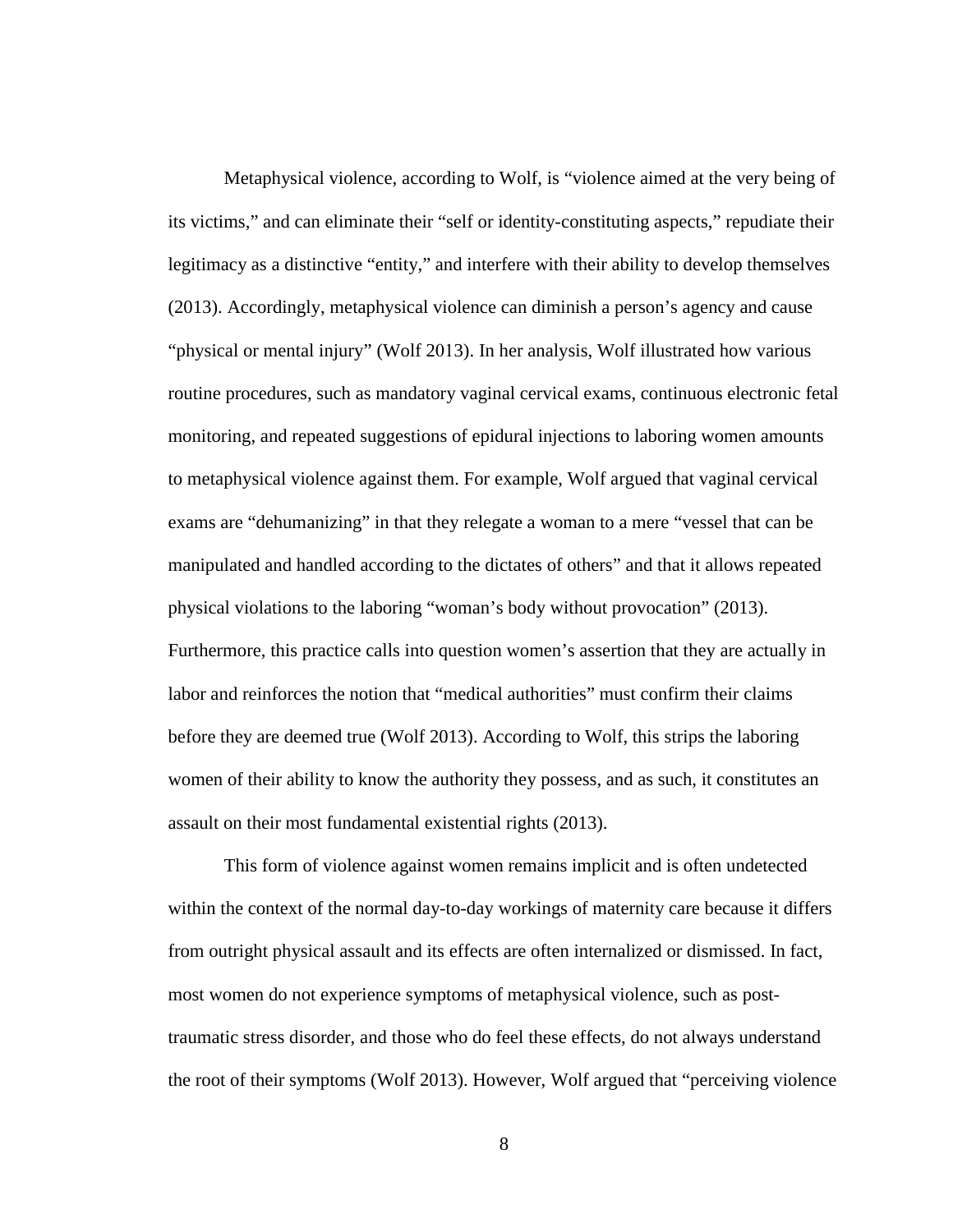is not required for the violence to exist," and understanding how these violations occur is paramount to repairing any damage to the self that may result (2013).

#### EMBODIMENT

The idea of embodiment stems from the phenomenological theory of Edmund Husserl, which was later elaborated on by Heidegger and Merleau-Ponty (Behnke n.d.). Husserl's philosophy was adopted by Alfred Schutz in a sociological context and is currently enjoying a renewed revival within sociology particularly in the sociology of the body (Behnke n.d.; Shilling 2001). The notion of embodiment integrates - rather than differentiating - the psychological and physical into one. Thus, our lived experiences (including physical and emotional sensations, and our interactions and experiences with other lived bodies), are seen as continually transforming our being (Behnke n.d.). Husserl proposed that "the lived body is a lived center of experience," and our bodies are not merely vehicles that *transport us* through life, but *they are us;* (Behnke n.d.). According to Husserl, investigations involving the body must consider both the subjective and intersubjective experiences of the individual (Behnke n.d.).

Classical sociological theory has traditionally focused on "structural considerations over experiential and agentic considerations" (Shilling 2001) to account for social phenomena. However, Chris Shilling (2001) posited that traditional theories can work in tandem with body theories such as embodiment. For example, Shilling (2001) noted that both Durkheim and Simmel investigate the "human experience," which include emotions, interactions, and energies, and the ways in which this experience acts and is acted upon within society. These are the same premises that exist within the theory

of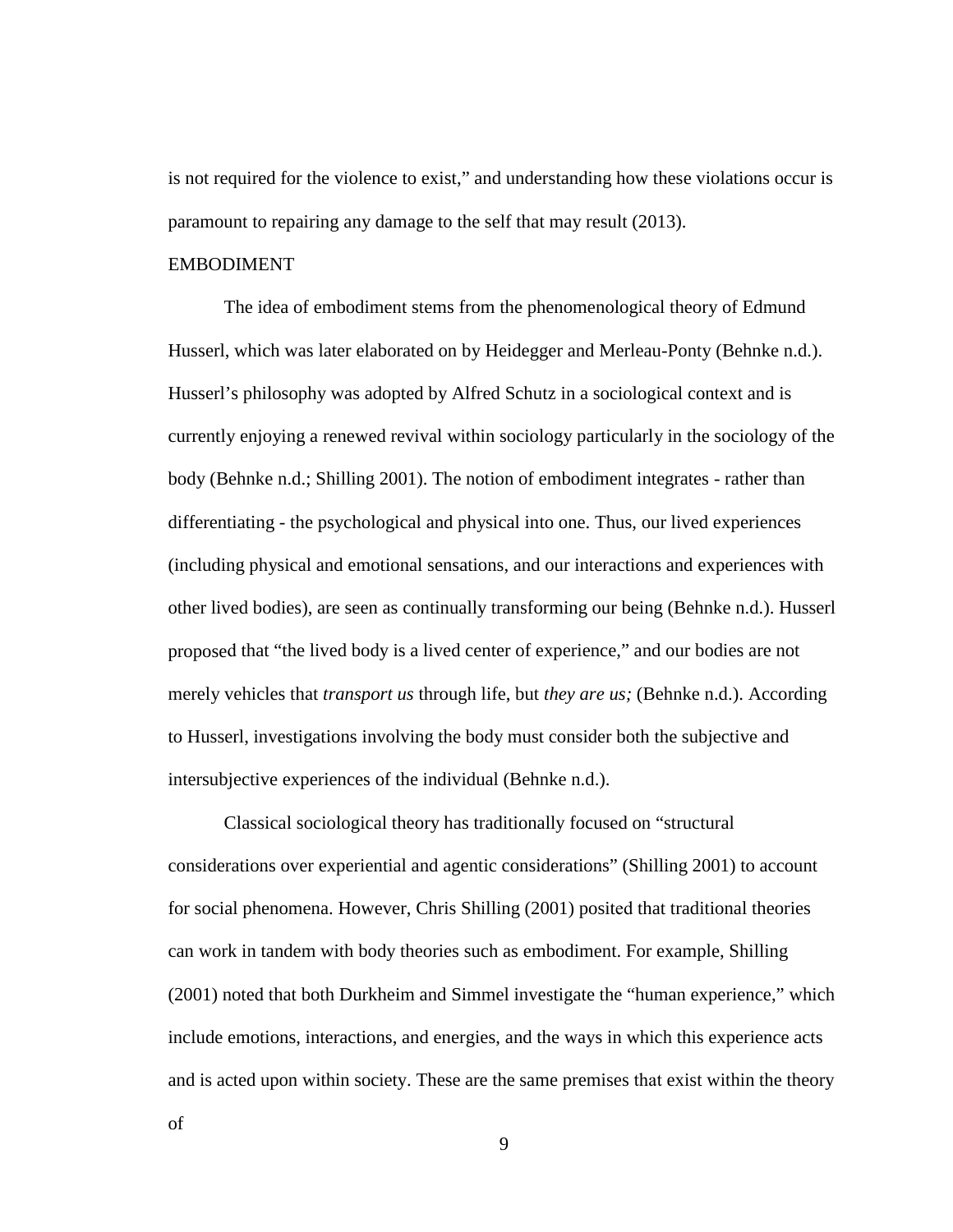embodiment (Shilling 2001). Although it appears that Durkheim and Simmel differ in their views on "social life," according to Shilling, in actuality they are united "in their treatment of embodied experience" as vital for the formation of society (2001).

There is a specific body of literature that addresses the sociological concept of "the natural body strand" of "embodiment" as it relates to childbirth (Walsh 2010). The notion of natural body strand is an examination of "embodiment" from the perspective of both naturalism and social constructionism. It highlights the differentiation of male and female autonomy based on the premise that the female body was viewed as faulty, capricious, and likened to a machine in need of regulation and control. This view would contribute to the rationalization for the medicalization of childbirth.

The 1970s produced a feminist resistance to this idea. The pendulum swung in the opposite direction and fueled the natural childbirth movement. Walsh argues that the aforementioned ideology is not much better, because it reinforces gender constructs, and creates an essentialist dichotomy (2010). This standpoint causes "disappointment and distress" when expectations of birth are not met, and adherents of opposite views remain isolated from each other and deprived of collaboration, causing "occupational stress" (Walsh 2010). Walsh encouraged cooperation and urges "obstetricians and midwives to understand 'team' as including the woman." He noted that themes of "poor communication and diminished agency" are common throughout women's stories of their traumatic birth experiences (2010).

Finally, Walsh posited that the lack of research into maternity care in academia "has had negative consequences for consumers and professionals alike" (2010). A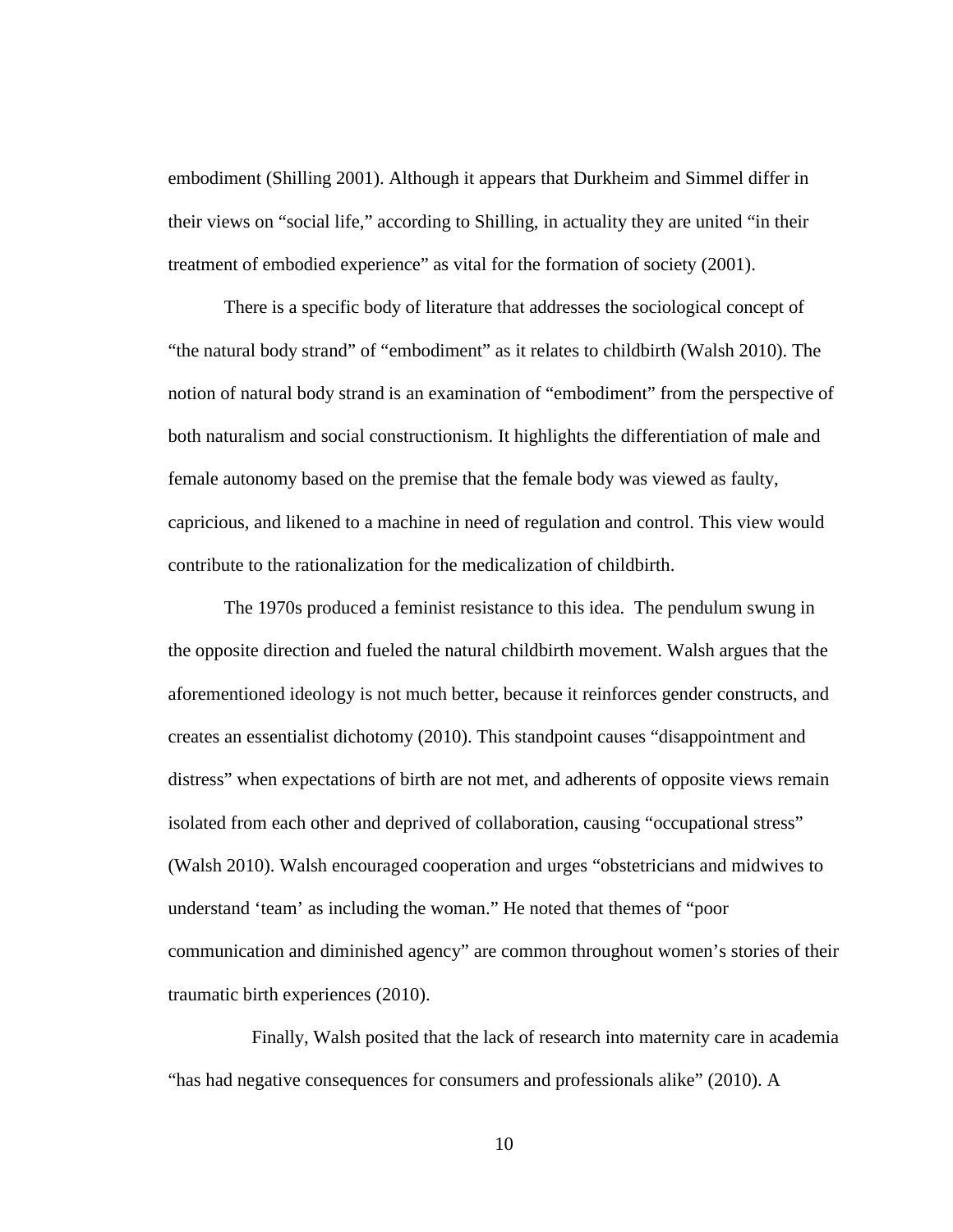phenomenological inquiry, in connection with a quantitative analysis of maternity care, may prove more effective in understanding issues surrounding childbirth. Walsh notes that this approach is currently emerging in areas of neuroscience as clinical researchers are transcending the "mind/body duality," and since this concept is especially applicable to childbirth, research in this area should thrive as well (Walsh 2010).

#### IDEOLOGY, HEGEMONY, AND HYGIENIC REGIME

Ideology is defined as a "set of beliefs and values" that justify power structures within society (Marger 2014:222). Marx argued that subordinate groups tend to willingly accept the dictates of those in authority even when it is not necessarily in their best interest to do so (Marger 2014:224). This is connected to the Marxist notion of "false consciousness" (Marger 2014:224). Similarly, Gramsci, a neo-Marxist theorist, argued that "hegemony" is a subtle process by which the subjugated "consent to their own domination" (Calhoun et al. 2012:226). This submission becomes "embedded" in normal day-to-day workings, and acquires the status of "common sense" and is rarely questioned (Calhoun et al. 2012:226). Foucault proposed that there exists a "regime of truth" (Dillon 2014:375); "the systematic, authoritarian, and controlling ways in which" society establishes and accepts particular beliefs as true (Dillon 2014:376). Foucault argued that these "institutional regimes" shape and direct our knowledge and are "coerce[d] and power-ridden" (Dillon 2014:376). This study proposes that obstetric care in the United States today exemplifies an ideology, a hegemonic order, and a "hygienic regime" whereby women are subtly compelled into believing (and willingly accept) that they must submit to medical authorities and their policies and practices during childbirth.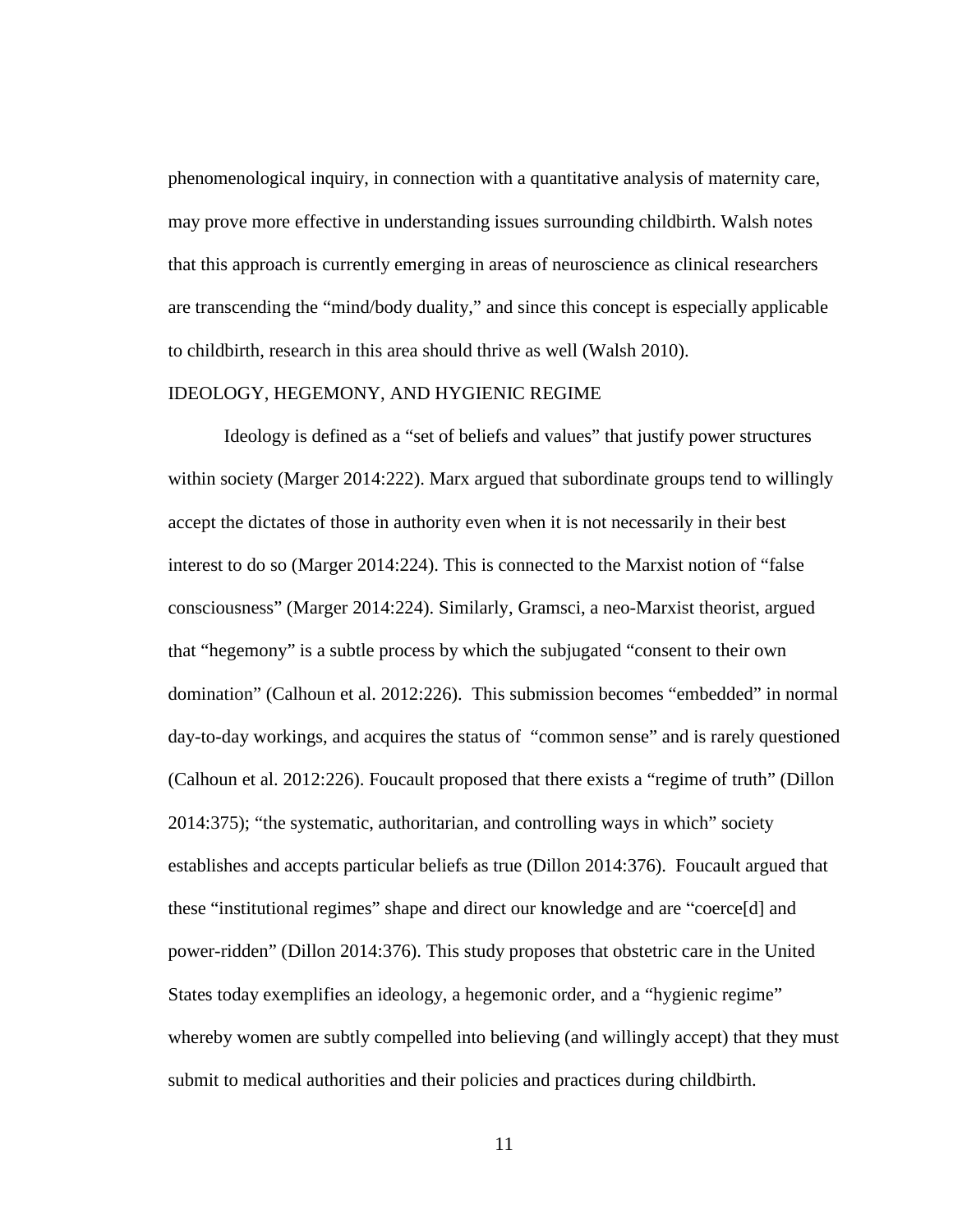## RESEARCH QUESTIONS

This study addressed the following questions:

- 1. How do women feel about their decision-making power during pregnancy and childbirth?
- 2. Under what conditions, if any, were procedures done without the woman's consent?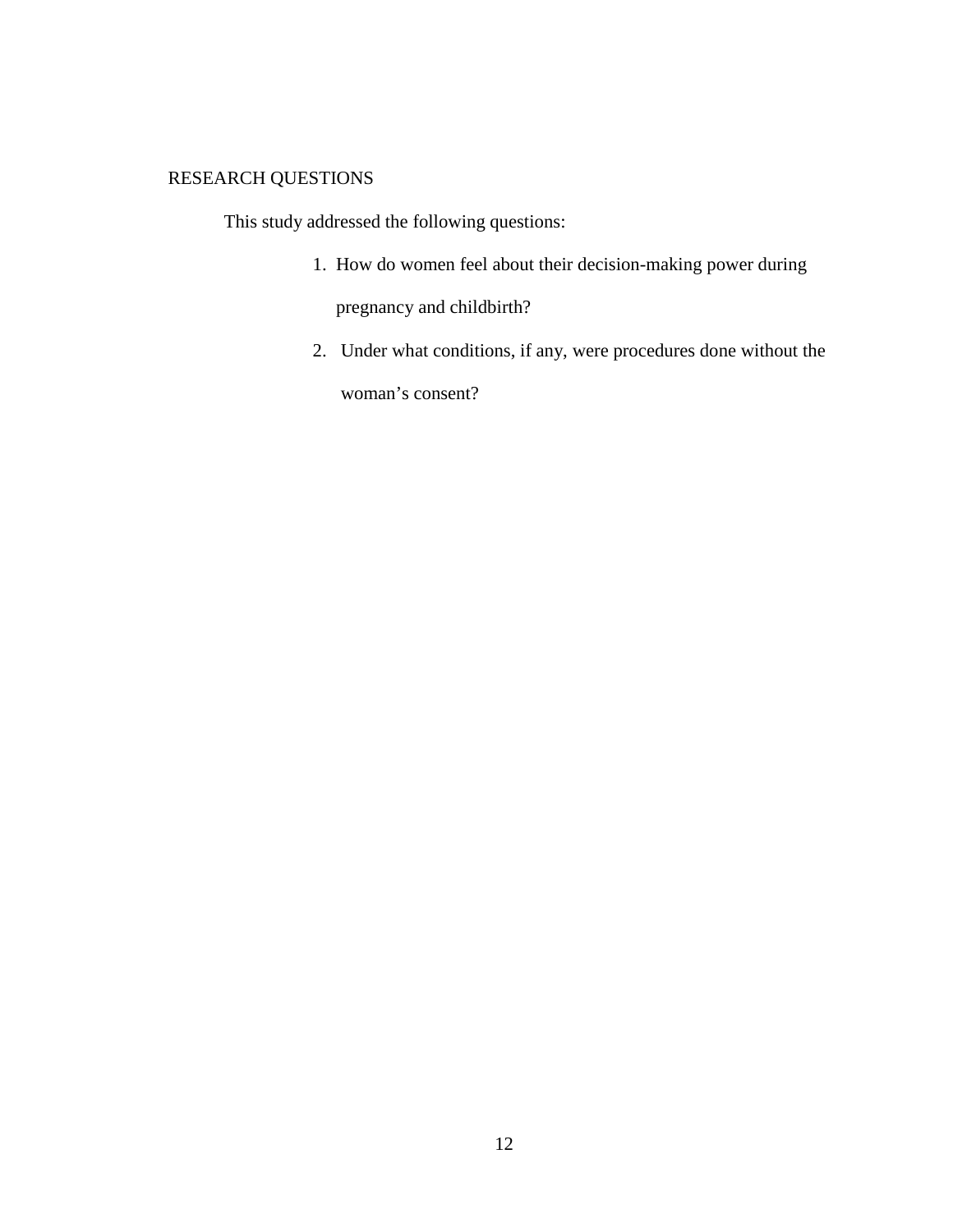#### CHAPTER III

#### **METHODS**

This study gathered quantitative and qualitative data from educated parous women on perceived levels of their decision-making ability during pregnancy and childbirth. Data are based on responses of women in this study concerning the actual and perceived level of autonomy during pregnancy and childbirth. Through a questionnaire pertaining to procedures that were offered to, prohibited for, or performed on women during pregnancy, this research gathered information about the use of obstetric intervention and women's perceived levels of autonomy.

#### SAMPLE

A purposive sampling method for this study was utilized because this was an exploratory study that examined a specialized population of women who have experienced childbirth (Neuman 2015:274). Exploratory studies tend to have smaller sample sizes because the topic is either new or under-researched, and the purpose of the study is to glean enough information to provide a starting point for future in-depth studies (Neuman 2015:38). Parous women students at Texas Woman's University were recruited to participate in a study of their childbirth experience. A request to participate in this research, along with a link to the questionnaire designed for this study was sent to all female TWU students through email following Institution Review Board (IRB) approval. A sufficient number of qualified respondents were obtained, so a follow-up email invitation to participate was not necessary. The questionnaire garnered 176 completed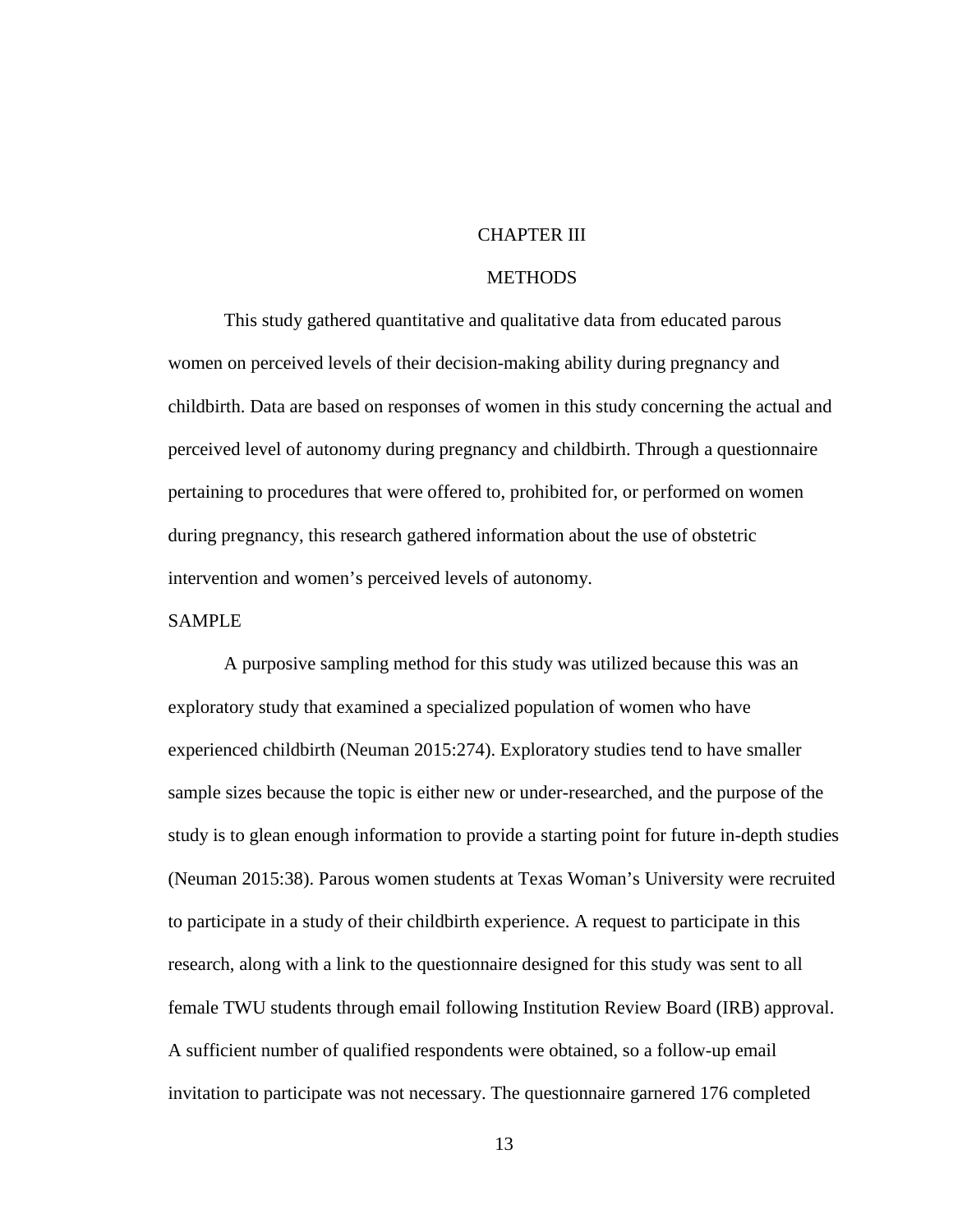responses, and data entry and analysis began immediately. Although exploratory research tends to utilize a smaller sample size, and the data gathered is not generalizable, it is hoped that the information obtained through this sample will assist in providing a basis for future research.

#### DATA AND DATA COLLECTION

Since this study sought to examine educated women's perceptions of their own personal experiences, qualitative research data collection obtained through a questionnaire was deemed appropriate. The findings were analyzed for themes and attitudes pertaining to patient autonomy, both perceived and actual. IRB approval was sought and granted at Texas Woman's University. The questionnaire was designed for the purpose of this research and was administered through PsychData. Those who chose to participate clicked the link in their email and it directed them to PsychData. The first page was a consent form explaining the study. Those who wished to participate in the study clicked 'Yes' at the bottom of the consent form. Clicking 'Yes' indicated their consent and took them directly to the questionnaire.

The questionnaire contained seven closed-ended, general demographic questions such as age, age at childbirth discussed in the interview, race/ethnicity, religion, and household income. Twelve closed-ended questions, which were adapted from "The Health Care Climate Questionnaire" (PAS 2018), were included to measure perceptions of autonomy. All other closed-ended questions were conceived by the researcher. Also included were five open-ended questions that addressed the woman's perception of her childbirth experience, which, if any, types of interventions were implemented, and the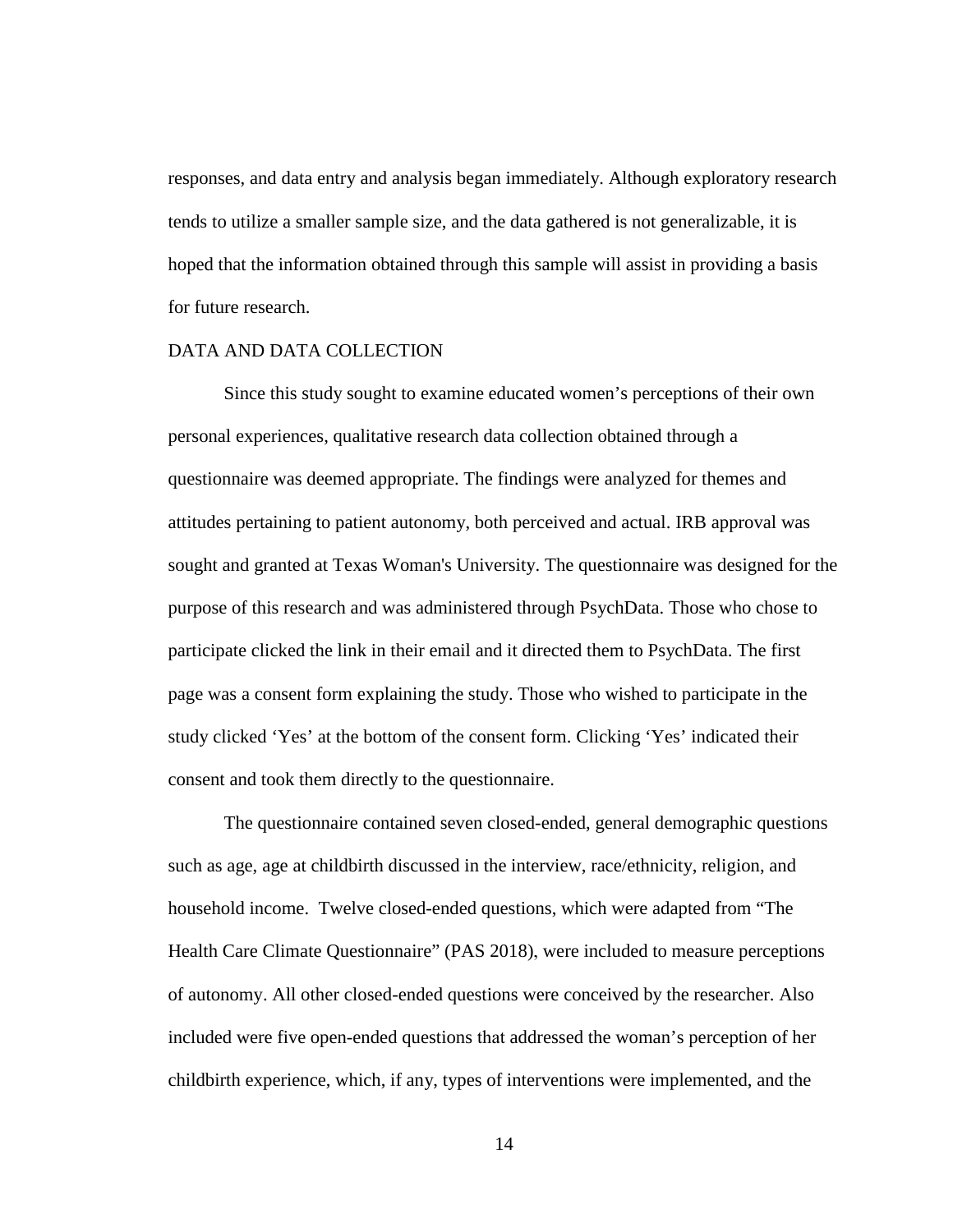outcome of the birth in question. Finally, women had the opportunity to provide a detailed account of their individual birth experience. Participation required a maximum of 45 minutes to complete the questionnaire. Once the questionnaire was complete and the survey closed, the data were downloaded from PsychData for analysis.

#### DATA ANALYSIS

Descriptive statistics including frequency distributions were used to analyze responses to closed-ended questions. The results are presented in Chapter Four. Qualitative data was collected from the questionnaire and downloaded into SPSS for analysis. Data collected was first coded through open coding in order to identify common themes and patterns, and then consolidated into groups (Neuman 2015:481). The initial codes were organized to identify associations or new categories through axial coding, followed by a comparison and elaboration of specific themes and attitudes through selective coding (Neuman 2015:482). A multiple stage process of coding allowed fluidity for themes to emerge, and concepts to be identified, well defined and analyzed (Neuman 2015:480).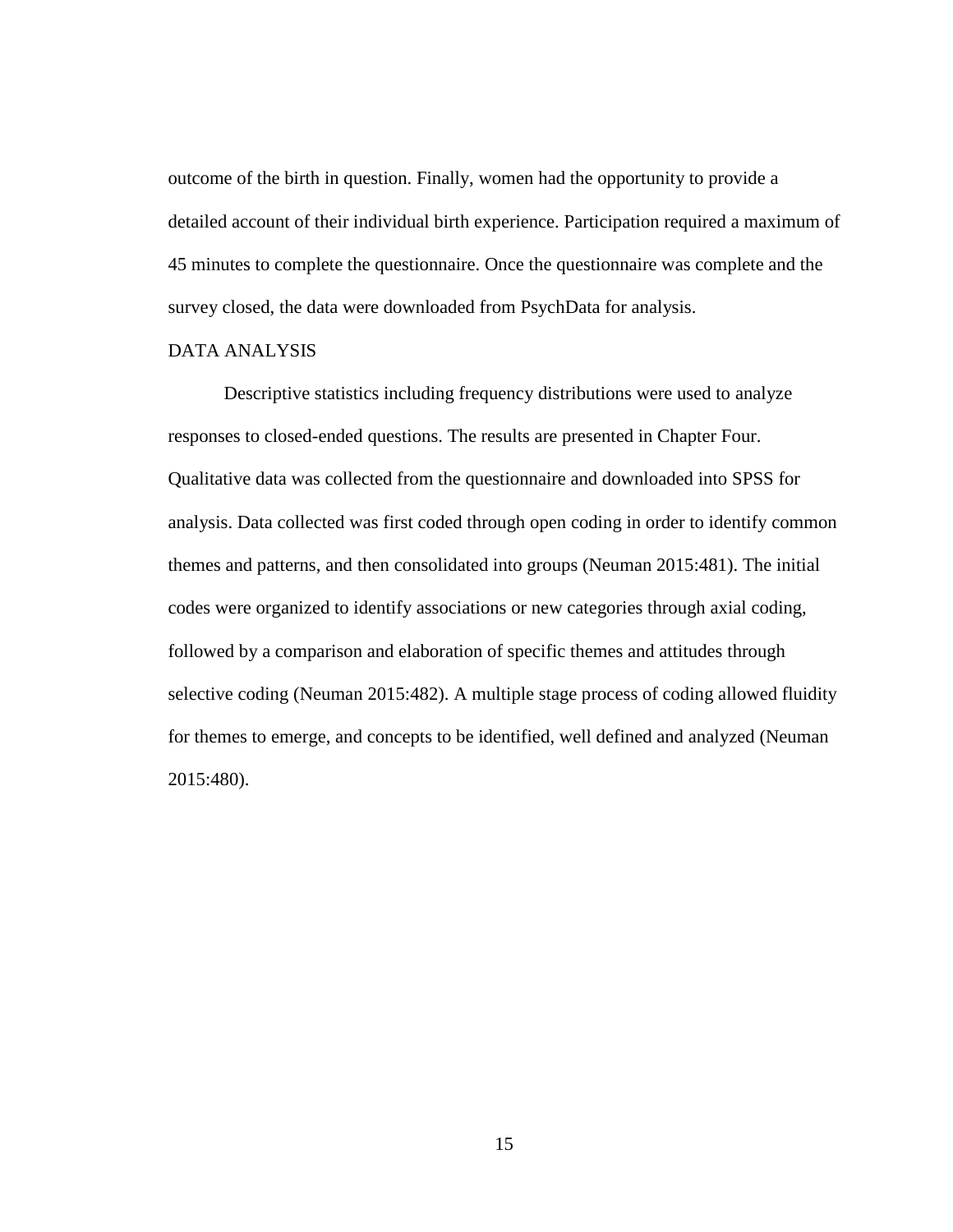#### CHAPTER IV

#### FINDINGS AND DISCUSSION

This chapter presents the results of this exploratory study into educated women's perceptions of autonomy in childbirth. The first sections describe the characteristics of the participants. The second section discusses the procedures and interventions that are addressed in the questionnaire and subsequent findings. The third section addresses the research questions that were articulated before. Finally, the fourth section provides the analysis of responses to open-ended questions.

#### CHARACTERISTICS OF PARTICIPANTS

Table 1 shows that the majority of participants in this study were over 25 years old (69%), white (64%), married (69%) graduate students (59%) with a family income over \$60,000 (61%), and claim to have a religion (73%).

| Characteristics          | N   | $\%$ |
|--------------------------|-----|------|
| Age at most recent birth |     |      |
| Over 25                  | 122 | 69   |
|                          |     |      |
| Race/Ethnicity           |     |      |
| White                    | 113 | 64   |
| <b>Black</b>             | 26  | 15   |
| Hispanic/Latino          | 19  | 11   |
| Other                    | 18  | 10   |
| <b>Marital Status</b>    |     |      |
| Married                  | 122 | 69   |
| Divorced/separated       | 25  | 14   |
| Never married            | 29  | 17   |
| Family income            |     |      |
| \$60,000 or more         | 107 | 61   |
| Classification           |     |      |
| Graduate student         | 104 | 59   |
| Religious                | 129 | 73   |
|                          |     |      |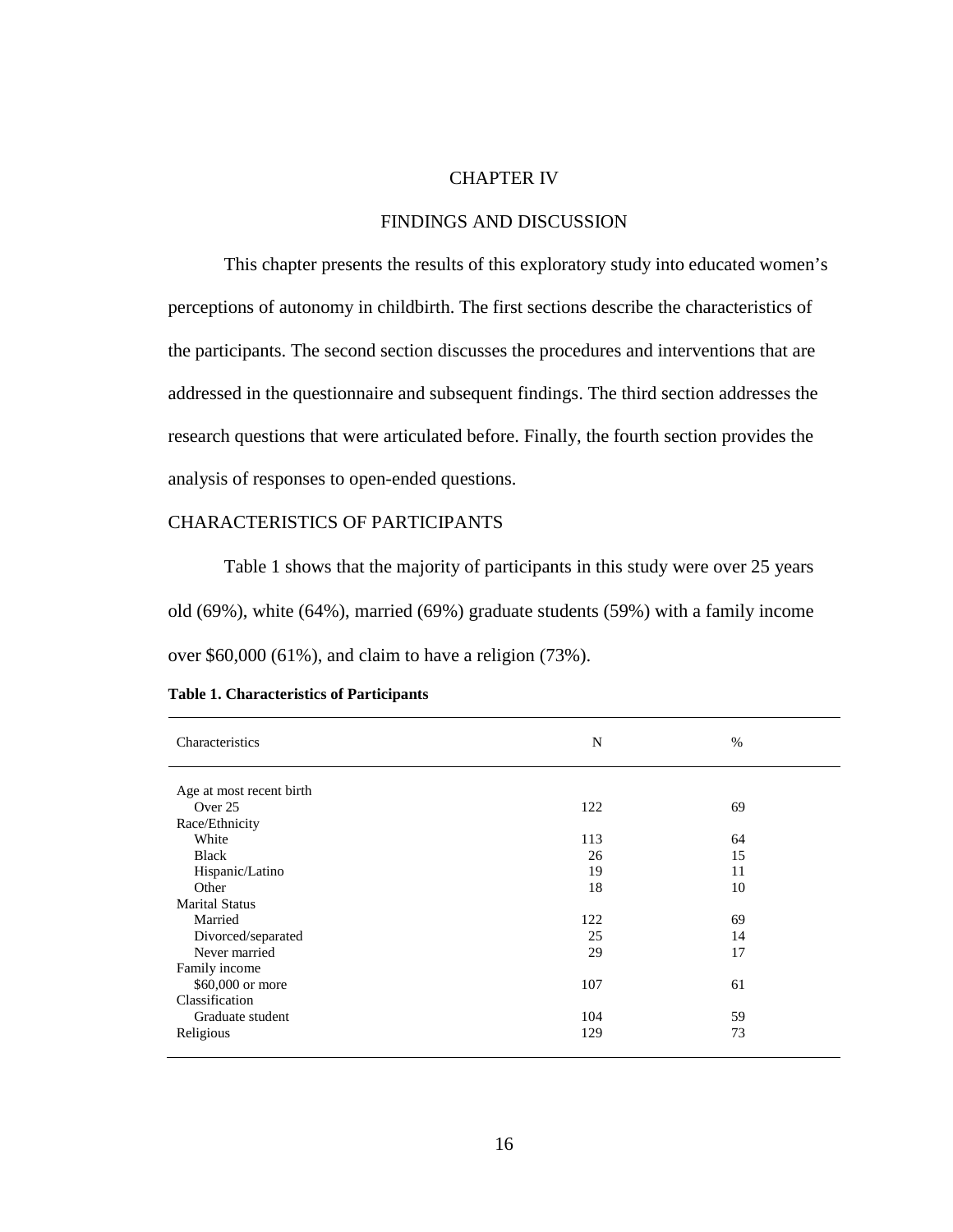#### PROCEDURES AND INTERVENTIONS

Women who are admitted to labor and delivery units in U.S. hospitals are often subjected to a number of procedures and interventions. This study found that nearly 8 out of 10 women surveyed (75%) stated that they had no choice when it came to routine hospital procedures and practices (Table 2). They include:

- Staying in bed (in the supine position).
- Restriction of food and water.
- Electronic fetal monitoring (EFM). This device is strapped around the laboring woman's abdomen to record fetal heartrates.
- Cervical examination (CE). This examination requires the care providers to insert their fingers into the laboring woman's vagina to measure how much her cervix has dilated.

Other non-routine, yet somewhat common procedures and practices that women experience during labor and delivery include:

- Internal fetal monitoring (IFM). This device is inserted into the laboring woman's vagina and attached to the head of the fetus.
- Episiotomy, in which the woman's vagina is cut at the perineum to enlarge the opening and make more room for the baby's head to emerge.
- Forceps or vacuum assistance. This procedure requires the use of forceps or vacuum suction to pull the baby out from the birth canal.
- Cesarean section (C-section). This surgical procedure involves removing the baby through an incision made in the woman's abdomen.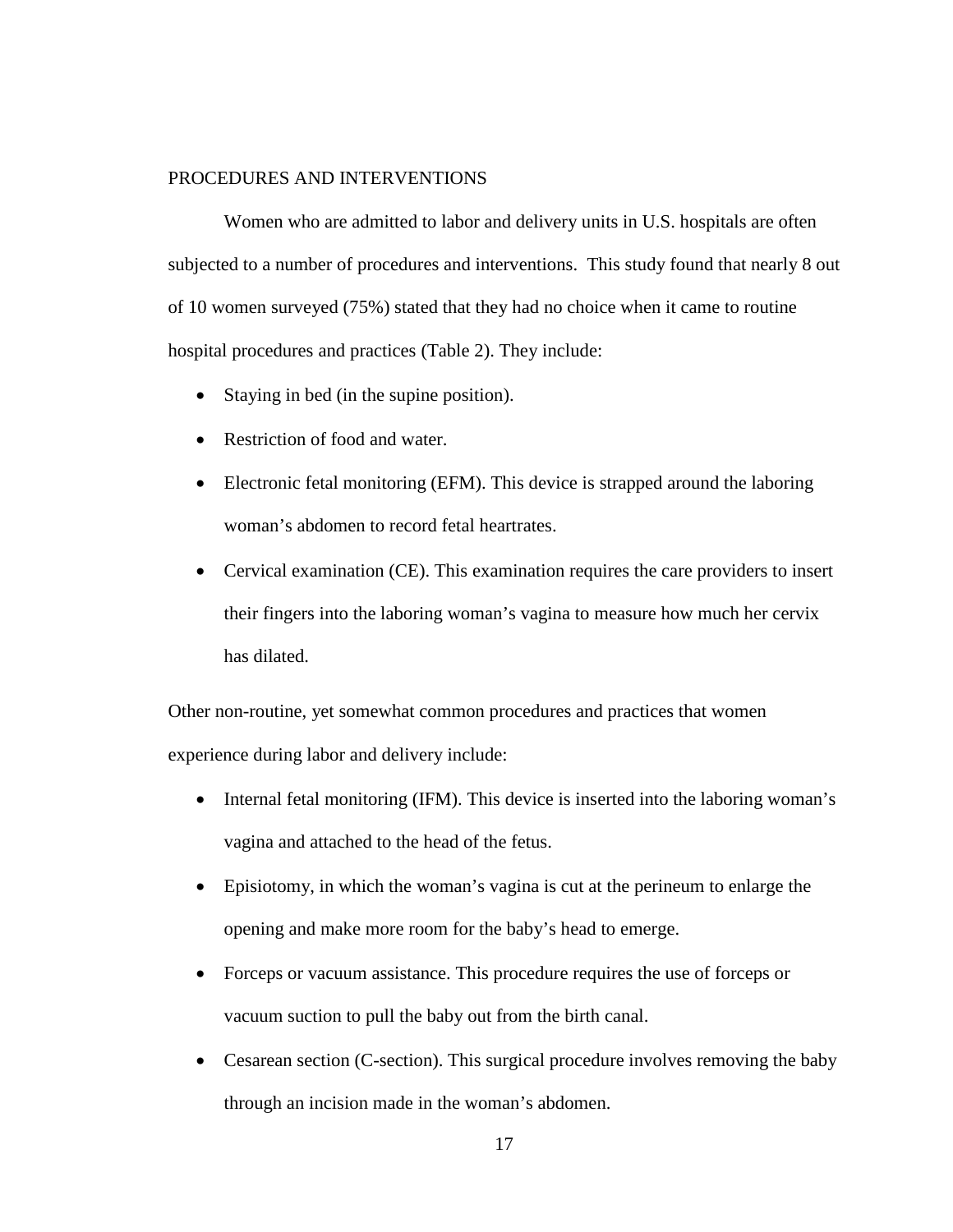Generally, one of the first things to occur when a woman in labor is admitted to the hospital is to have her lie in bed, and unless she needs to use the restroom, she remains there until her child is born. However, laboring in this position is not an evidence-based practice and can, in fact, lead to "adverse effects" such as "supine hypotension," slow fetal heart rate, difficult birth (including inadequate contractions, slow dilation, and longer labors), and can increase the need for a C-section (American College of Obstetrics and Gynecologists [ACOG] 2017; Jansen et. al 2013). In light of this realization, the ACOG recommends that most laboring women should not be restricted to bed and should be given the choice of the positions with which they are most comfortable (ACOG 2017). Positions that increase comfort for laboring women could include standing, walking, swaying, or squatting, which require unrestricted mobility. Yet the majority of participants in this study (65%) reported that they were required to remain in bed for the duration of their labor and delivery (Table 2).

 Restricting women from eating food or drinking water during labor, in case they will require a Cesarean section (C-section), is a common practice in most hospital obstetric units. This restriction stems from the belief that women may aspirate if anesthesia is administered in the event a C-section is required (Tillett and Hill 2016). However, current research claims that this policy is no longer warranted and recommends that healthy women eat a light meal during labor (Tillett and Hill 2016). However, nearly 8 out of 10 participants in this study reported that they were not allowed to eat food or drink water during labor and delivery (Table 2).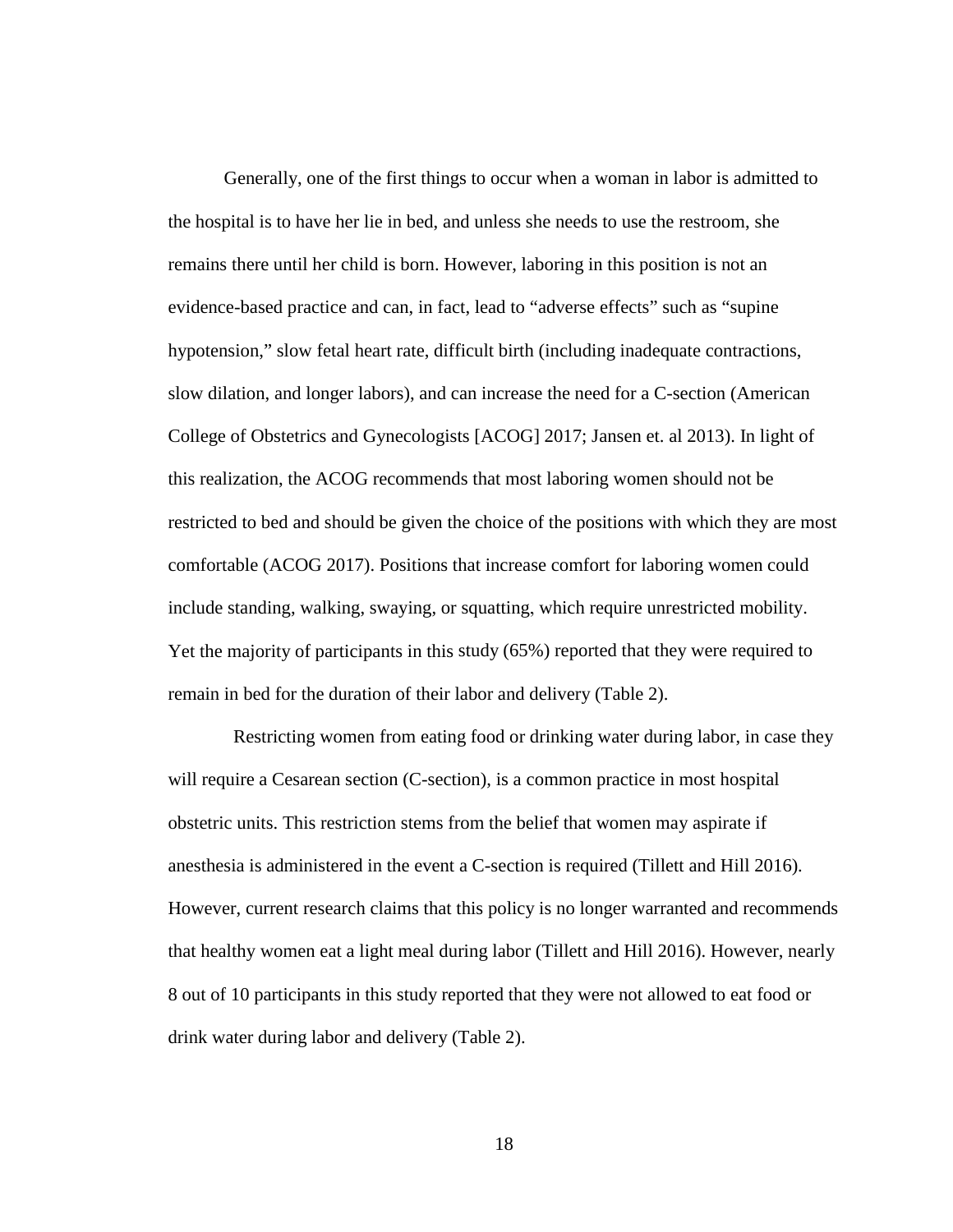Continuous EFM is another standard procedure in most hospitals in the United States. During labor and delivery, monitors are secured around the laboring woman's abdomen to monitor fetal heart rates and contractions. This monitoring device significantly restricts movement for the laboring woman and consequently has been shown to lead to the need for further interventions and an "increase in cesarean deliveries" (ACOG 2017). Research suggests that laboring women should be monitored intermittently rather than continuously, to allow freedom of movement and promote better birth outcomes (ACOG 2017). However, the majority of participants (79%) were required to have monitors continuously strapped to their abdomen (EFM) during labor and delivery, in spite of these recommendations (Table 2).

It is not surprising that 81% of participants reported that they were required to have CEs during labor and delivery because this is the most common method used by care providers to determine the progress of labor (Table 2). However, cervical exams are not reliable predictors of the timing of delivery and can have negative consequences (Downe et al. 2012). For example, there is no way to predict when or to which degree a woman's cervix will open during labor and care providers can often misdiagnose a woman having a slow labor (Downe et al. 2012). This can lead to increased anxiety in laboring women and subsequent interventions such as the administration of laborinducing medications and C-sections (Downe et al. 2012). Additionally, too many cervical exams, especially after a woman's water breaks, can increase the risk of infection to the mother or her baby. For this reason, the World Health Organization (WHO) recommends that cervical exams occur every four hours, with no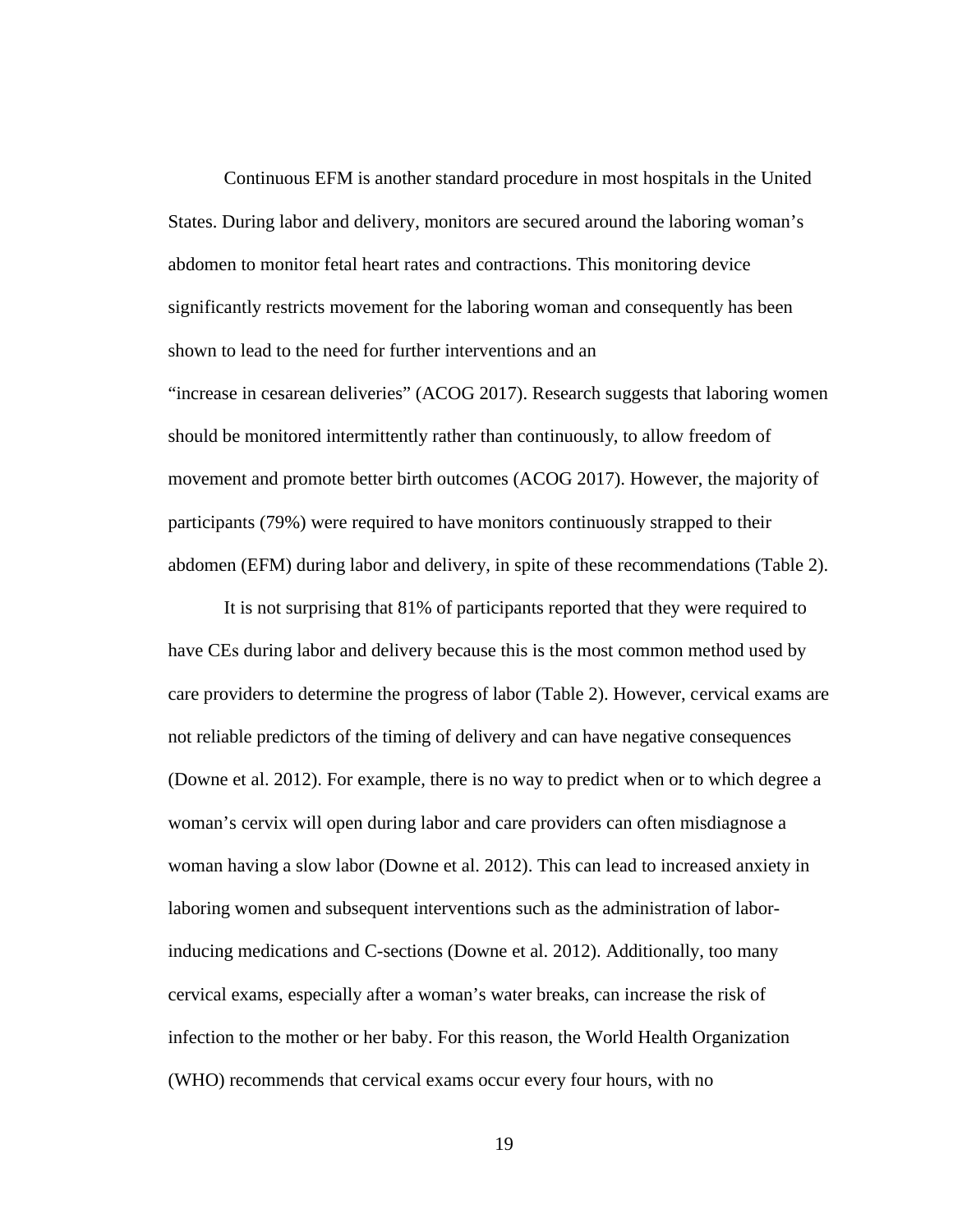more than seven exams during labor (WHO 2015). Women, however, can refuse cervical exams (ACOG 2016) although many are not aware of their options or they are told that they cannot refuse.

Although only 27 percent of respondents reported that they were required to have an episiotomy, it is worth noting (Table 2) that the routine use of episiotomy has not been shown to improve birth outcomes, and has, in fact, led to adverse outcomes for the woman including "anal sphincter dysfunction and dyspareunia" (difficult or painful sexual intercourse) (ACOG 2016). The ACOG (2016) has recommended against the routine use of episiotomy and suggests that care providers instead use alternative measures first. Current episiotomy rates in the United States are approximately 12 percent (ACOG 2016) which is significantly lower than the rate of occurrence found among women in this study.

Finally, this study found that 33 percent of respondents were required to have a C-section to deliver their child (Table 2). This rate is somewhat higher than the current national average rate of 31.9 percent. Furthermore, the increased use of the C-section method of delivery in the United States today is concerning (Green et al. 2007) and the World Health Organization notes that C-section rates above 10-15 percent are "not associated with reductions in maternal and newborn mortality rates (Betran et al. 2015).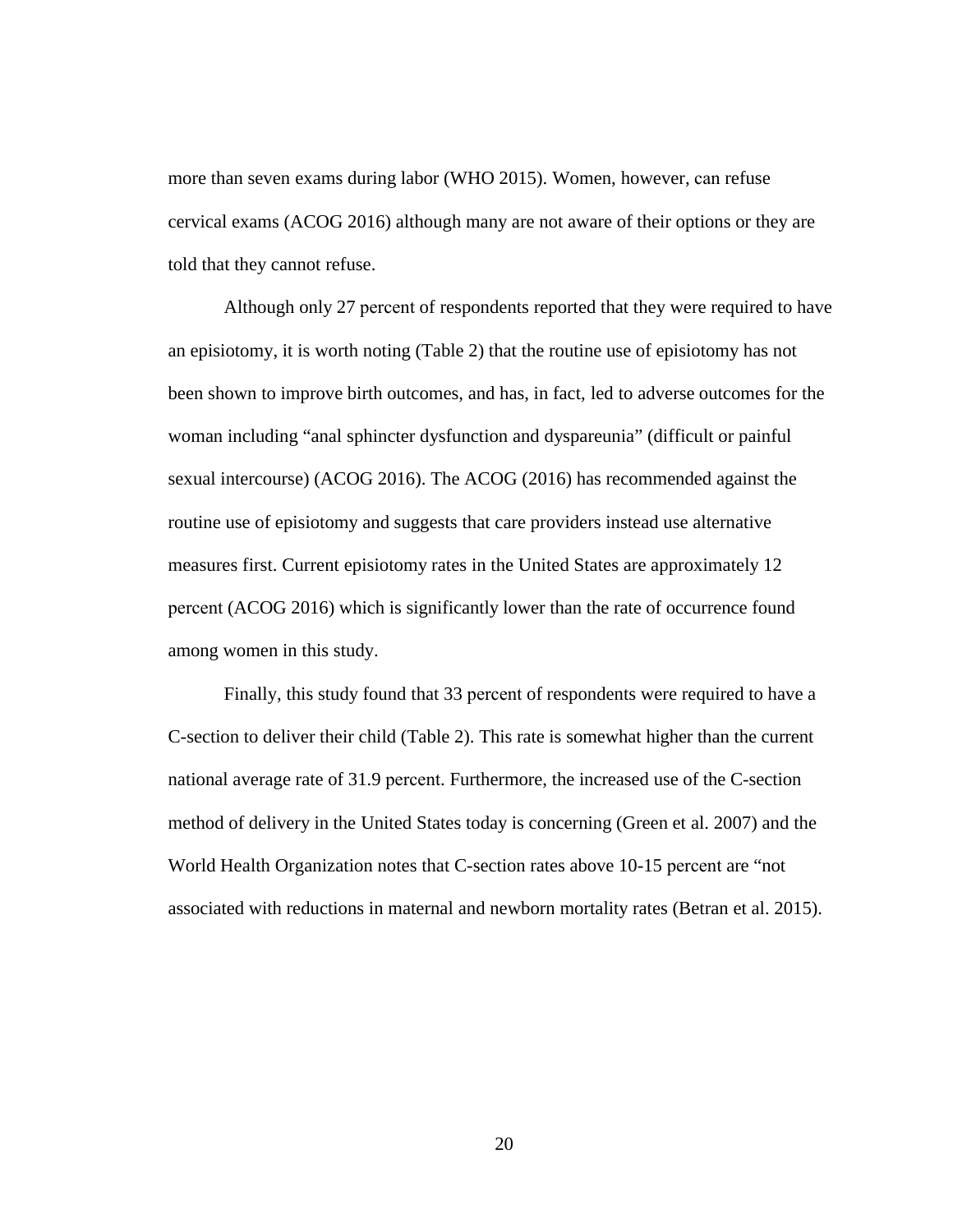| Procedure                    | <b>Yes</b><br>N | $\frac{0}{0}$ | N   | N <sub>o</sub><br>$\%$ |
|------------------------------|-----------------|---------------|-----|------------------------|
| Routine hospital procedures  |                 |               |     |                        |
| Remain in bed                | 114             | 65            | 62  | 35                     |
| No food or water             | 138             | 78            | 38  | 21                     |
| Electronic fetal monitoring  | 139             | 79            | 37  | 21                     |
| Cervical examination         | 142             | 81            | 34  | 19                     |
| Non-routine procedures       |                 |               |     |                        |
| Internal fetal monitoring    | 28              | 16            | 148 | 84                     |
| Episiotomy                   | 48              | 27            | 128 | 73                     |
| Forceps or vacuum assistance | 21              | 12            | 155 | 88                     |
| <b>Cesarean Section</b>      | 58              | 33            | 118 | 67                     |

#### **Table 2. Percentage of Participants Who Experienced Common Hospital Procedures**

#### RESEARCH QUESTION ONE

To examine how women feel about their decision-making power in childbirth, participants were asked specific questions related to their childbirth experience. These questions were meant to elicit perceptions of patient autonomy in two core areas; communication, and decision-making. The participants' responses to Likert scale questions were combined to produce three levels for each area; High, Low, and Neutral. The corresponding levels of communication and decision-making were then combined to produce an overall level of perceived autonomy. The level of autonomy categories of High, Low, and Neutral represent levels of perceived autonomy or decision-making ability. Responses to open-ended questions were analyzed separately and were not included in the measurement section.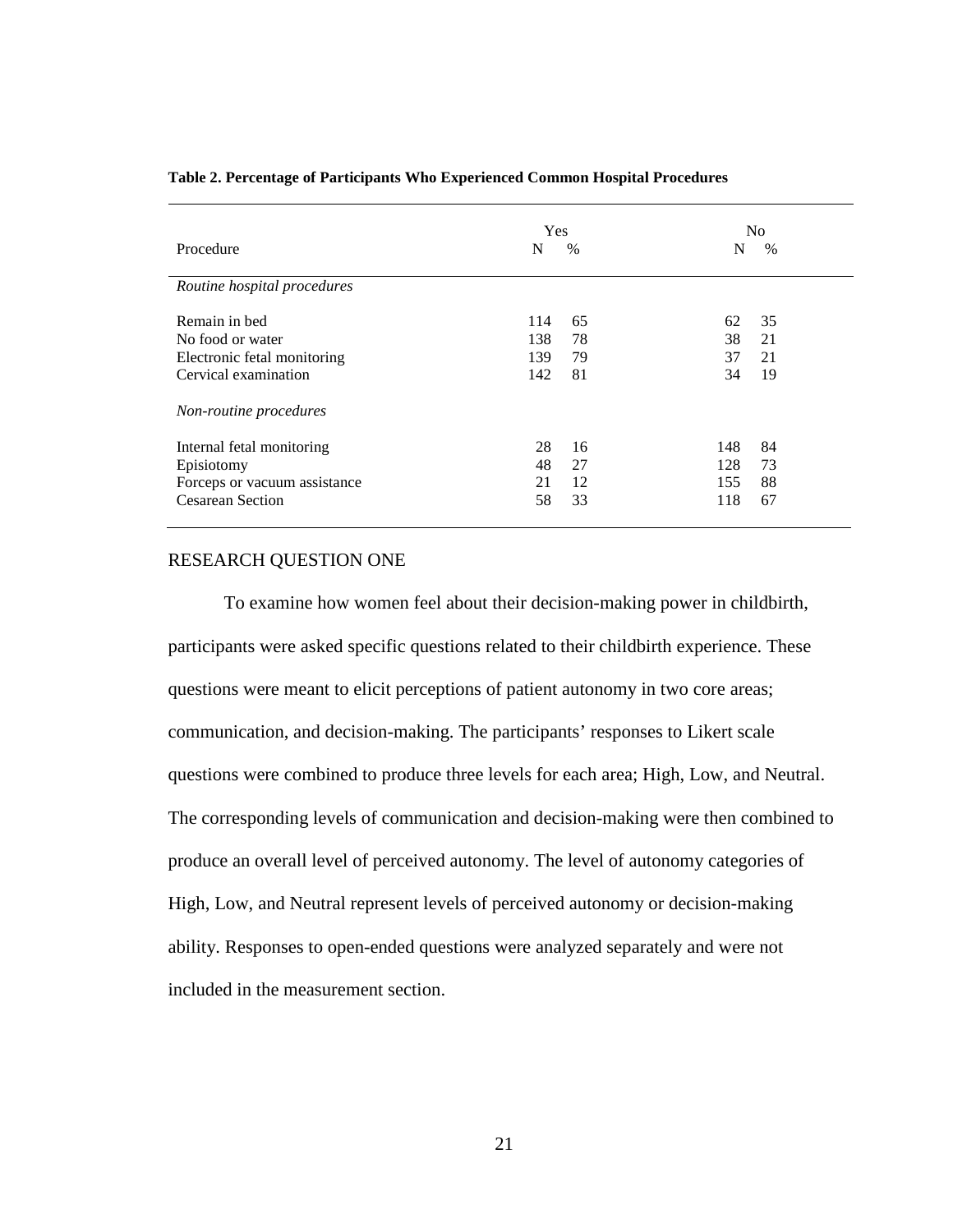#### *Communication*

For women to be able to make informed decisions, and to have their decisions respected, it is not enough for women to simply feel comfortable communicating with their provider, but they must also feel understood and supported. Similarly, providers should educate women in their care about pregnancy, labor, and delivery. Further, they must seek to understand their patient's needs and desires. Effective communication allows for a balanced provider/patient relationship, improves mutual trust, and can contribute to better birth outcomes (Walsh 2010).

While 75 percent of respondents reported high levels of overall communication between themselves and their care provider, three areas of interest indicate a likely provider/patient communication imbalance. Table 3 shows that over 70 percent of respondents reported high scores in all areas but one. When asked if their care provider understood their perspective, only 57 percent of participants believed this to be true. Interestingly, a higher percentage of women (81%) reported that their provider encouraged them to ask questions, and 87 percent of participants reported that their provider fully answered their questions. This indicates that providers are willing to offer information. However, our results indicate that they may be less likely to understand the perspective of the person receiving the information. Understanding how a woman perceives her childbirth experience can aide care providers in making recommendations while respecting their patient's autonomy.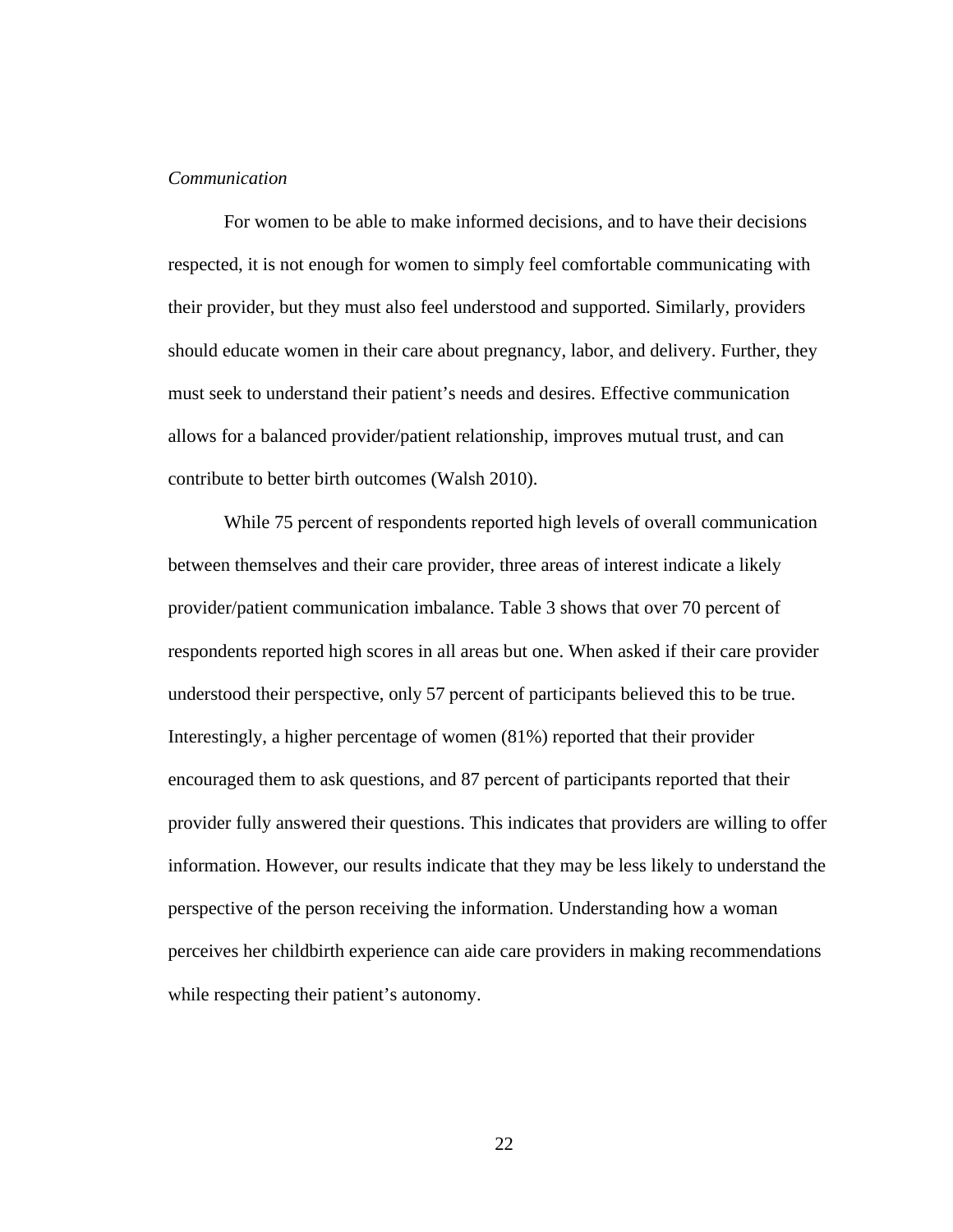| Question                                                                    | N   | <b>Yes</b><br>$\%$ | No<br>N<br>$\%$ |    | Neutral<br>N<br>$\%$ |
|-----------------------------------------------------------------------------|-----|--------------------|-----------------|----|----------------------|
|                                                                             |     |                    |                 |    |                      |
| Care provider understood the respondent's<br>thought process                | 126 | 70                 | 35              | 20 | 15<br>10             |
| Able to be open and honest with care<br>provider                            | 135 | 76                 | 21              | 12 | 20<br>12             |
| Care provider listened to respondent                                        | 130 | 74                 | 21              | 12 | 25<br>14             |
| Respondent was able to share feelings with<br>care provider                 | 134 | 77                 | 24              | 13 | 18<br>10             |
| Care provider understood the respondent's<br>perspective                    | 102 | 57                 | 26              | 15 | 48<br>28             |
| Respondent was encouraged by care<br>provider to ask questions              | 140 | 81                 | 23              | 12 | $\overline{7}$<br>13 |
| Care provider fully answered questions                                      | 150 | 87                 | 12              | 7  | 14<br>6              |
| Care provider insured that the respondent<br>understood about her pregnancy | 135 | 78                 | 24              | 13 | 17<br>9              |
| <b>Total Average</b>                                                        |     | 75                 |                 | 13 | 12                   |

#### **Table 3. Closed-ended Survey Questions Regarding Communication**

#### *Decision-making*

Table 4 reports participants' perceptions of their level of decision-making ability. The majority of participants reported feeling a high level of decision-making ability (70%), which included having choices (71%), not feeling forced to do things (79%), and feeling included in decisions (80%). However, fewer women believed that they felt a sense of choice and freedom during labor (60%), or that their care provider showed confidence in their decision-making ability (63%).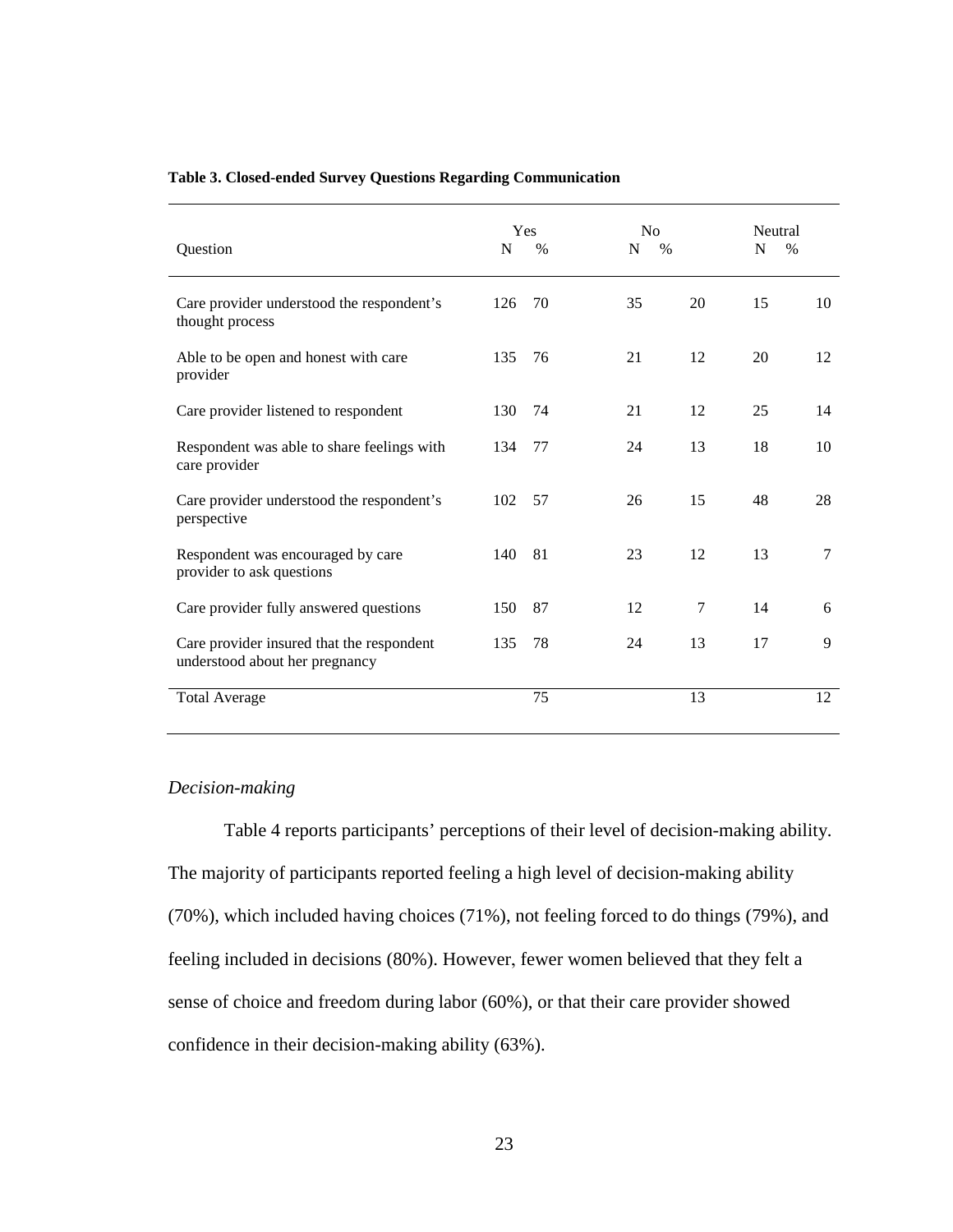| Question                                                                             | N   | Yes<br>$\%$ | N <sub>o</sub><br>N<br>$\%$ | N  | Neutral<br>$\%$ |
|--------------------------------------------------------------------------------------|-----|-------------|-----------------------------|----|-----------------|
| Felt a sense of choice and freedom during<br>labor and delivery                      | 103 | 60          | 42<br>22                    | 31 | 18              |
| Felt that care provider offered choices and<br>options during labor and delivery     | 126 | 71          | 36<br>21                    | 14 | 8               |
| Felt that care provider showed confidence<br>in respondent's decision-making ability | 110 | 63          | 31<br>18                    | 35 | 19              |
| Most of the things the respondent did they<br>felt they had to do                    | 56  | 33          | 92<br>51                    | 28 | 16              |
| Decisions were a reflection of what<br>respondent really wanted                      | 122 | 69          | 25<br>14                    | 29 | 17              |
| Felt excluded from decisions about their<br>care                                     | 21  | 12          | 140<br>80                   | 15 | 8               |
| Respondent felt forced to do many things                                             | 23  | 14          | 135<br>79                   | 18 | 7               |
| Trusted their care provider                                                          | 184 | 84          | 7<br>13                     | 15 | 9               |
| <b>Total Average</b>                                                                 |     | 70          | 17                          |    | 13              |

#### **Table 4. Closed-ended Survey Questions Regarding Decision-Making**

#### *Autonomy and Satisfaction*

Combing the levels of communication and decision-making produced an overall measurement of autonomy with three categories, high, low, and neutral. The results show that the majority of women (72%) who participated in this research maintained a perception of high levels of autonomy throughout their childbirth experience.

Overall satisfaction with the respondent's childbirth experience was measured based on responses to Likert scale items in the questionnaire. To maintain uniformity with previous measurements in this study, the categories were condensed to produce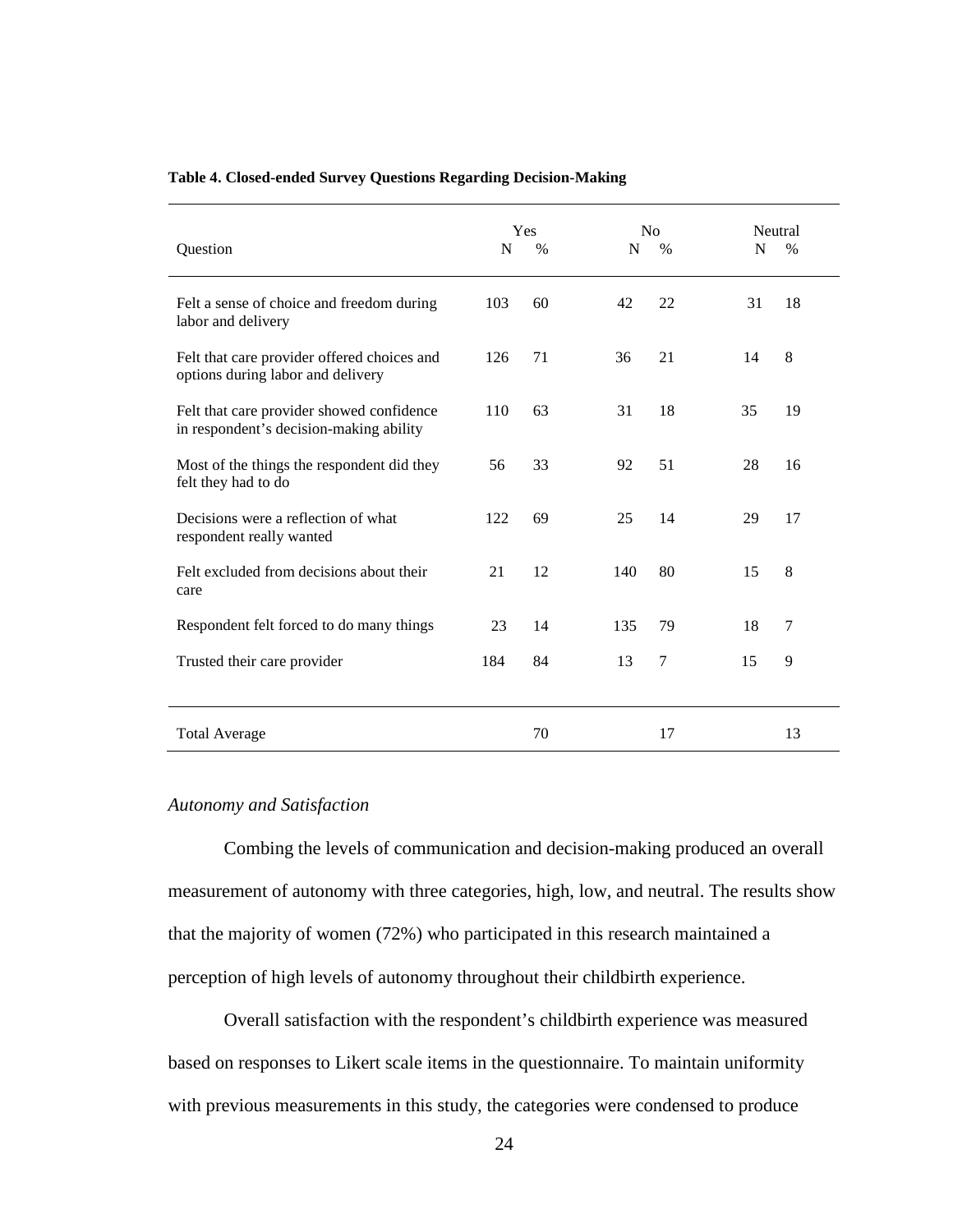three levels of satisfaction, High, Low, and Neutral. This survey found that 7 out of 10 women had a high level of satisfaction in their childbirth experience. Conversely, 1 out of 4 women reported low levels of satisfaction during their childbirth experience.

#### RESEARCH QUESTION TWO

#### *Consent*

Overall, the majority of women reported that they consented to the procedures listed in Table 5 during their labor and delivery experience. The most salient finding in this area concerns women who received an episiotomy. As previously noted, an episiotomy is an invasive procedure in which the care provider cuts the woman's vagina to make more room to deliver the baby. As mentioned above, episiotomies are often judged unnecessary and can result in long-term and sometimes permanent damage to the woman's vagina, which can affect her quality of life (ACOG 2016). Of the respondents who were required to undergo this procedure, 40 percent reported that an episiotomy was performed without their consent.

| Procedure                                                                                                                      | Yes<br>N<br>$\frac{0}{0}$                                   | No<br>%                                 |
|--------------------------------------------------------------------------------------------------------------------------------|-------------------------------------------------------------|-----------------------------------------|
| Electronic fetal monitoring<br>Internal fetal monitoring<br>Cervical examination<br>Episiotomy<br>Forceps or vacuum assistance | -78<br>104<br>89<br>27<br>128<br>93<br>27<br>60<br>78<br>15 | 22<br>30<br>13<br>-11<br>21<br>40<br>22 |

**Table 5. Procedures where consent was granted/not granted**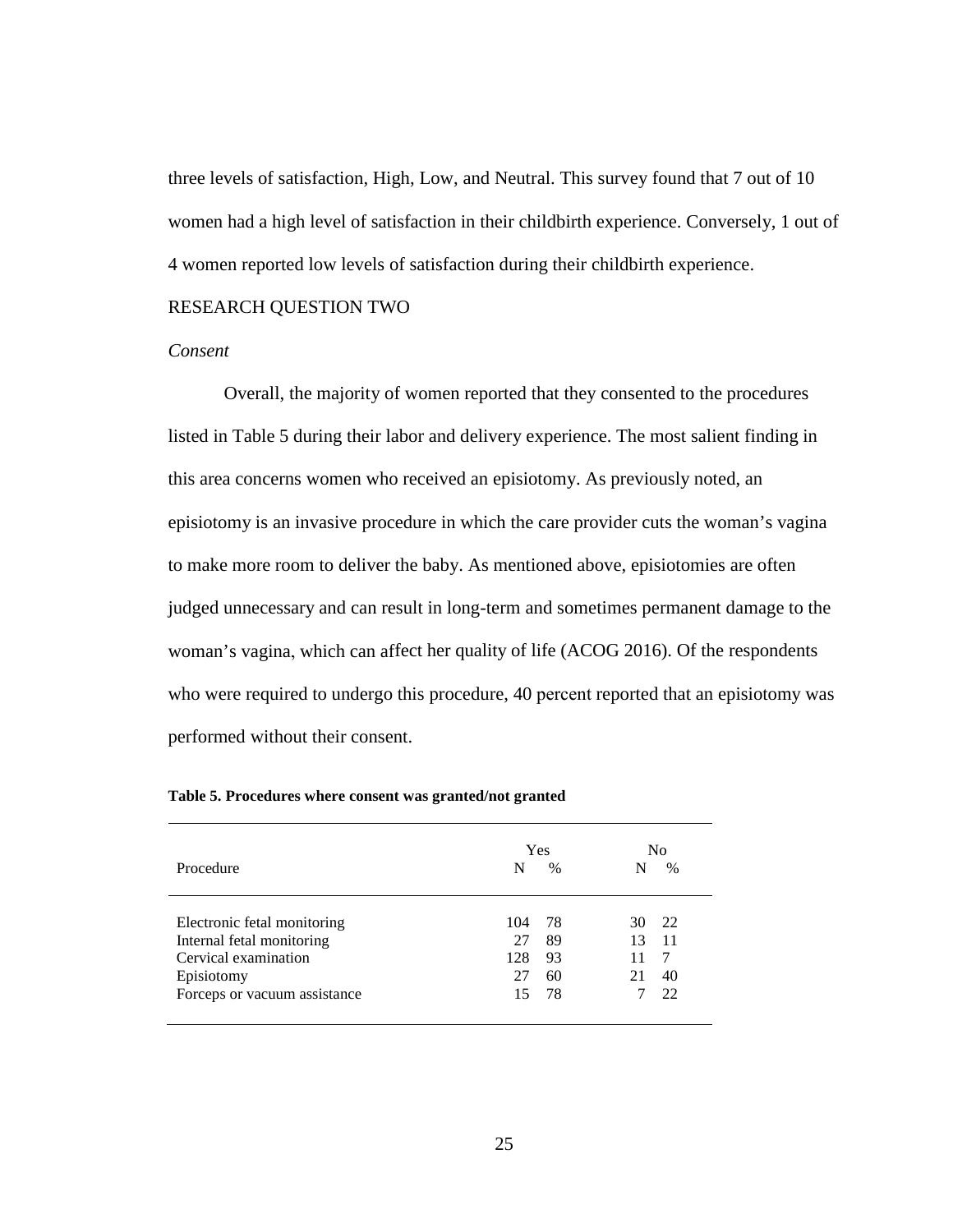#### *Open-ended Responses*

Through analysis of the open-ended comments, three themes emerged; communication, decision-making, and consent. Comments pertaining to communication included comments about the care providers and what they did or did not do to increase effective communication during labor and delivery. Examples include providing education and information, listening (or not listening) to the laboring woman, the level of confidence the provider showed in the laboring woman's abilities and decisions, and the way in which care providers communicated and worked with each other.

Interestingly, almost half of the respondents (42%) used language that contradicts the notion of autonomy. Phrases such as "I was allowed to," "they let me," (positive context) or conversely "I wasn't allowed," "I couldn't," or "they wouldn't allow me" (negative context) were common among responses to open-ended questions regarding decision-making. Even when stated in a positive context, the word "allowed" implies permission. Although women may have been pleased that they were given permission, this contradicts autonomous decision-making, which is independent of any outside authorization.

In terms of consent, some women explained instances in which they gave their consent to certain procedures. However, others explicitly stated either that they did not consent to procedures, or implicitly stated consent was not granted. For example, in many instances women stated that they felt "pushed," "forced," "pressured," "bullied," "pestered," or "worn down" to submit to procedures. Some women reported that they were given medication that they did not want, were physically placed into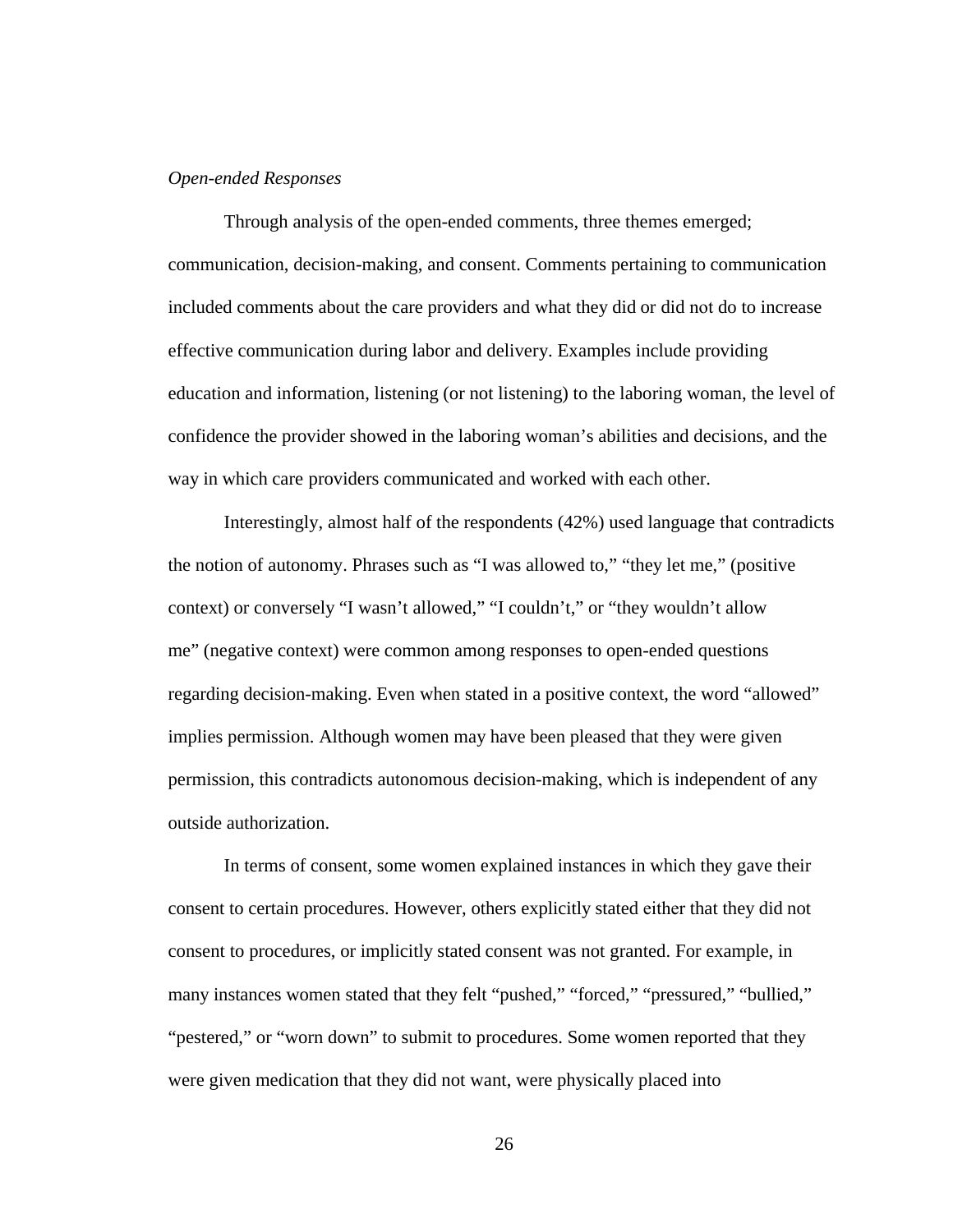uncomfortable positions that were "best for the doctor," had their water broken by care providers, or were subjected to an episiotomy against their wishes.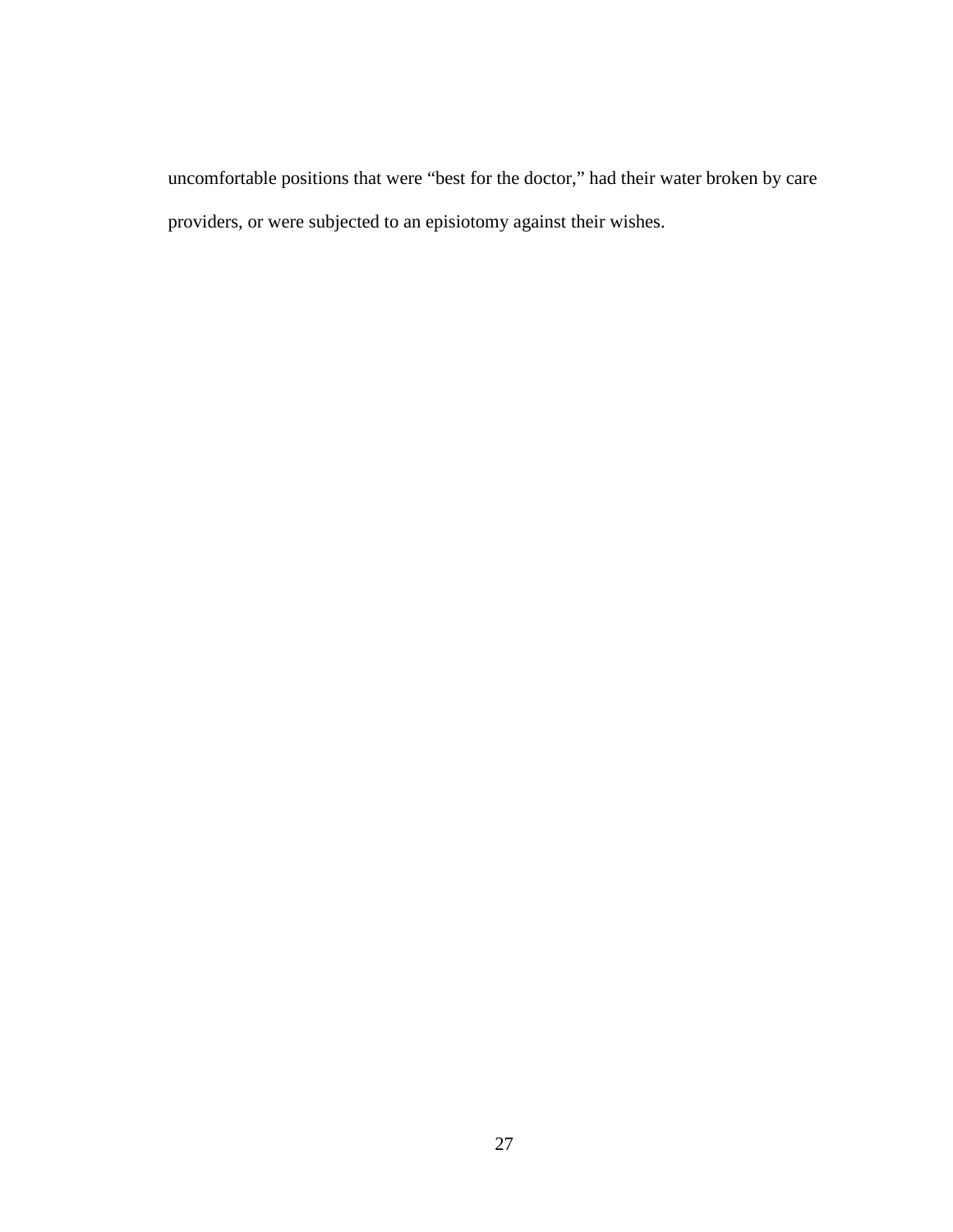## CHAPTER V **CONCLUSION**

Section One summarizes key findings of this research. Section Two addresses theoretical implications. Finally, this chapter discusses the limitations of this study and provides recommendations for future research.

#### **SUMMARY**

To the best of my knowledge, this thesis is the first sociological exploration into educated women's perceptions of autonomy in childbirth in the United States. To identify the extent to which women believed they maintained their decision-making power in childbirth, I surveyed female students at Texas Woman's University, who have previously given birth. I gathered data through an online questionnaire containing closedended questions, designed to measure perceptions of autonomy and open-ended questions, which were later analyzed for themes pertaining to autonomy and consent. Two primary questions were addressed in this study.

#### *Research Question One*

As previously stated, maternal mortality rates in the United States are on the rise (CDC 2016) despite technological advancements in obstetric practices. At the same time, women are speaking out about their birth experiences, and many have expressed feelings that their decision-making abilities were encroached upon during childbirth (Pascucci 2015). As a result, the first question addressed in this thesis was "How do women feel about their decision-making power in childbirth?"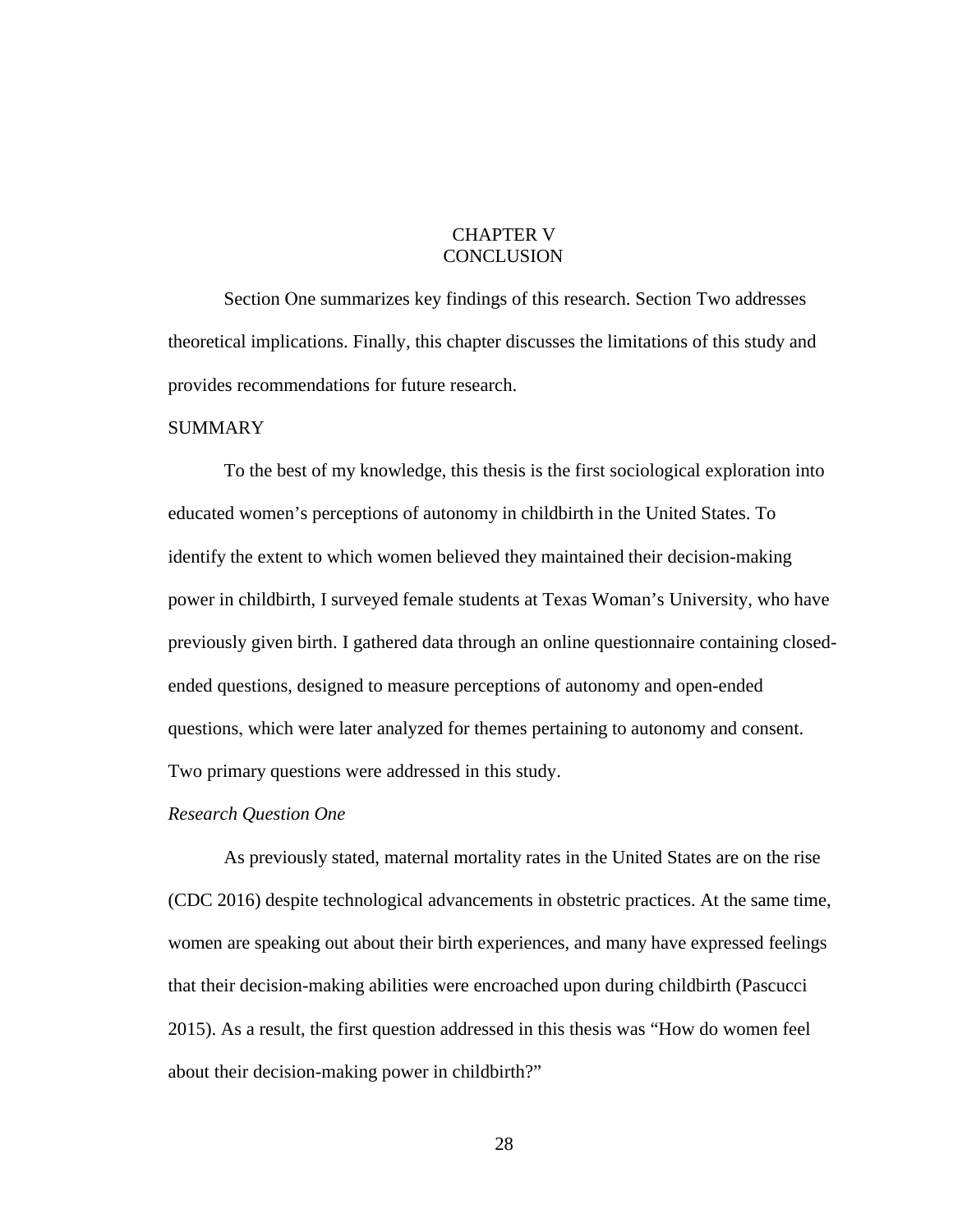An examination of two core areas, communication, and decision-making, revealed that the majority of women surveyed (72%) perceived that they maintained autonomy during labor and delivery. Similarly, 7 out of 10 participants reported that they were satisfied with their childbirth experience. Yet, analysis of common interventions and procedures revealed that nearly 8 out of 10 women stated that they were required to submit to standard protocols and procedures during labor and delivery - many of which are against the recommendation of the American Academy of Obstetrics and Gynecology (ACOG 2016; 2017). Although women reported higher levels of autonomy in childbirth when responding to Likert scale items in the questionnaire, their words told a different story. Analysis of the open-ended questions revealed that women might not actually possess the level of autonomy that they perceive. For example, many women (42%) used phrases such as "I was allowed to," "they let me," (positive context) or conversely "I wasn't allowed," "I couldn't," or "they wouldn't allow me" (negative context). When an individual's decisions are curtailed, or they are given "permission" to make certain decisions one can argue that their autonomy has been diminished.

Concerning the area of communication, approximately 7 out of 10 women reported that they could be open and honest with their care provider and that they felt heard. Moreover, 8 out of 10 women stated that their care provider encouraged them to ask questions and in turn answered their questions fully. However, fewer women (57%) reported that their provider understood their perspective, which indicates a likely provider/patient communication imbalance that has a potential to contribute to negative birth outcomes (Walsh 2010). As noted in Chapter 2, "poor communication and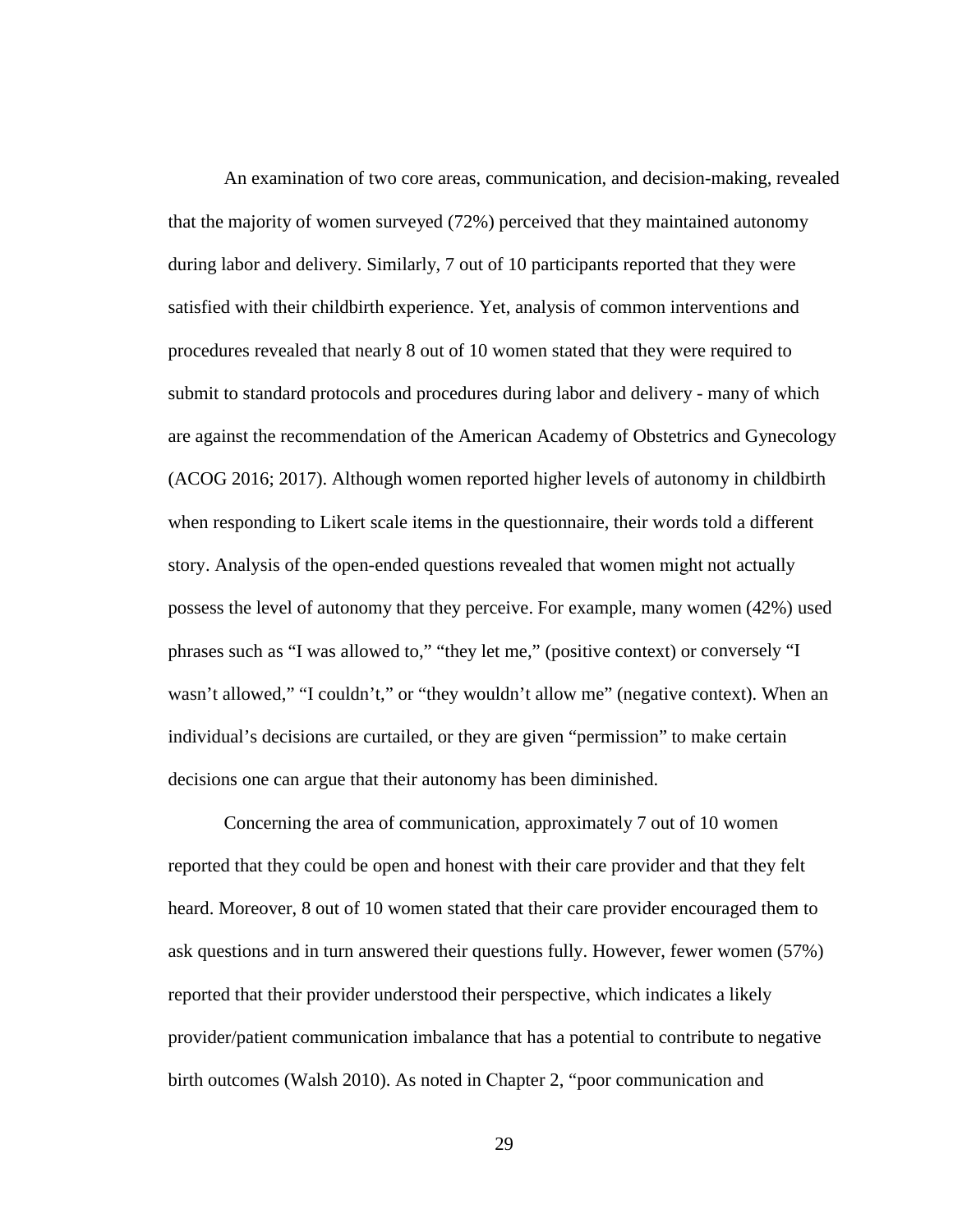diminished agency" are common themes found in women's stories of their traumatic birth experiences (Walsh 2010).

Likewise, nearly 8 out of 10 women reported that they did not feel forced to do things and they felt included in decisions regarding their care. Yet, only 6 out of 10 women stated that their care provider showed confidence in their abilities and that they felt a sense of choice and freedom during labor. These discordant findings indicate that although women felt *included* in decisions, they may have also felt that there were not enough choices presented to them.

#### *Research Question Two*

The second question addressed in this thesis was "under what conditions, if any, were procedures done without the woman's consent?" Women were surveyed about various procedures, including electronic fetal monitoring, internal fetal monitoring cervical examination, episiotomy, and forceps or vacuum assistance in childbirth. In all categories regarding procedures, at least some women reported that they did not give consent before they were performed. However, the most salient finding concerns women who underwent an episiotomy, an invasive procedure that is often deemed unnecessary, and can have permanent negative effects on women (ACOG 2016). Our results indicate that 4 out of 10 women in this study who received an episiotomy claimed that it was performed without their consent.

The analysis of open-ended questions revealed that although consent was often present, many women might have been coerced into submission. For example, women stated that they felt "pushed," "forced," "pressured," "bullied," "pestered," or "worn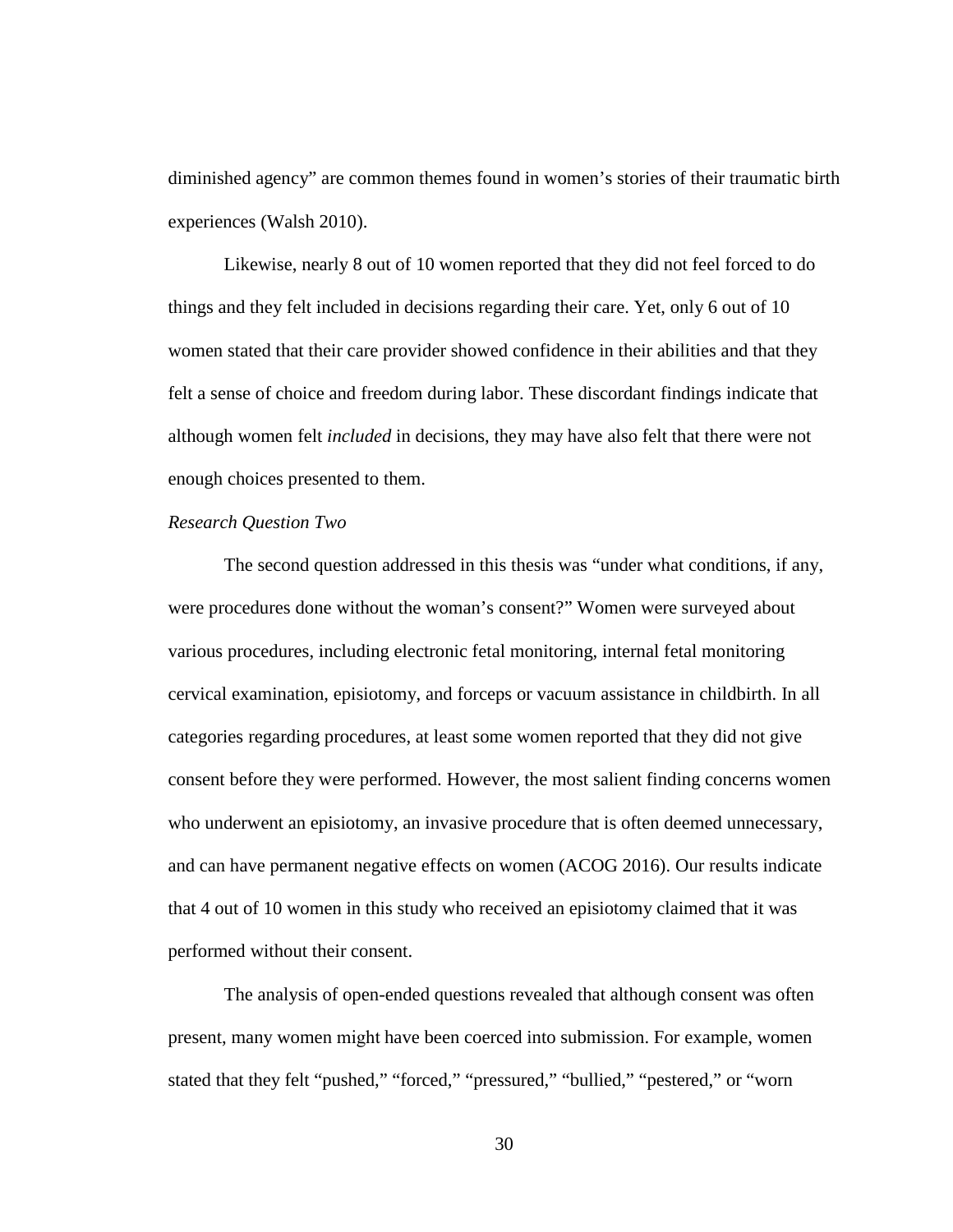down" to submit to procedures. As discussed in Chapter 2, coercion or persistent pressure violate autonomy and infringe on an individual's independence (Molyneux 2009). When people are manipulated into consenting to procedures their agreement is no longer autonomous, and genuine consent ceases to exist.

#### THEORETICAL IMPLICATIONS

The main finding of this survey is that there is a discrepancy between what women report (diminished autonomy) and what they describe (a perception of significant satisfaction with their medical care). How are we to reconcile the two?

The results of this study point to the existence of an "ideology" (as defined in Chapter 2) that is operative in the obstetric practice in the United States. This amounts to a "hygienic regime" (Dillon 2014:376) in which women are restricted from decisionmaking, coerced into consent, or subjected to "metaphysical violence" while at the same time, perceive that they are satisfied with their childbirth experience. This is reminiscent of what Antonio Gramsci called "hegemony" (Calhoun et al. 2012) practiced in an institution in which medical professionals wield authority and control over women in one of their most vulnerable states – during the act of giving birth. Thus, women are subjected to authoritative control in the name of medical wisdom, accepted obstetric practices, and professional expertise. Women may even embrace the hegemonic dictates of this hygienic regime, in which acts of violence occur during childbirth, but are not viewed as such.

Medical professionals who assert power and control over women's bodies generally do so unknowingly and unintentionally. Most believe that they are acting in the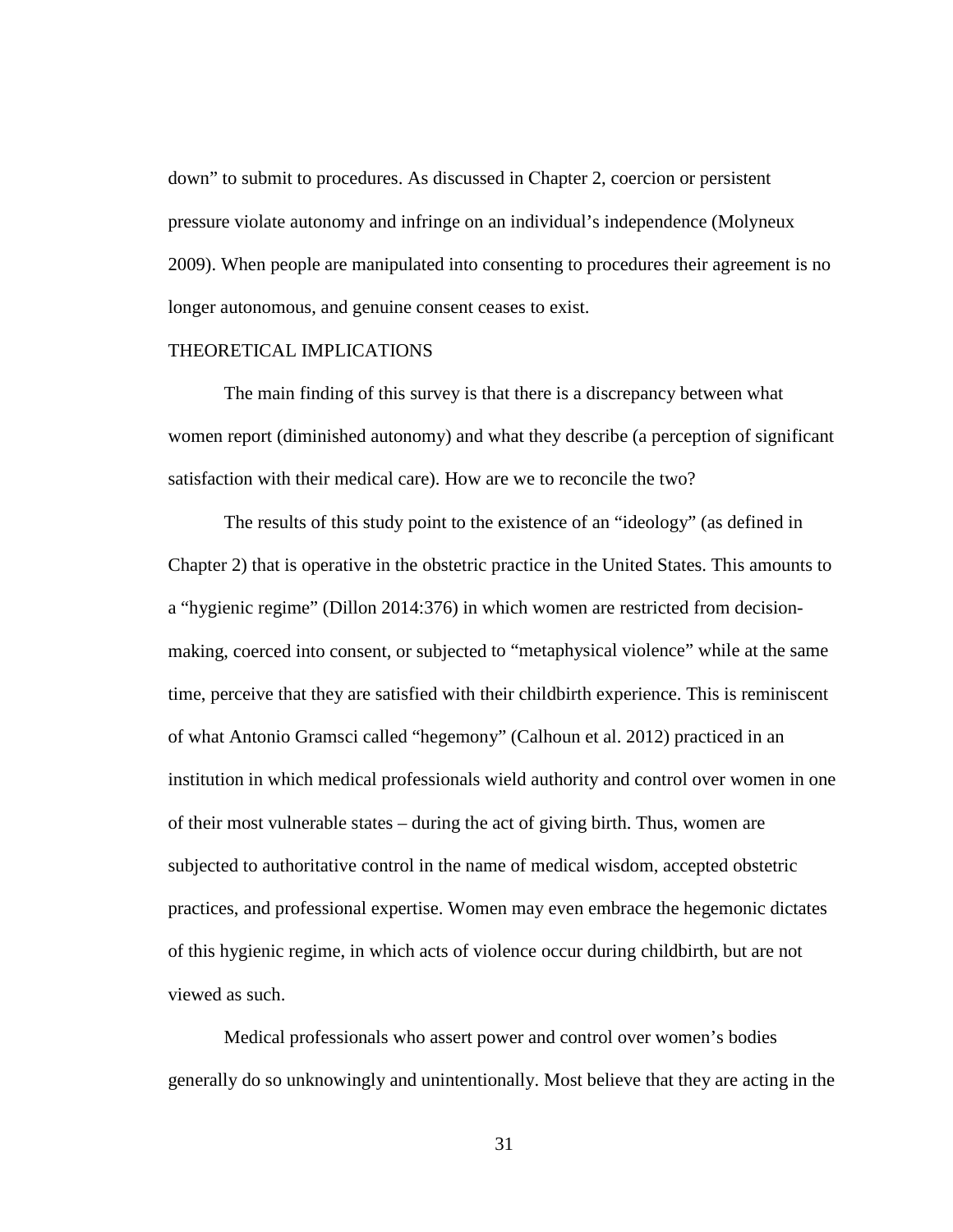woman's (and ultimately, the infant's) best interest and as such believe that their actions are objectively justified. Likewise, women submit to this system, often without question because of 1) the belief that medical professionals possess superior knowledge and skills, 2) they have been conditioned to accept standard practices and procedures in maternal care as necessary and benevolent, and 3) they are unaware that these practices can be challenged and their autonomy can extend into the labor and delivery room. In this hygienic hegemonic regime, the outcome of a successful birth effectively erases any negative experiences that result, (either during labor and delivery or long after the childbirth experience).

Theories of embodiment and metaphysical violence can also explain how women are affected during labor and beyond. They offer insight into the encroachment of patient's autonomy in the maternal healthcare system. Although the aforementioned theories provide adequate explanations about the effects of this ideology and the way it operates, they are not sufficient in identifying and naming the phenomenon. Therefore, I propose the term *Obstetriarchy* as a theoretical locus and synthesis of the above theories and findings.

## LIMITATIONS AND RECOMMENDATIONS FOR FUTURE RESEARCH *Limitations*

This research is exploratory in nature and, as a result, is not readily generalizable to a larger population. Additionally, this research was limited to educated female parous students of Texas Woman's University and is not inclusive of underlying variables. This study focused on educated women's perceptions of autonomy and obstetric intervention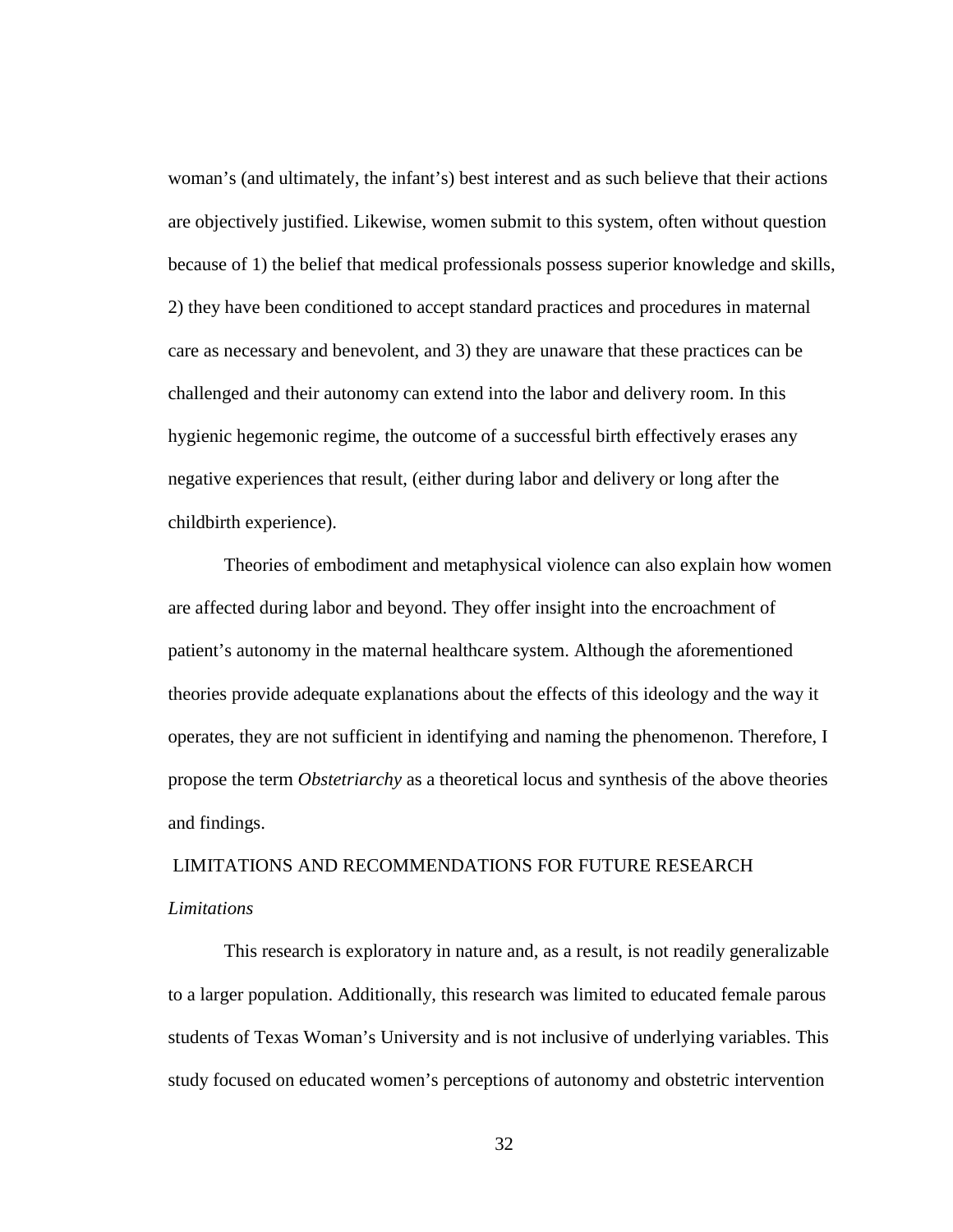in childbirth. However, there are other socioeconomic or sociocultural factors such as ethnicity that could contribute to a sense of a loss of decision-making ability. Additional qualitative or quantitative research into this subject would be appropriate for the identification and analysis of these variables for future work.

#### *Recommendations*

Further exploration into the notion of obsteriarchy is warranted, especially considering current research that supports a return to a less medicalized approach to childbirth (Woog 2017). To understand processes that have contributed to the development and acceptance of the current ideology regarding childbirth, future research could analyze this phenomenon from a historical and comparative perspective. Examining these historical processes in comparison to other societies may help to identify when and where shifts in childbirth views and approaches have occurred. Addressing these issues may broaden the frame in which obstetriarchy is further explored. Additionally, future research must examine the impact of class and racial inequality on this phenomenon. Finally, the future examination of the race and gender of the medical provider may uncover patterns and practices of obstetriarchy.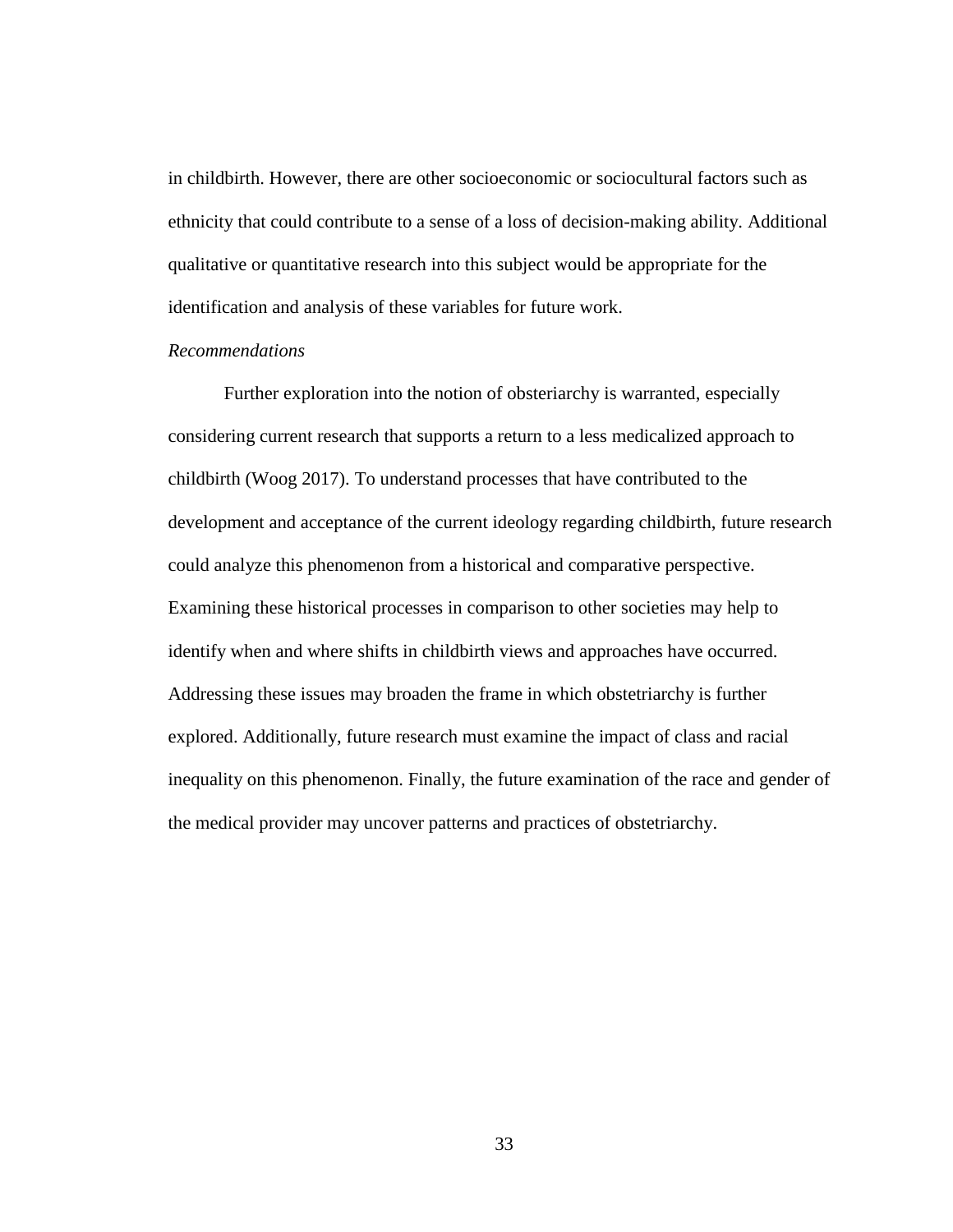#### REFERENCES

- Anon. 2016. "Committee Opinion No. 664 Summary." *Obstetrics & Gynecology*127(6):1189–90.
- Anon. 2016. "Practice Bulletin No. 165 Summary." *Obstetrics & Gynecology*128(2):411.
- Anon. 2017. "Committee Opinion No. 687 Summary." *Obstetrics & Gynecology* 129(2):403–4.

Anon. n.d. *World Health Organization*. Retrieved March 4, 2018 (https://extranet.who.int/rhl/topics/preconception-pregnancy-childbirth-andpostpartum-care/who-recommendation-digital-vaginal-examination-intervalsfour-hours-routine-assessment-active-first).

- Beck, Cheryl Tatano. 2004. "Post-Traumatic Stress Disorder Due to Childbirth the Aftermath." *Nursing Research* 53(4):216-224.
- Beck, Cheryl Tatano 2015. "Middle Range Theory of Traumatic Childbirth: The Ever-Widening Ripple Effect." *Global Qualitative Nursing Research* 2(0):1-13.
- Behnke, Elizabeth. n.d. "Edmund Husserl: Phenomenology of Embodiment." *Internet Encyclopedia of Philosophy*. Retrieved May 2, 2018 (https://www.iep.utm.edu/husspemb/).
- Betran, Ap, Torloni, MR., Zhang, Jj., and Gülmezoglu, AM. 2015. "WHO Statement on Caesarean Section Rates." *BJOG: An International Journal of Obstetrics & Gynaecology*123(5):667–70.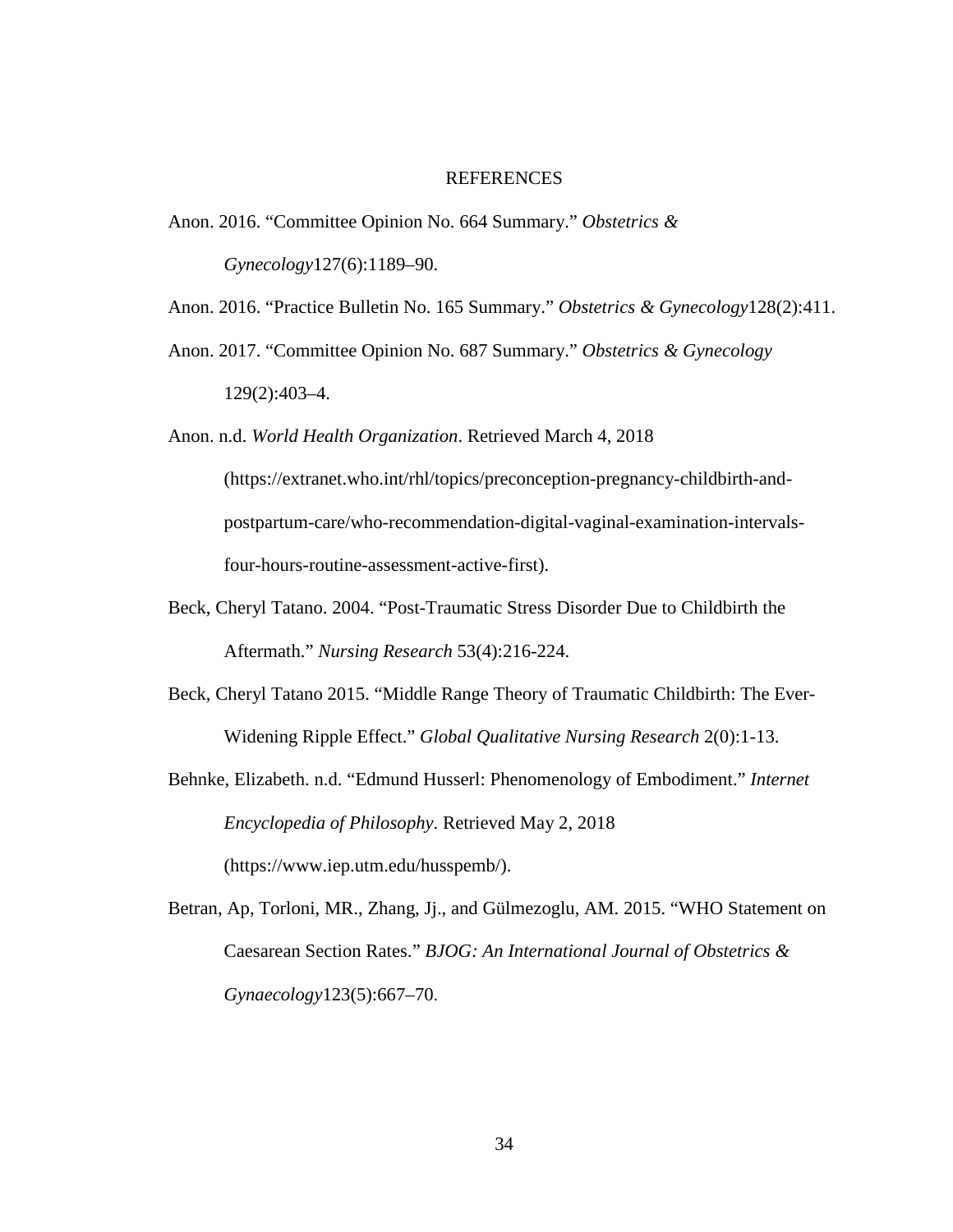- Bryanton, Janet. Gagnon, Anita J., Johnston, Celeste., & Hatem, Marie. 2008. "Predictors of Women's Perceptions of the Childbirth Experience." *Journal of Obstetric, Gynecologic, & Neonatal Nursing* 37(1):24-34.
- Calhoun, Craig J., Joseph Gerteis, James Moody, Steven Pfaff, and Indermohan Virk. 2012. *Contemporary Sociological Theory.* Third ed. 226. Chichester: Wiley- Blackwell.
- Centers for Disease Control and Prevention. 1999. "Achievements in Public Health, 1900-1999: Healthier Mothers and Babies." Retrieved September 7, 2017 (http:// www.cdc.gov/mmwr/preview/mmwrhtml/mm4838a2.htm).
- Centers for Disease Control and Prevention. 2016. Pregnancy Mortality Surveillance System. Retrieved April 01, 2016 (http://www.cdc.gov/reproductivehealth/ maternalinfanthealth/pmss.html).
- Dillon, Michele. 2014. *Introduction to sociological theory: Theorists, concepts, and their applicability to the twenty-first century*. Second ed. 375-376. Chichester, U.K.: Wiley-Blackwell.
- Downe, Soo, Gillian Ml Gyte, Hannah G. Dahlen, and Mandisa Singata. 2012. "Routine Vaginal Examinations for Assessiaa ng Progress of Labour to Improve Outcomes for Women and Babies at Term." *Cochrane Database of Systematic Reviews*(7).
- Flanigan, Jessica. 2016. "Obstetric Autonomy and Informed Consent." *Ethical Theory and Moral Practice* 19(1):225-244.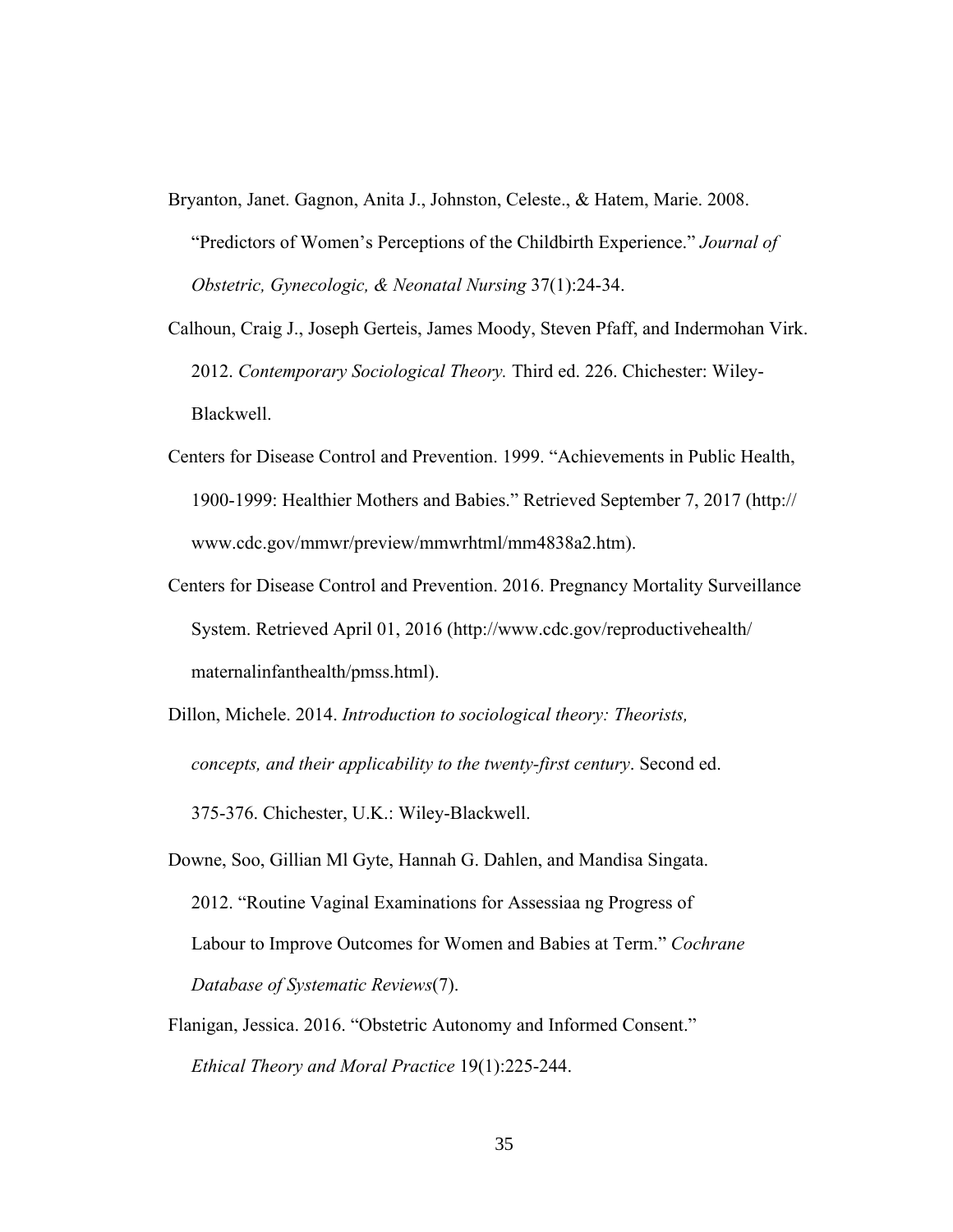- Green, Josephine M. & Baston, Helen A. 2007. "Have Women Become More Willing to Accept Obstetric Interventions and Does This Relate to Mode of Birth? Data from a Prospective Study." *Birth* 34(1), 6-13.
- Jansen, L., Gibson, M., Bowles, B. C., & Leach, J. (2013). First Do No Harm: Interventions During Childbirth. *The Journal of Perinatal Education*, *22*(2), 83- 92.
- KC, Situ. & Neupane, Subas. 2016. "Woman's Autonomy and Skilled Attendance during Pregnancy and Delivery in Nepal." *Maternal and Child Health Journal* 20(6), 1222-1229.
- Kukla, Rebecca & Wayne, Katherine. 2016. "Pregnancy, Birth, and Medicine." *Stanford Encyclopedia of Philosophy.* Retrieved September 7, 2017 (https://plato.standford.edu/entries/ethics-pregnancy/).
- Malacrida, Claudia & Boulton, Tiffany. 2013. "The Best Laid Plans? Women's Choices, Expectations and Experiences in Childbirth." *Health: An Interdisciplinary Journal for the Social Study of Health, Illness, and Medicine* 18(1), 41-59.
- Marger, Martin. 2014. *Social Inequality: Patterns and Processes*. Sixth ed. 222, 224. New York, NY: McGraw-Hill.
- Molyneux, David H. 2009. "Should Healthcare Professionals Respect Autonomy Just because it Promotes Welfare?" *Journal of Medical Ethics* 35(4), 245-250.
- Murphy, Deirdre J., Pope, Catherine, Frost, Julia, & Liebling, Rachel E. 2003. "Women's Views on the Impact of Operative Delivery." In the Second Stage of Labour: Qualitative Interview Study. *British Medical Journal* 327(7424):1132-1135.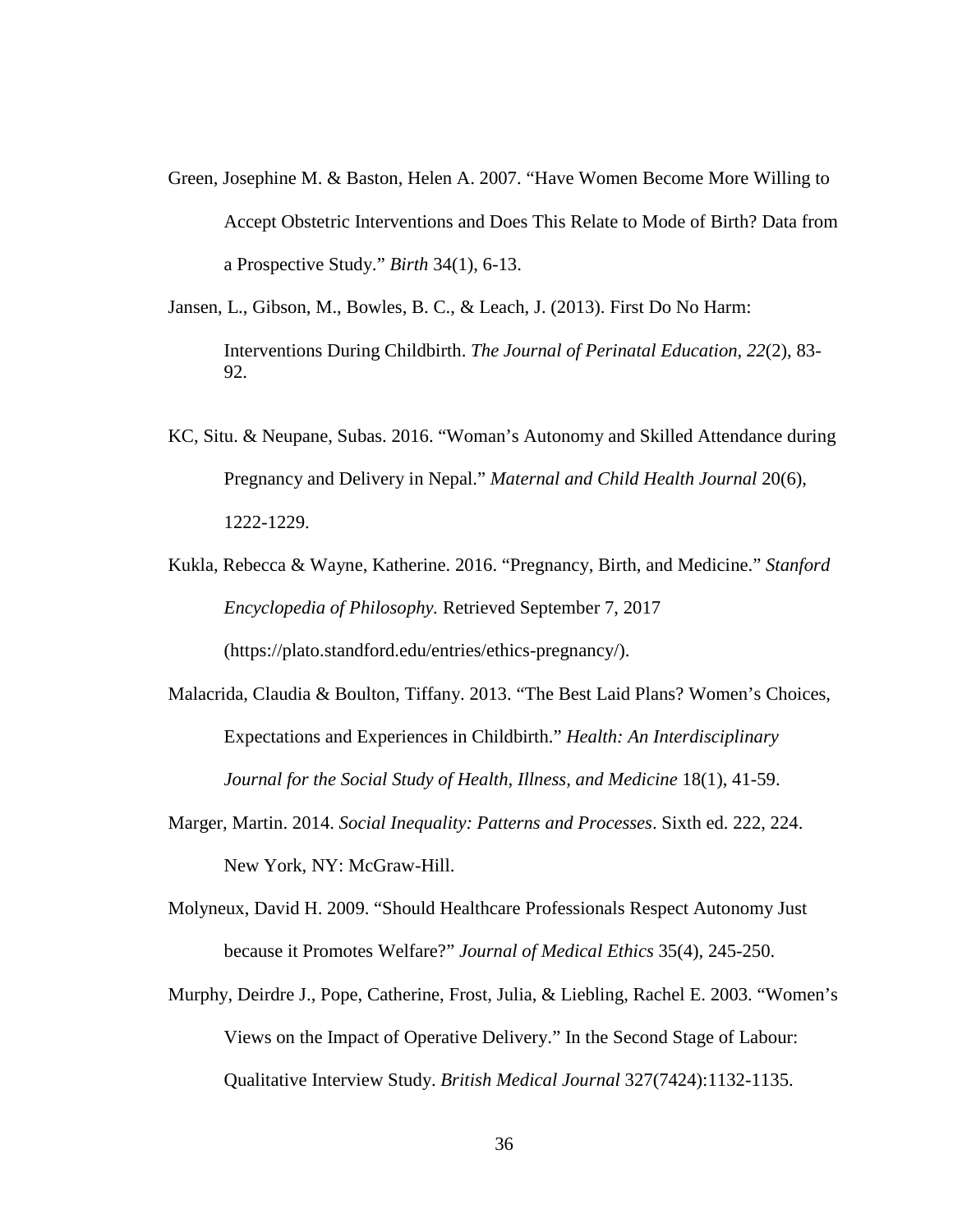- Neuman, W. Lawrence. 2015. *Social Research Methods: Qualitative and Quantitative Approaches (*7th ed*.)*. Boston, MA: Pearson.
- Osamor, Pauline. E. & Grady, Christine. 2016. "Women's Autonomy in Health Care Decision-making in Developing Countries: A Synthesis of the Literature." *International Journal of Women's Health* 8:191-202.
- Paltrow, Lynn M., and Jeanne Flavin. 2013. "Arrests of and Forced Interventions on Pregnant Women in the United States, 1973–2005: Implications for Women's Legal Status and Public Health." *Journal of Health Politics, Policy and Law*, 38(2):299-343.
- "PAS Health Care Climate." *An Approach to Human Motivation & Personality*, Selfdeterminationtheory.org, 2018, selfdeterminationtheory.org/pas-health-careclimate/.
- Pascucci, Cristen. 2015. "2014 Press Kit "Break the Silence" *Improving Birth*." Retrieved April 02, 2016, (http://improvingbirth.org/about-us/our-press-kit/2014-press-kit/)
- Rowlands, Ingrid J., & Redshaw, Maggie. 2012. "Mode of Birth and Women's Psychological and Physical Wellbeing in the Postnatal Period." *BMC Pregnancy and Childbirth,* 12, 138-138.
- Shabot, Sara C. 2015. "Making Loud Bodies "Feminine": A Feminist-Phenomenological Analysis of Obstetric Violence." *Springer Science & Business Media.* 1-30.
- Shennan, Andrew. H. 2003. "Recent Developments in Obstetrics." *British Medical Journal* 327(7415), 604-608.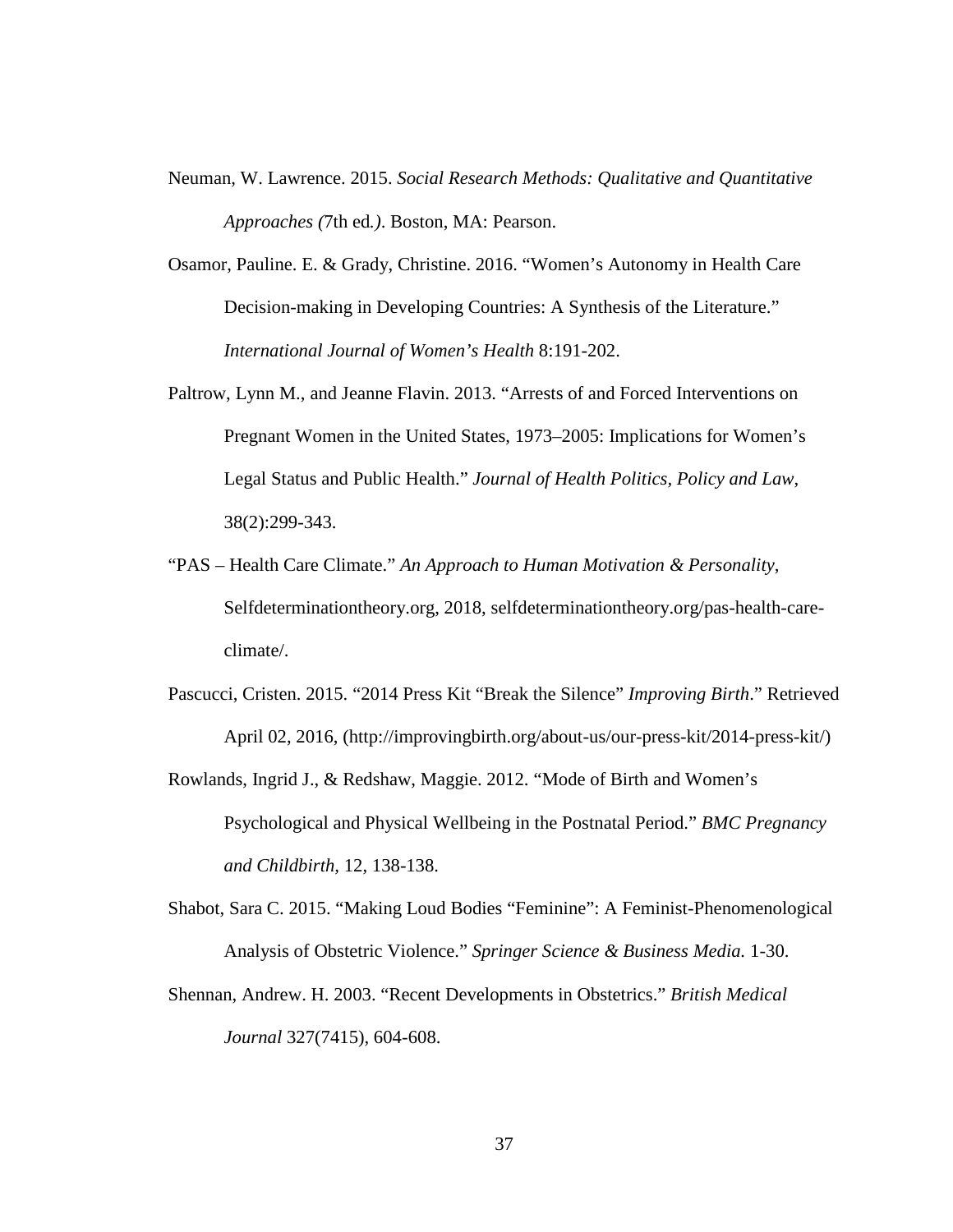- Shilling, Chris. 2001. "Embodiment, Experience and Theory: In Defence of the Sociological Tradition." *The Sociological Review* 49(3):327–44.
- Stirrat, Gordon M. & Gill, Robin. 2005. "Autonomy in Medical Ethics after O'Neill." *Journal of Medical Ethics* 31(3):127-130.
- Tillett, Jackie and Chasity Hill. 2016. "Eating and Drinking in Labor." *The Journal of Perinatal & Neonatal Nursing* 30(2):85–87.
- Walsh, Denis J. 2010. "Childbirth Embodiment: Problematic Aspects of Current Understandings." *Sociology of Health & Illness* 32(3):486-501.
- 2015. "WHO recommendation on digital vaginal examination at intervals of four hours for routine assessment of active first stage of labour in low-risk women." *The WHO Reproductive Health Library; Geneva: World Health Organization*.
- Wolf , Allison B., 2013 "Metaphysical Violence and Medicalized Childbirth."  *International Journal of Applied Philosophy* 27(1):101-111.
- Woog, Chantal L., 2017. "Where do you want to have your baby? Women's narratives of how they chose their birthplace." *British Journal of Midwifery* 25(2):94-102.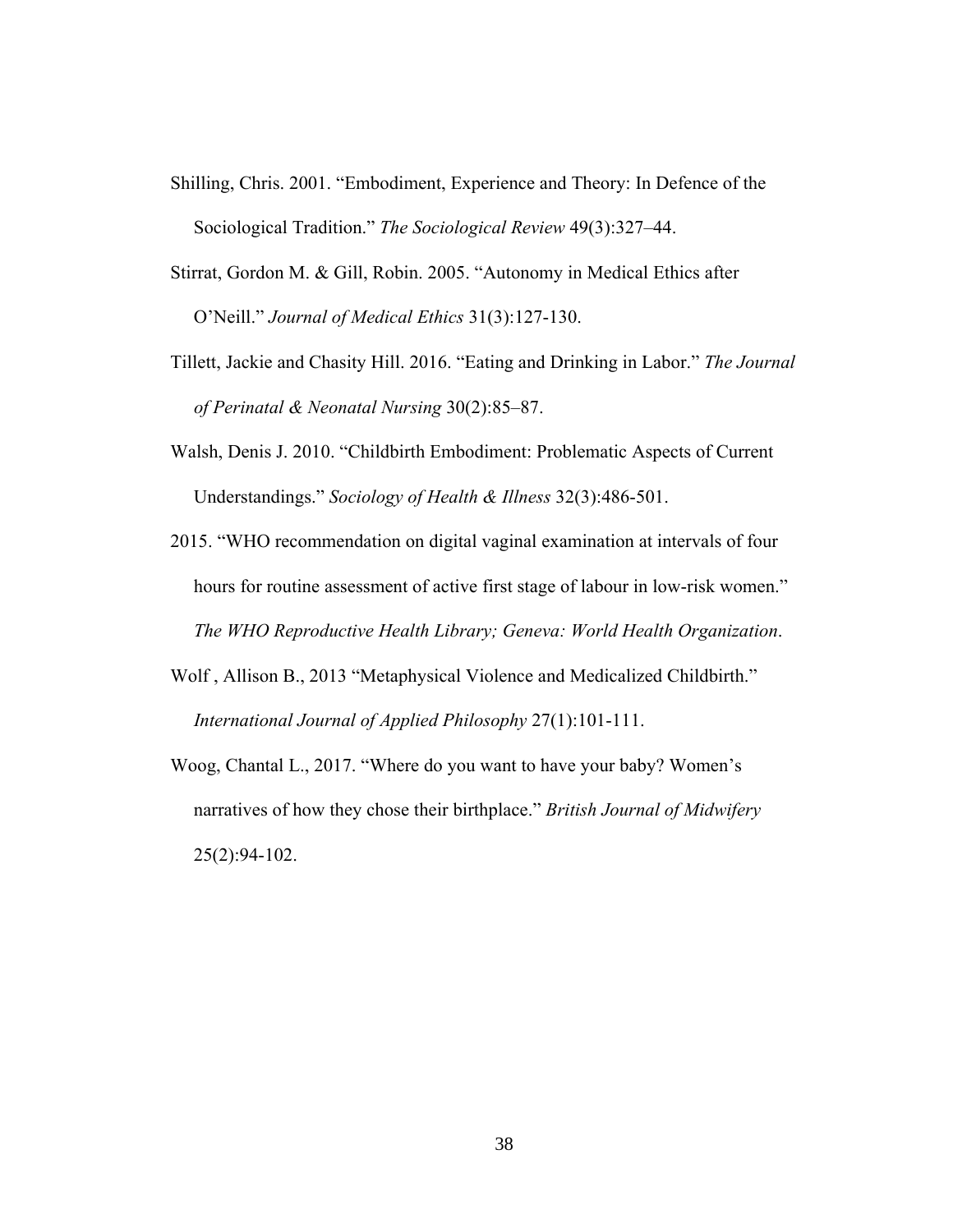APPENDIX A

IRB Approval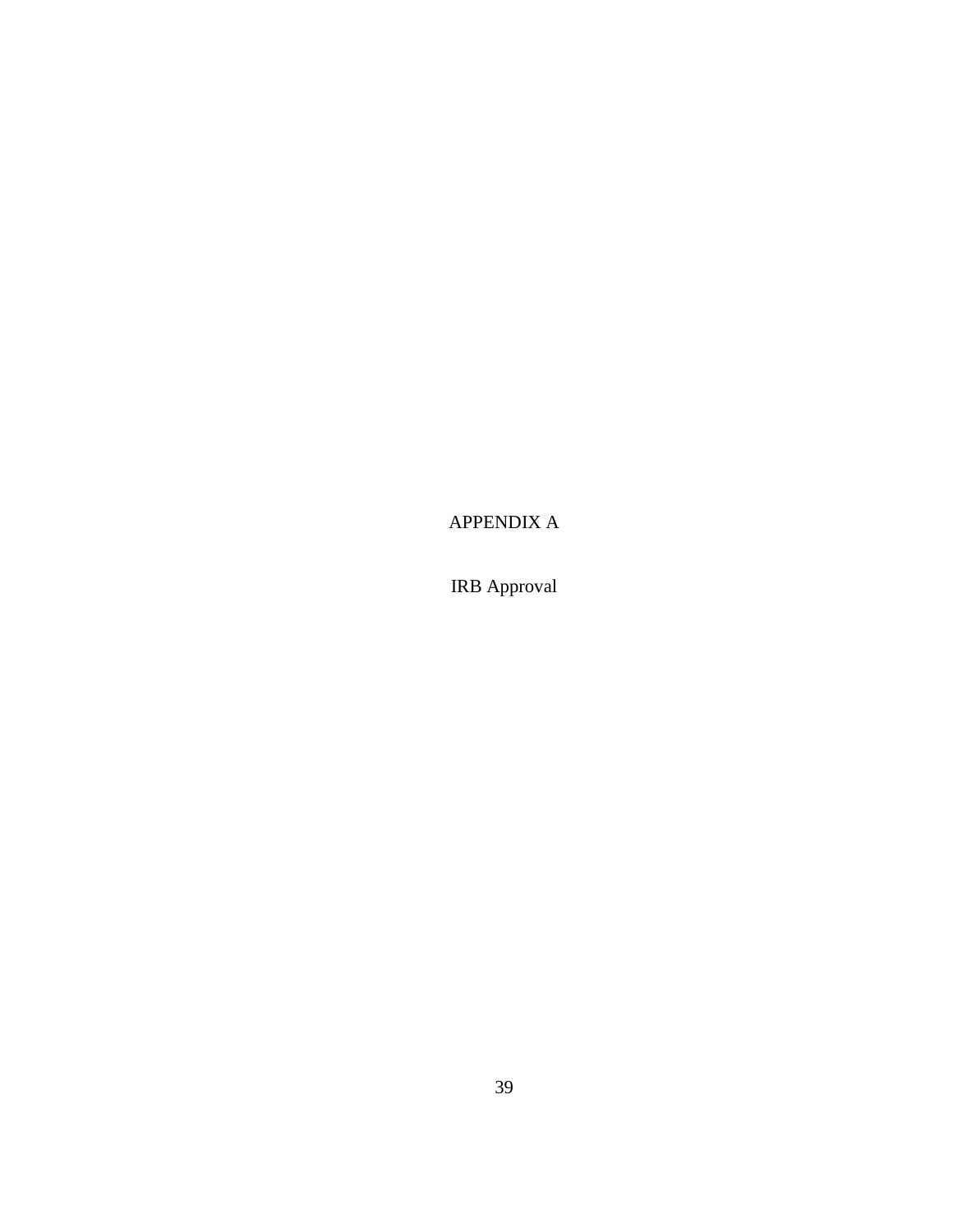

- January 16, 2018 DATE:
- Sociology & Social Work Ms. Tanya Faglie TO:
- Institutional Review Board (IRB) Denton FROM:
- *Approval for Obstetric Intervention, Childbirth, and Educated Women's Perceptions of Patient Autonomy (Protocol #: 19809) Re:*

The above referenced study has been reviewed and approved by the Denton IRB (operating under FWA00000178) on 1/8/2018 using an expedited review procedure. This approval is valid for one year and expires on 1/8/2019. The IRB will send an email notification 45 days prior to the expiration date with instructions to extend or close the study. It is your responsibility to request an extension for the study if it is not yet complete, to close the protocol file when the study is complete, and to make certain that the study is not conducted beyond the expiration date.

If applicable, agency approval letters must be submitted to the IRB upon receipt prior to any data collection at that agency. A request to close this study must be filed with the Institutional Review Board at the completion of the study. Because you do not utilize a signed consent form for your study, the filing of signatures of subjects with the IRB is not required.

Any modifications to this study must be submitted for review to the IRB using the Modification Request Form. Additionally, the IRB must be notified immediately of any adverse events or unanticipated problems. All forms are located on the IRB website. If you have any questions, please contact the TWU IRB.

Dr. Mahmoud Sadri, Sociology & Social Work cc. Dr. Celia Lo, Sociology & Social Work Graduate School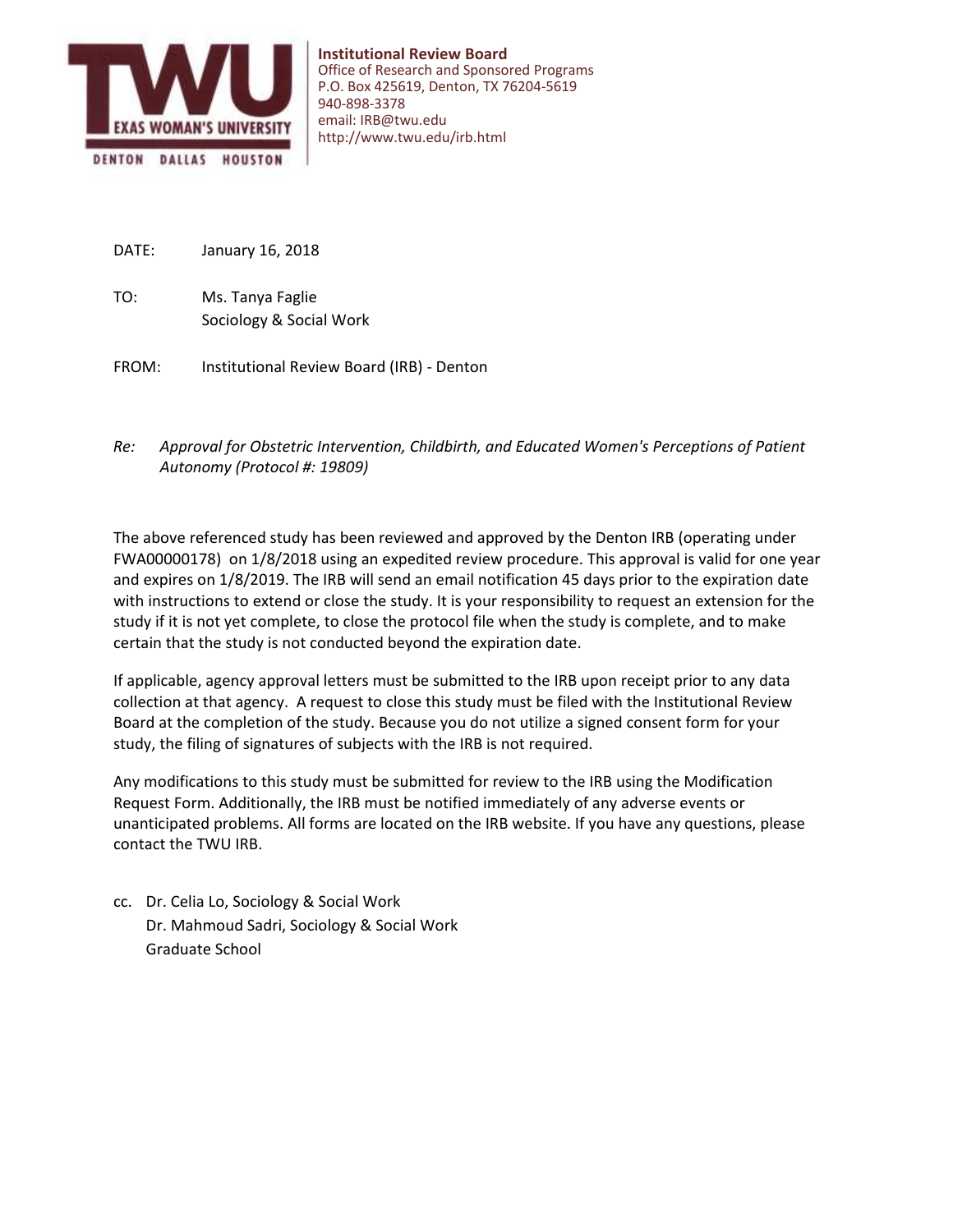## APPENDIX B

Prospectus Cover Sheet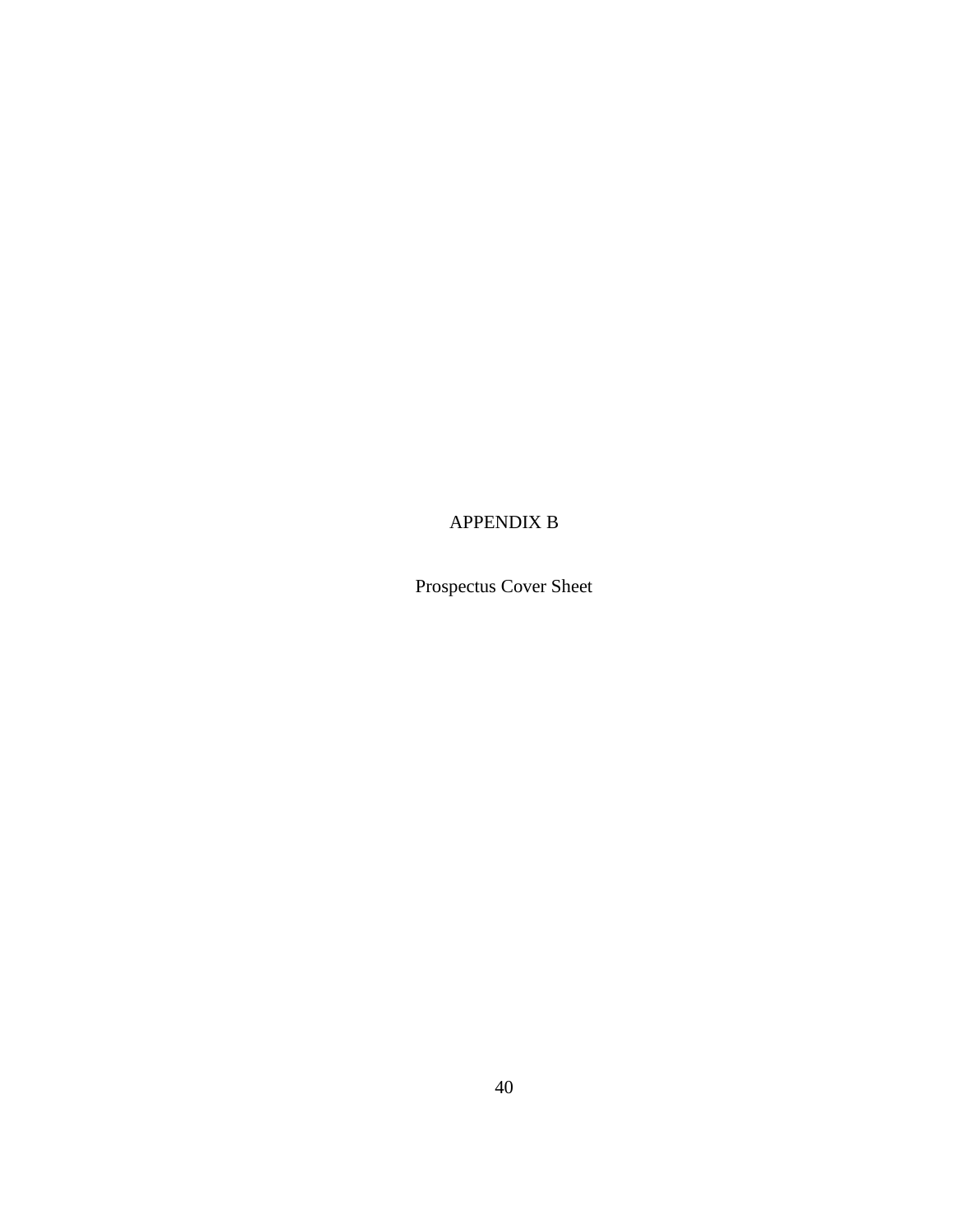## TEXAS WOMAN'S UNIVERSITY-GRADUATE SCHOOL PROSPECTUS COVER SHEET

| Department/College/School of Sociology and Social Work                                                                                                                                                                                                       |         |                                                                                                                         |
|--------------------------------------------------------------------------------------------------------------------------------------------------------------------------------------------------------------------------------------------------------------|---------|-------------------------------------------------------------------------------------------------------------------------|
| <b>Prospectus</b> for $\Box$ Dissertation $\boxtimes$ Thesis                                                                                                                                                                                                 |         |                                                                                                                         |
| This prospectus proposed by Tanya Faglie                                                                                                                                                                                                                     | 0849937 |                                                                                                                         |
| (Student Name)<br>and entitled:<br>[Title]                                                                                                                                                                                                                   | (ID#)   | tfaglie@twu.edu<br>(TWU Secure Email Address)                                                                           |
| "Obstetric Intervention, Childbirth, and Educated Women's Perception of Patient<br>Autonomy"                                                                                                                                                                 |         |                                                                                                                         |
| has been read and approved by the members of her/his<br>Research Committee.<br>This research (Check One)<br>$\boxtimes$ Involves human subjects or use of animals.<br>(Attach IRB or IACUC approval letter and written approval                              |         | For Graduate School Use Only<br>PROSPECTUS<br>Original Signatures<br>Unconditional Admission<br>Approved Degree Program |
| letters from external agencies where data will be collected,<br>if applicable.)                                                                                                                                                                              |         | Admission to Candidacy<br>Institution/Agency Approval                                                                   |
| Does not involve either human subjects or use of animals.<br>Both the student and faculty mentor must provide evidence of<br>completion of all required modules of the Responsible Conduct<br>in Research (RCR) Training in accordance with TWU policy 5.11. |         | Human Subjects Approval<br>Animal Use Approval<br>RCR Training Confirmation<br>Dean Approval:<br>Date:<br>Letter Sent:  |
| $\boxtimes$ RCR completion certificates for student and faculty mentor are attached.                                                                                                                                                                         |         |                                                                                                                         |
| Research Committee (Original Signatures Required):                                                                                                                                                                                                           |         |                                                                                                                         |
| Major Professor [Signature]<br>[Type Name] Mahmoud Sadri, PhD.                                                                                                                                                                                               |         | 22. LO 1<br>[Date]                                                                                                      |
| Member<br>[Signature]<br>[Type Name] James Williams, PhD                                                                                                                                                                                                     | 1/1     | $-22-$<br>[Date]                                                                                                        |
| Member<br>[Signature]<br>[Type Name] Luis Espinoza, PhD                                                                                                                                                                                                      |         | [Date]                                                                                                                  |
| Member<br>[Signature]<br>[Type Name]                                                                                                                                                                                                                         |         | [Date]                                                                                                                  |
| Member<br>[Signature]<br>[Type Name]<br>[if appropriate]                                                                                                                                                                                                     |         | [Date]                                                                                                                  |
| Chair/Director/Associate Dean [Signature]<br>[Type Name] Celia Lo, PhD.                                                                                                                                                                                      |         | [Date]                                                                                                                  |

In accordance with Leg. HB 1922, an individual is entitled to: request to be informed about the information collected about them; receive and review their information; and correct any incorrect information.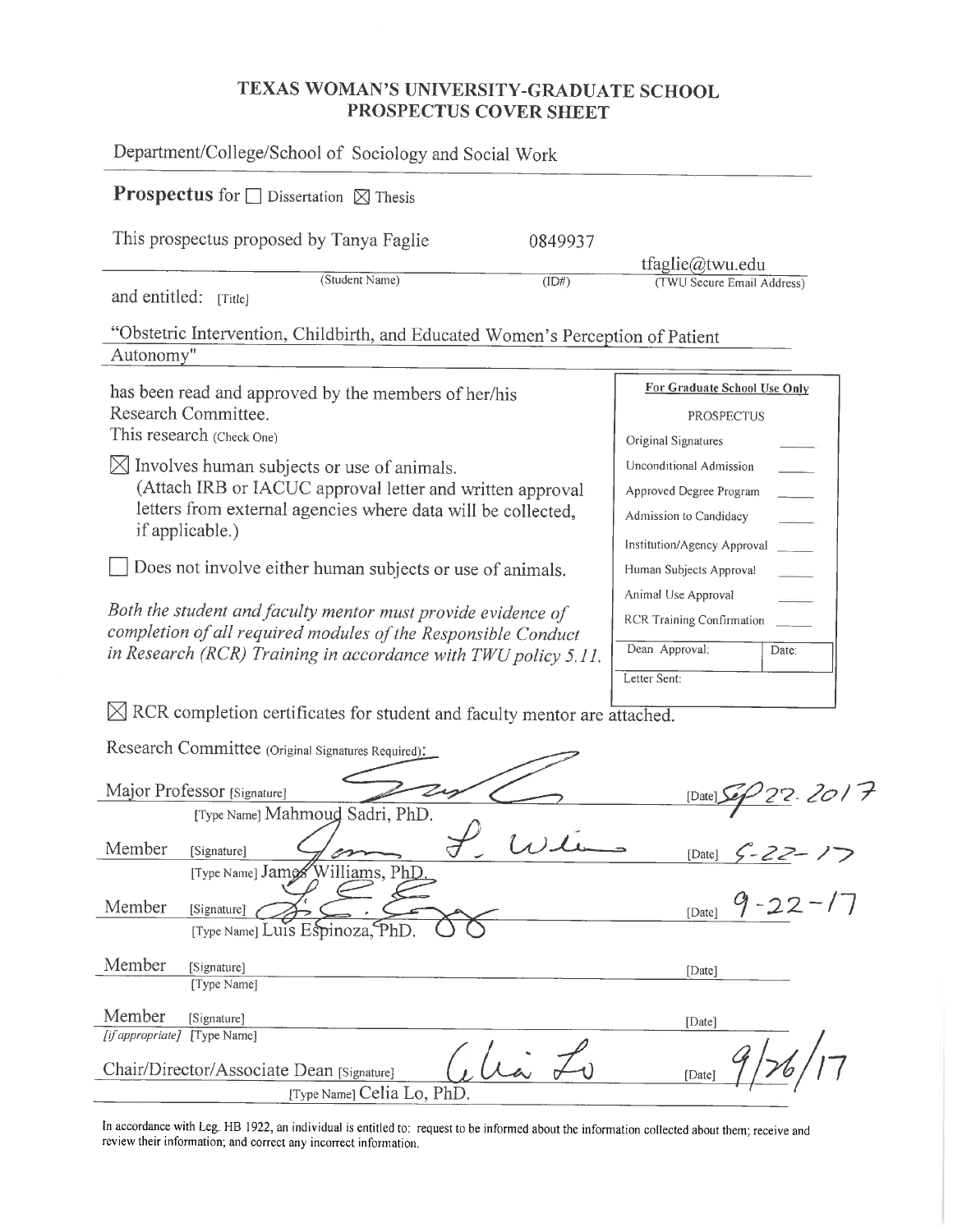## APPENDIX C

Consent to Participate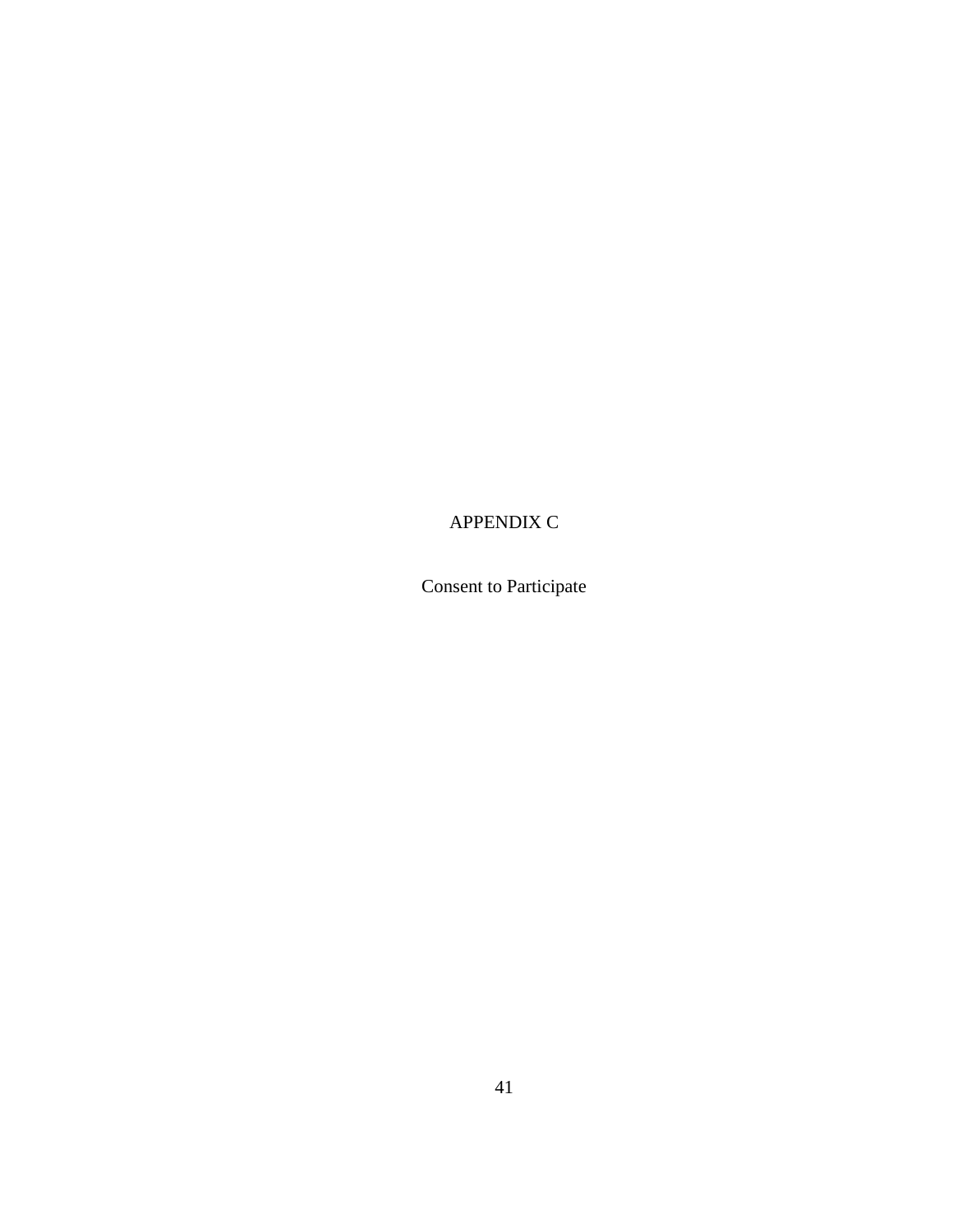#### TEXAS WOMAN'S UNIVERSITY CONSENT TO PARTICIPATE IN RESEARCH

Title: "Obstetric Intervention, Childbirth, and Educated Women's Perception of Patient Autonomy"

|          |  | 940/898- |
|----------|--|----------|
| 2833     |  |          |
| Advisor: |  | 940/898- |
| 2061     |  |          |

#### Explanation and Purpose of the Research

You are being asked to participate in a research study at Texas Woman's University. The purpose of this research is to examine educated women's perception of autonomy in childbirth

for my Master's thesis. You have been asked to participate in this study because you are a current student at TWU.

#### Description of Procedures

As a participant in this study you will be asked to spend a maximum of 45 minutes of your time responding to an online questionnaire about your most recent childbirth experience. The questionnaire will ask you about your feelings during childbirth, procedures performed, and general demographic information. Some of these questions can be emotionally sensitive. Additionally, you will be allowed to provide a detailed account of your most recent childbirth experience if you choose to do so. In order to be a participant in this study, you must be at least 18 years of age or older, female, a student at TWU, and have given birth at least once.

#### Potential Risks

The questionnaire will ask you about your most recent childbirth experience. A possible risk in this study is emotional discomfort which may occur as a result of the questions you are asked. If you experience a negative emotional response or become upset, you may stop answering questions at any time and end your participation in this study. If you feel you need to talk to a professional about your discomfort, the researcher has provided you with a list of resources.

An additional risk is loss of confidentiality. Confidentiality will be protected to the extent that is allowed by law. The results of the study will be reported in scientific magazines or journals but your real name or any identifying information will not be included. There is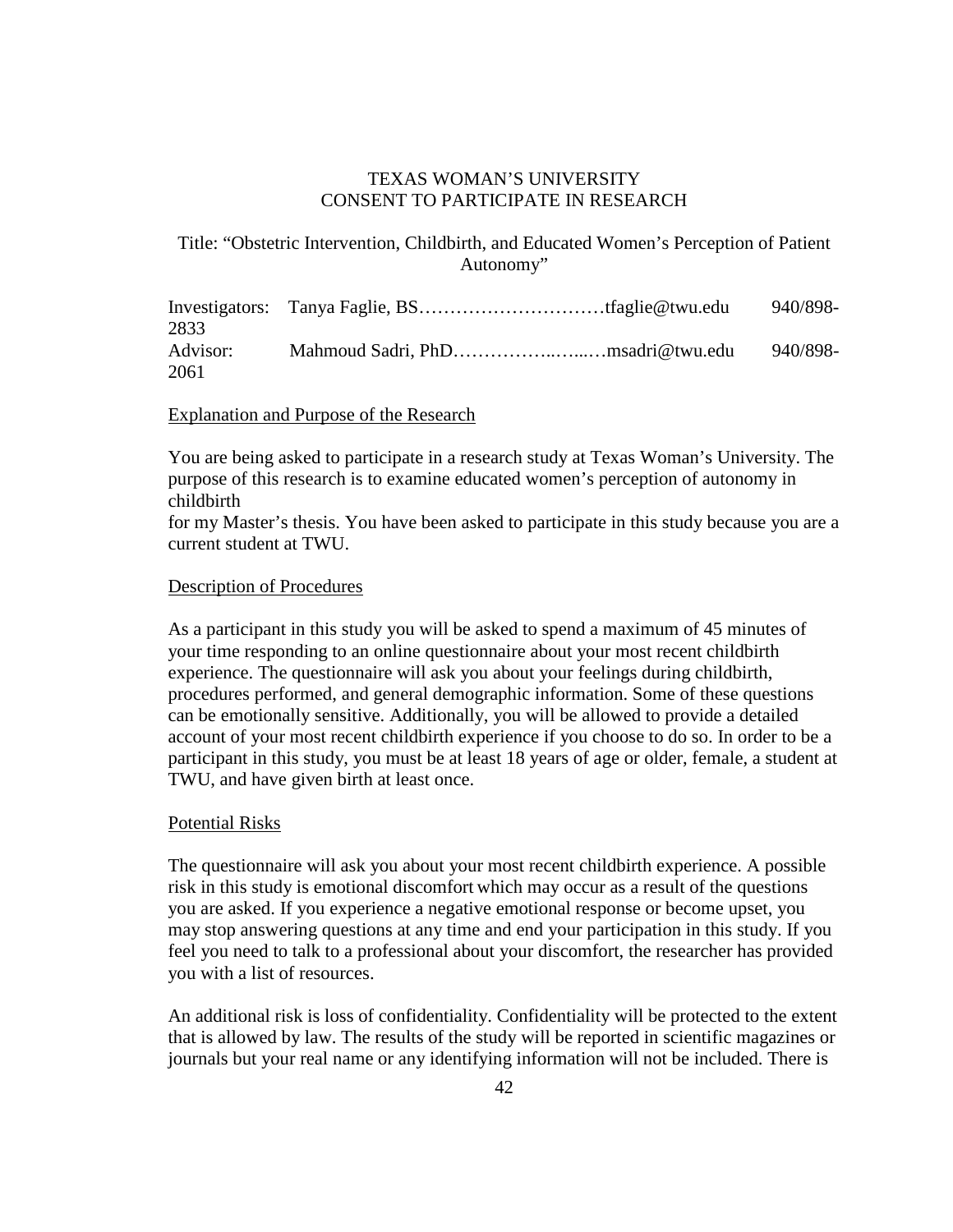a potential risk of loss of confidentiality in all email, downloading, and internet transactions.

A final risk is a loss of time. Your participation will require a maximum of 30 minutes of your time. Although you will not receive monetary compensation, your participation will help further research in the area of women's experiences during childbirth. The researchers have tried to minimize your time commitment by providing an online questionnaire with as few questions as possible.

The researchers will try to prevent any problem that could happen because of this research. You should let the researchers know at once if there is a problem and they will help you. However, TWU does not provide medical services or financial assistance for injuries that might happen because you are taking part in this research.

If you have any emotional issues or feelings of distress that arise during your participation in this study, please contact the TWU Counseling Center at 940-898-3801 or go to their office at **West Jones Hall.** The TWU Counseling Center offers individual therapy, group therapy, couples counseling, and other mental health services. Students are allowed 12 sessions for therapy each academic year as well as the initial intake interview. The TWU Counseling Center does their best to match patients with a therapist that can help with their particular issues. Additionally, you may locate a therapist through the APA Therapist Locator website:<http://locator.apa.org/>

If you do not feel comfortable contacting the TWU Counseling Center or an APA therapist, please contact the TWU Student Health Services at 940-898-3826. They are located in the lower southeast corner of Hubbard Hall on Administration Drive across from the Administrative Conference Tower building.

If you have any mental health issues that the TWU Counseling Center is not equipped to deal feel free to contact Denton County Mental Health Mental Center at 940-381-5000.

If you have any other questions or concerns regarding other agency referrals please contact me at (940) 898-2833 or tfaglie@twu.edu.

#### Participation and Benefits

Your involvement in this study is completely voluntary and you may withdraw from the study at any time. If you would like to know the results of the study, you may provide a valid email address and we will e-mail them to you.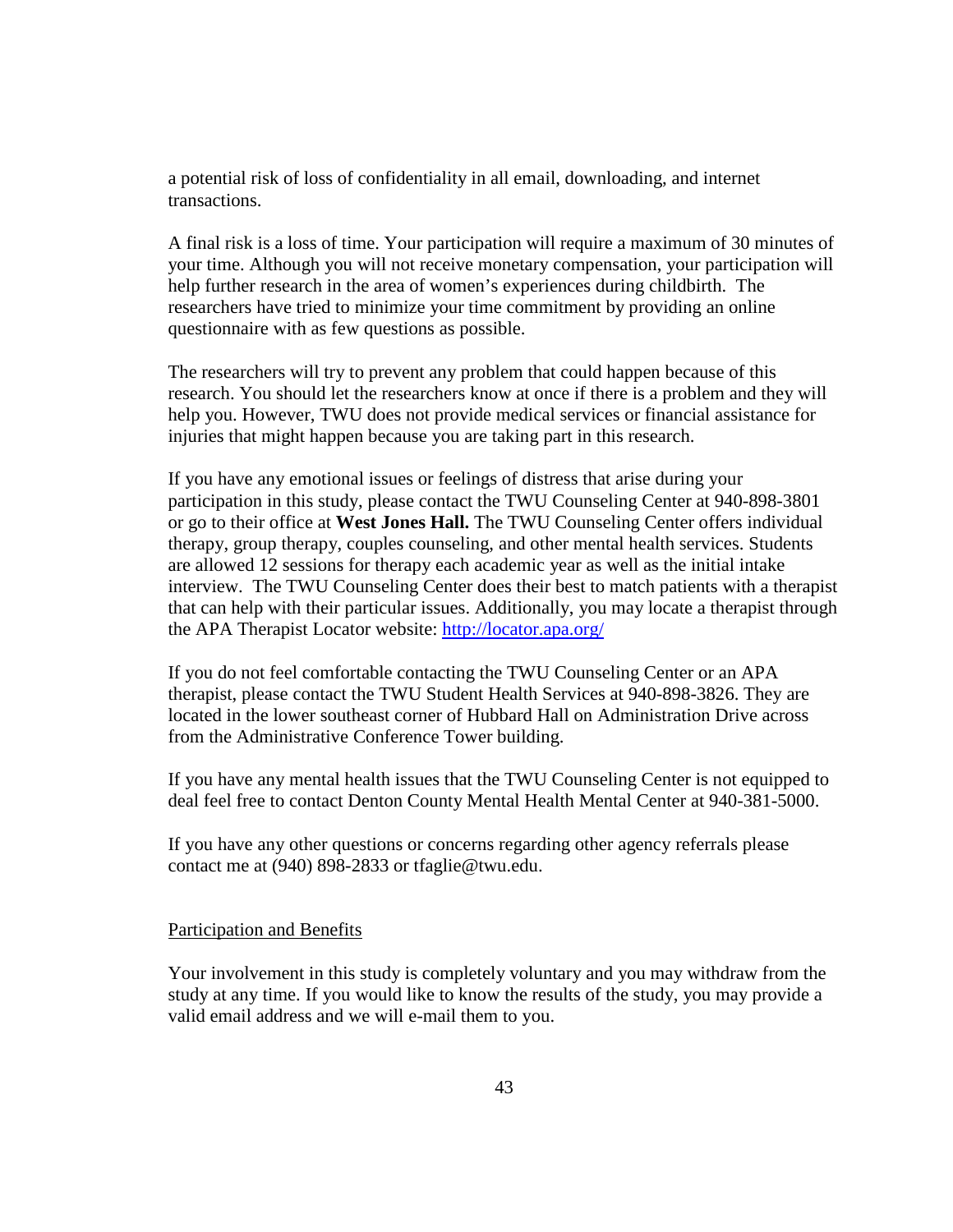#### Questions Regarding the Study

If you have any questions about the research study you may contact the principal researcher at tfaglie@twu or 940-898-2833. If you have any questions about your rights as a participant in this research or the way this study has been conducted, you may contact Texas Woman's University Office of Research and Sponsored Programs at 940- 898-3378 or via e-mail at [IRB@twu.edu.](mailto:IRB@twu.edu)

| Participant's signature | Date |
|-------------------------|------|
|                         |      |

**\***If you want to know the results of the study, please provide a valid email address below.

E-mail: \_\_\_\_\_\_\_\_\_\_\_\_\_\_\_\_\_\_\_

\_\_\_\_\_\_\_\_\_\_\_\_\_\_\_\_\_\_\_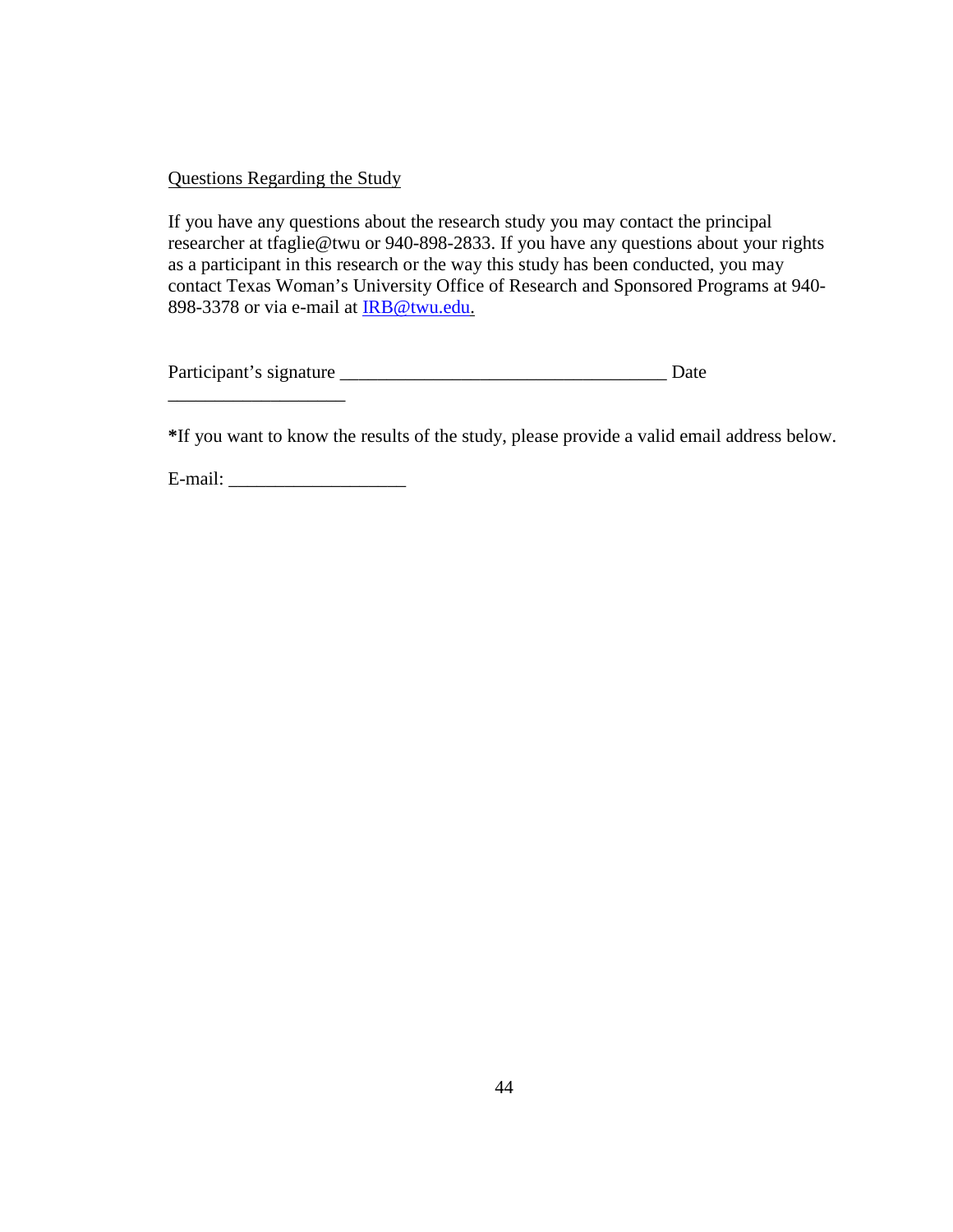## APPENDIX D

Referral List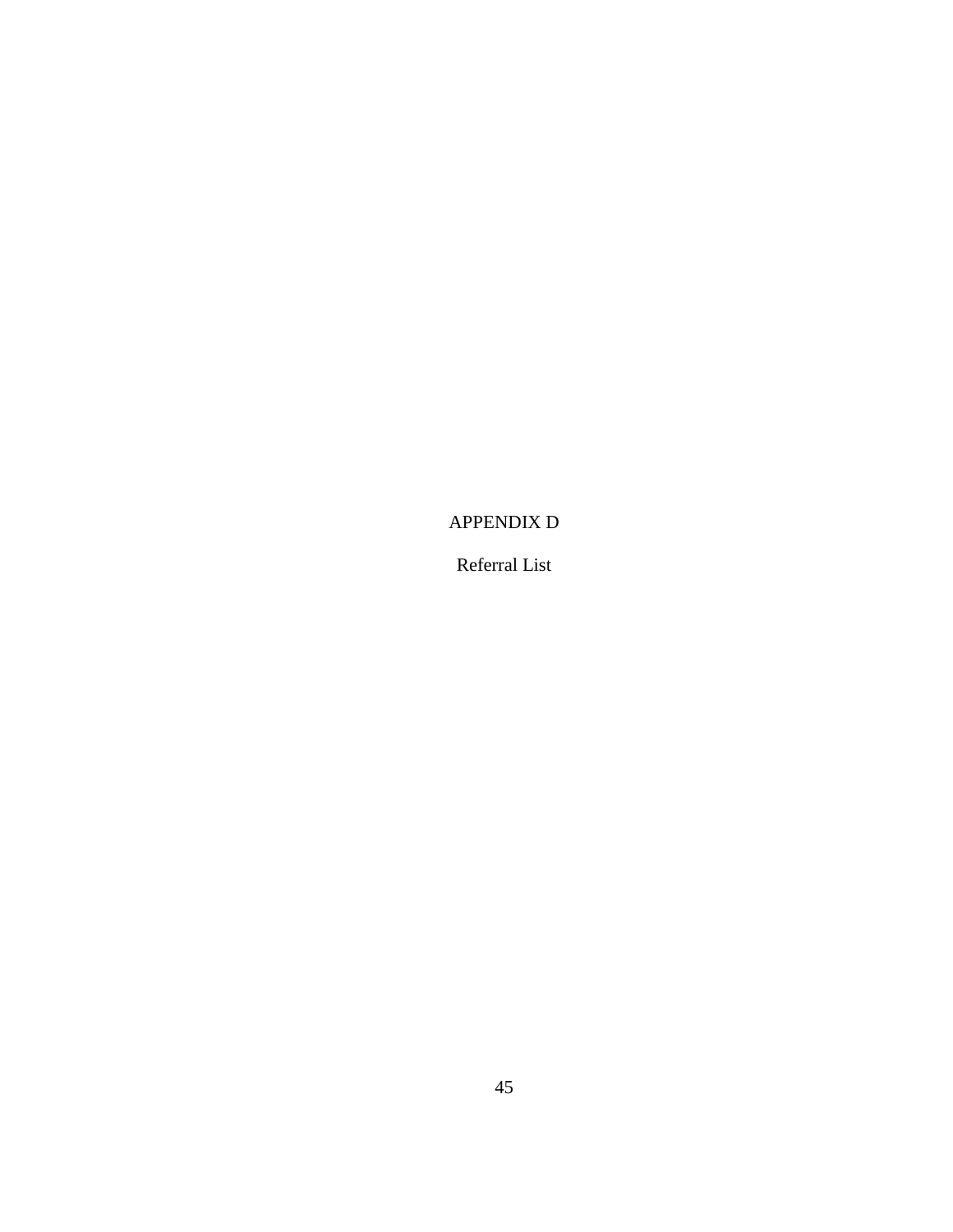#### **Referral List**

If you have any emotional issues or feelings of distress that arise during your participation in this study please contact the TWU Counseling Center at 940-898-3801 or go to their office at **West Jones Hall.** The TWU Counseling Center offers individual therapy, group therapy, couples counseling, and other mental health services. Students are allowed 12 sessions for therapy each academic year as well as the initial intake interview. The TWU Counseling Center does their best to match patients with a therapist that can help with their particular issues. Additionally, you may locate a therapist through the APA Therapist Locator website:<http://locator.apa.org/>

If you do not feel comfortable contacting the TWU Counseling Center or an APA therapist, please contact the TWU Student Health Services at 940-898-3826. They are located in the lower southeast corner of Hubbard Hall on Administration Drive across from the Administrative Conference Tower building.

If you have any mental health issues that the TWU Counseling Center is not equipped to deal with feel free to contact Denton County Mental Health Mental Center at 940-381- 5000.

If you have any other questions or concerns regarding other agency referrals please contact me at (940) 898-2833 or tfaglie@twu.edu.

Sincerely,

Tanya Faglie Texas Woman's University Denton, TX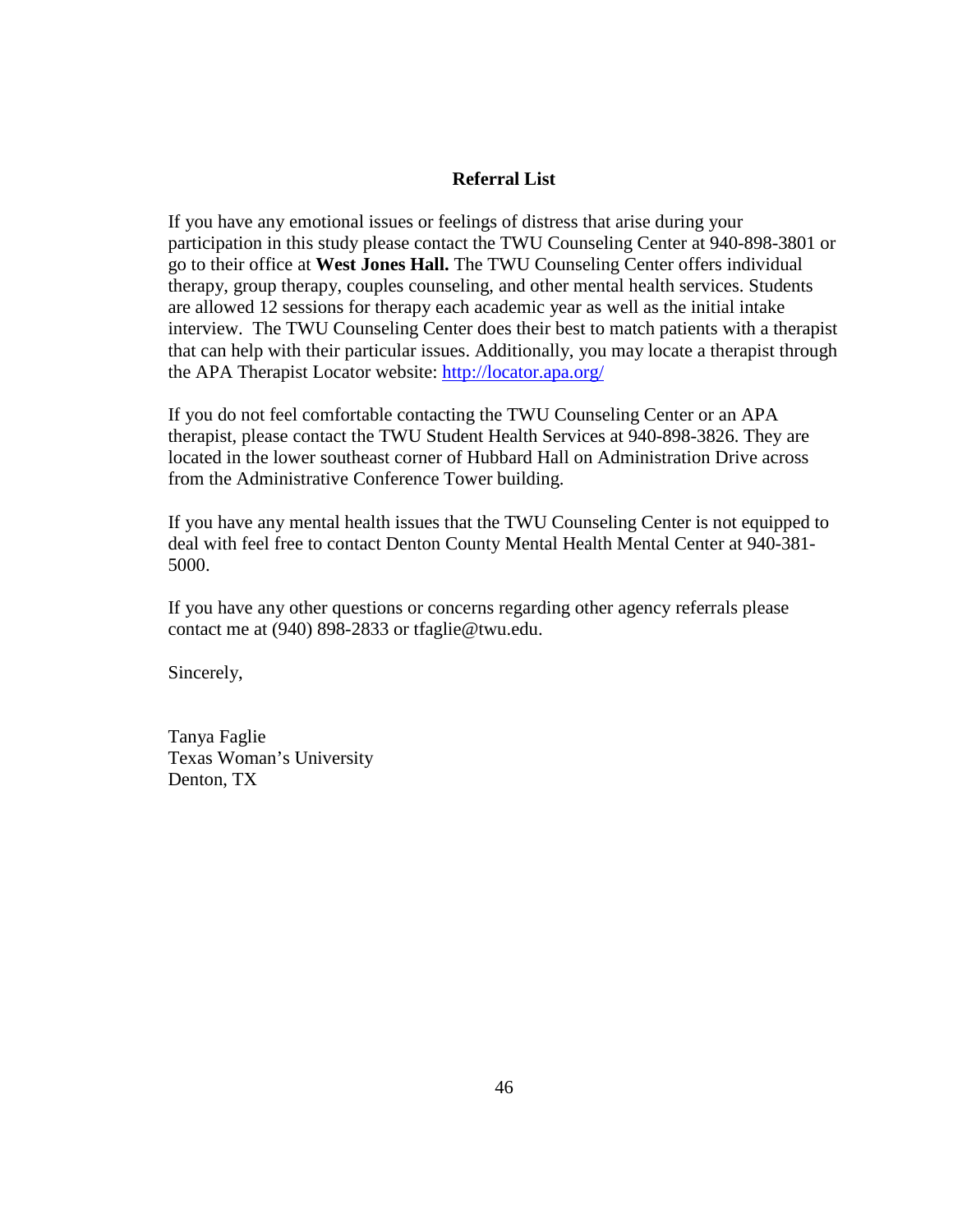APPENDIX E

Questionnaire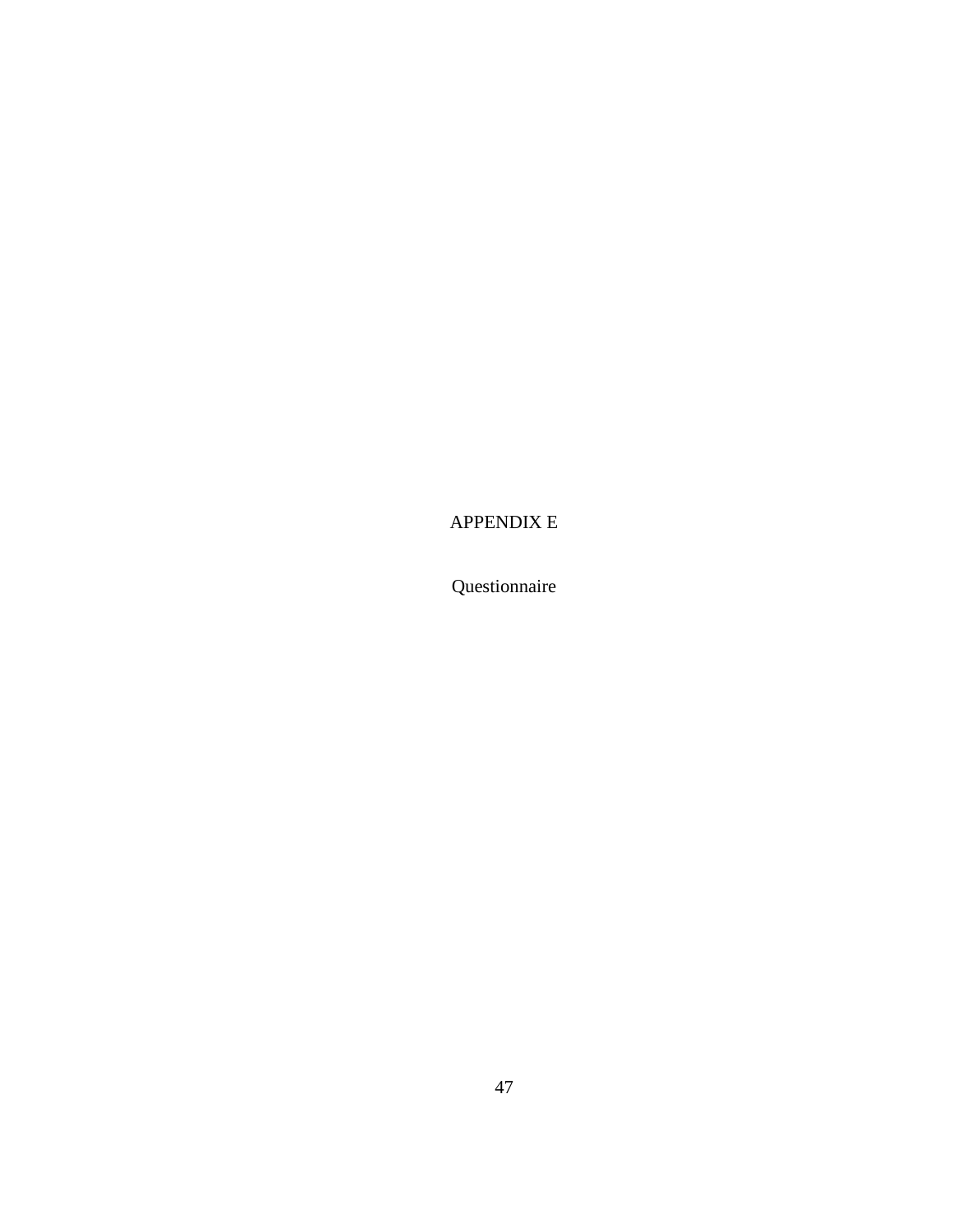# Women's Autonomy in Labor and Delivery Survey

## TEXAS WOMAN'S UNIVERSITY

#### CONSENT TO PARTICIPATE IN RESEARCH

## Title: "Obstetric Intervention, Childbirth, and Educated Women's Perception of Patient Autonomy"

| 2833             |  | 940/898- |
|------------------|--|----------|
| Advisor:<br>2061 |  | 940/898- |

#### Explanation and Purpose of the Research

You are being asked to participate in a research study at Texas Woman's University. The purpose of this research is to examine educated women's perception of autonomy in childbirth for my Master's thesis. You have been asked to participate in this study because you are a current student at TWU.

#### Description of Procedures

As a participant in this study you will be asked to spend a maximum of 45 minutes of your time responding to an online questionnaire about your most recent childbirth experience. The questionnaire will ask you about your feelings during childbirth, procedures performed, and general demographic information. Some of these questions can be emotionally sensitive. Additionally, you will be allowed to provide a detailed account of your most recent childbirth experience if you choose to do so. In order to be a participant in this study, you must be at least 18 years of age or older, female, a student at TWU, and have given birth at least once.

#### Potential Risks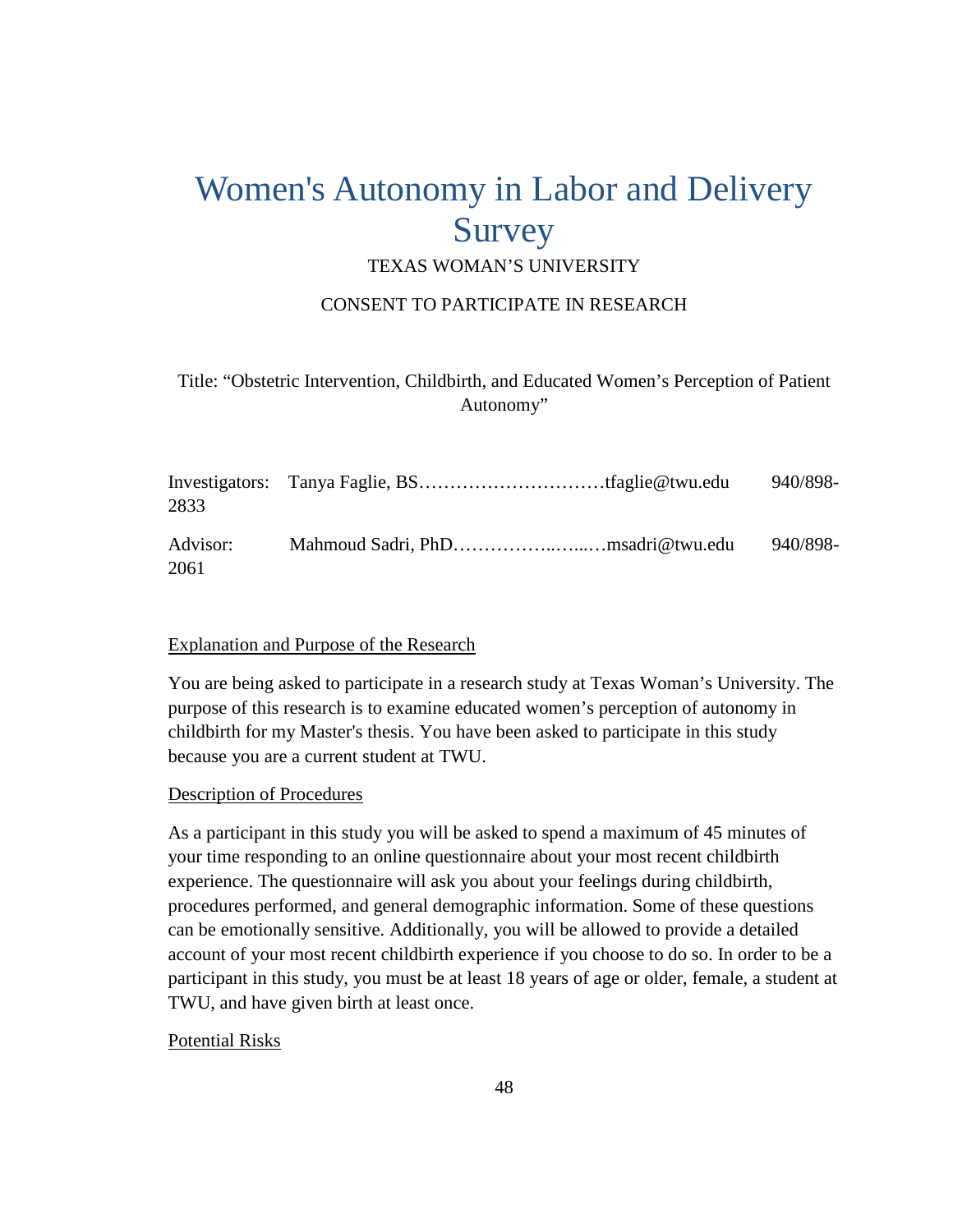The questionnaire will ask you about your most recent childbirth experience. A possible risk in this study is emotional discomfort which may occur as a result of the questions you are asked. If you experience a negative emotional response or become upset, you may stop answering questions at any time and end your participation in this study. If you feel you need to talk to a professional about your discomfort, the researcher has provided you with a list of resources.

An additional risk is loss of confidentiality. Confidentiality will be protected to the extent that is allowed by law. The results of the study will be reported in scientific magazines or journals but your real name or any identifying information will not be included. There is a potential risk of loss of confidentiality in all email, downloading, and internet transactions.

A final risk is a loss of time. Your participation will require a maximum of 30 minutes of your time for which you will not be compensated. Although you will not receive monetary compensation, your participation will help further research in the area of women's experiences during childbirth. The researchers have tried to minimize your time commitment by providing an online questionnaire with as few questions as possible.

The researchers will try to prevent any problem that could happen because of this research. You should let the researchers know at once if there is a problem and they will help you. However, TWU does not provide medical services or financial assistance for injuries that might happen because you are taking part in this research.

If you have any emotional issues or feelings of distress that arise during your participation in this study, please contact the TWU Counseling Center at 940-898-3801 or go to their office at **West Jones Hall.** The TWU Counseling Center offers individual therapy, group therapy, couples counseling, and other mental health services. Students are allowed 12 sessions for therapy each academic year as well as the initial intake interview. The TWU Counseling Center does their best to match patients with a therapist that can help with their particular issues. Additionally, you may locate a therapist through the APA Therapist Locator website: <http://locator.apa.org/>

If you do not feel comfortable contacting the TWU Counseling Center or an APA therapist, please contact the TWU Student Health Services at 940-898-3826. They are located in the lower southeast corner of Hubbard Hall on Administration Drive across from the Administrative Conference Tower building.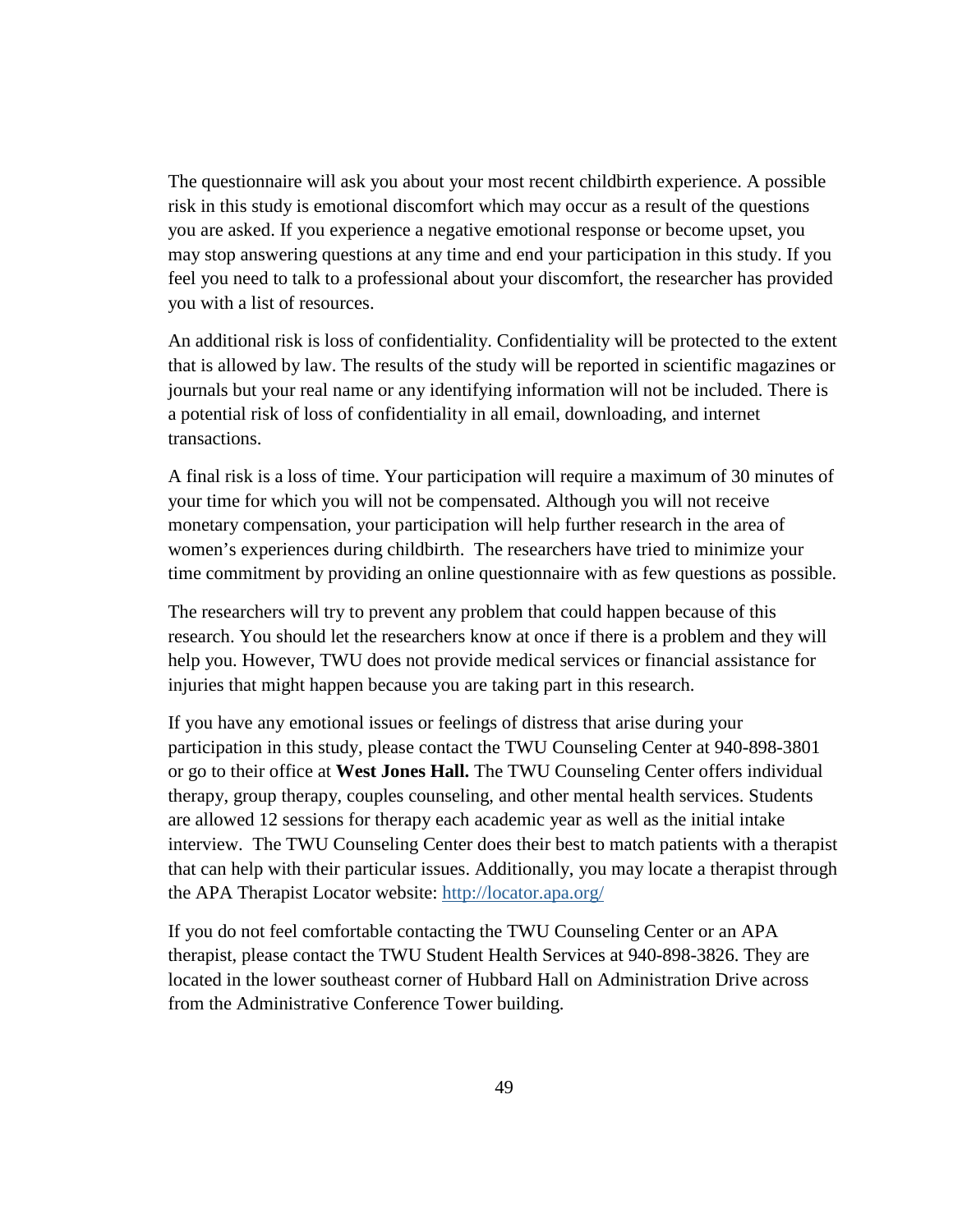If you have any mental health issues that the TWU Counseling Center is not equipped to deal feel free to contact Denton County Mental Health Mental Center at 940-381-5000.

If you have any other questions or concerns regarding other agency referrals please contact me at (940) 898-2833 or tfaglie@twu.edu.

#### Participation and Benefits

Your involvement in this study is completely voluntary and you may withdraw from the study at any time. If you would like to know the results of the study, you may provide a valid email address and we will e-mail them to you.

#### Questions Regarding the Study

If you have any questions about the research study you may contact the principal researcher at tfaglie@twu or 940-898-2833. If you have any questions about your rights as a participant in this research or the way this study has been conducted, you may contact Texas Woman's University Office of Research and Sponsored Programs at 940- 898-3378 or via e-mail at [IRB@twu.edu.](mailto:IRB@twu.edu)

**1)**

\*If you want to know the results of the study, please provide a valid email address below.

E-mail:

Selecting 'Yes' below will indicate your consent to participate in this study, and will allow you to proceed to the questionnaire.

\*2) Do you agree to participate in this study?

| --Select--        | Agree |
|-------------------|-------|
| - Yes $[Value=1]$ |       |

———————————————————Page Break———————————————————

**Please answer the following background questions that cover the history of your most recent childbirth experience.**

#### **\*3)**

At what age did you deliver your most recent child?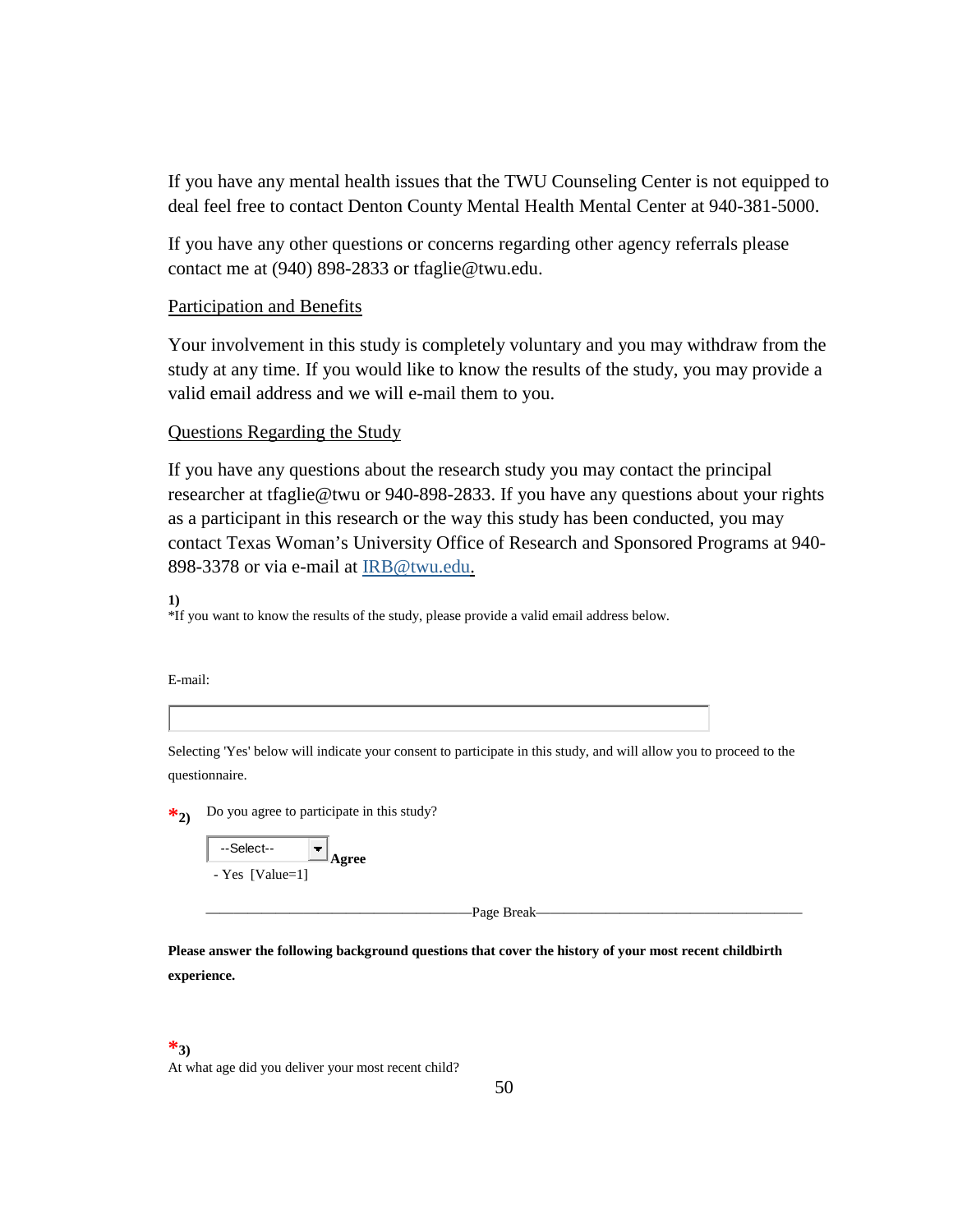If you have had more than one child please list all the ages you were when you gave birth.

| Child 2<br>4)<br>5)<br>Child 3<br>Child 4<br>6)<br>$*_{7}$<br>Who attended the birth of your most recent child?<br>О<br>Doctor/Obstetrician $\Box$ Midwife $\Box$ Other (please specify) | Age |
|------------------------------------------------------------------------------------------------------------------------------------------------------------------------------------------|-----|
|                                                                                                                                                                                          |     |
|                                                                                                                                                                                          |     |
|                                                                                                                                                                                          |     |
| $[Value=1]$ $[Value=2]$ $[Value=3]$<br>Other:                                                                                                                                            |     |
|                                                                                                                                                                                          |     |
| $*_{8}$<br>Did you have a support person during your most recent birth?                                                                                                                  |     |

5, Partner/Spouse Doula Other (please specify) The Contract [Value=1] [Value=2] [Value=3] Other:

#### **9)**

If you had a support person present when you gave birth, did your support person make decisions for you during labor and delivery?

 $\hfill\ensuremath{\circ}\xspace$   $\hfill\ensuremath{\mathsf{Yes}}\xspace$   $\hfill\ensuremath{\mathsf{O}}\xspace$ [Value=1] [Value=2] No

**Please think about your physician or care provider (midwife, nurse, etc) during your most recent birth and** 

#### **answer the questions below.**

Please rate each question on the following 5-point scale about your most recent childbirth.

|          |                                                                                                                             | <b>Strongly</b><br><b>Disagree</b> |                                                   | Disagree Neutral Agree | <b>Strongly</b><br>Agree                  |
|----------|-----------------------------------------------------------------------------------------------------------------------------|------------------------------------|---------------------------------------------------|------------------------|-------------------------------------------|
| $*_{10}$ | I felt that my physician or care provider has<br>provided me choices and options during labor and<br>delivery.              |                                    | [Value=1] [Value=2] [Value=3] [Value=4] [Value=5] |                        |                                           |
| $*_{11}$ | I felt my physician or care provider could relate to<br>me or understood my thought processes during<br>labor and delivery. | $Value=11$                         |                                                   |                        | $[Value=2] [Value=3] [Value=4] [Value=5]$ |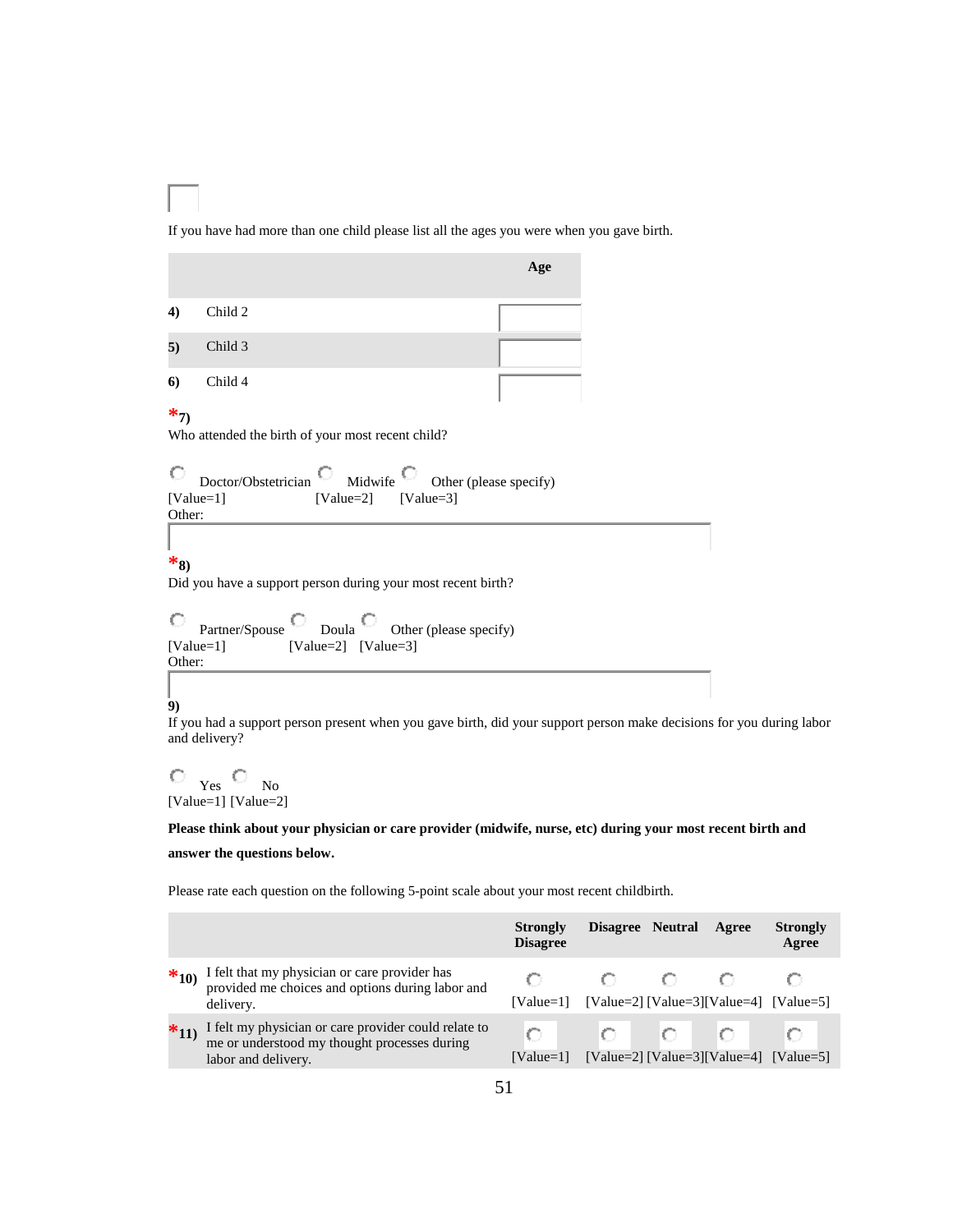| $*_{12}$ | I was able to be open with my physician or care<br>provider during labor and delivery.                                                               | $[Value=1]$                                            |    | O               | [Value=2] [Value=3] [Value=4] [Value=5]           |   |
|----------|------------------------------------------------------------------------------------------------------------------------------------------------------|--------------------------------------------------------|----|-----------------|---------------------------------------------------|---|
| $*_{13}$ | My physician or care provider conveyed confidence<br>in my ability to make changes to my choices during<br>labor and delivery.                       | Ō<br>$[Value=1]$                                       | O  | Ю.              | $\circ$<br>[Value=2] [Value=3][Value=4] [Value=5] | O |
| $*_{14}$ | My physician or care provider made sure I really<br>understood about my pregnancy and what I need to<br>do during my pregnancy, labor, and delivery. | O<br>$[Value=1]$                                       | O  | o               | O<br>[Value=2] [Value=3][Value=4] [Value=5]       |   |
| $*_{15}$ | My physician or care provider encouraged me to<br>ask questions at anytime throughout my pregnancy,<br>labor or delivery.                            | О<br>$[Value=1]$                                       | O. | $-0$ 0          | [Value=2] [Value=3][Value=4] [Value=5]            | O |
| $*_{16}$ | I felt I could trust in my physician or care provider.                                                                                               | O<br>$[Value=1]$                                       | O  | $\mathbb{C}$    | O<br>[Value=2] [Value=3][Value=4] [Value=5]       |   |
| $*_{17}$ | My physician or care provider answered my<br>questions fully and carefully.                                                                          | О<br>$[Value=1]$                                       | O. | Ю.,             | Ю<br>[Value=2] [Value=3][Value=4] [Value=5]       | O |
| $*_{18}$ | My physician/care provider listened to how I would<br>like to do things.                                                                             | O<br>[Value=1] [Value=2] [Value=3] [Value=4] [Value=5] | O  | O.              | O                                                 |   |
| $*_{19}$ | I feel that my physician or care provider cared<br>about me as a person.                                                                             | O<br>[Value=1] [Value=2] [Value=3] [Value=4] [Value=5] |    | $0 - 0 -$       | O                                                 |   |
| $*_{20}$ | I didn't feel very good about the way my physician<br>or care provider talked to me.                                                                 | O<br>$[Value=1]$                                       | 0. |                 | O<br>[Value=2] [Value=3][Value=4] [Value=5]       |   |
| $*_{21}$ | My physician or care provider tried to understand<br>how I saw things before suggesting a new way to<br>do things.                                   | O<br>[Value=1] [Value=2] [Value=3] [Value=4] [Value=5] | 0. | $\circ$ $\circ$ | Ю                                                 | О |
| $*_{22}$ | I felt able to share my feelings with my physician<br>or care provider.                                                                              | [Value=1] [Value=2] [Value=3] [Value=4] [Value=5]      |    | O               |                                                   |   |
|          |                                                                                                                                                      | -Page Break-                                           |    |                 |                                                   |   |

#### **Part 2: Interventions During Your Most Recent Labor and Delivery**

#### **\*23)**

Were you prevented from eating food or drinking water during labor and delivery?

Yes [Value=1] No [Value=2]

#### $*_{24}$

Were you required to remain in bed during labor and delivery?

Yes [Value=1] No [Value=2] **\*25)**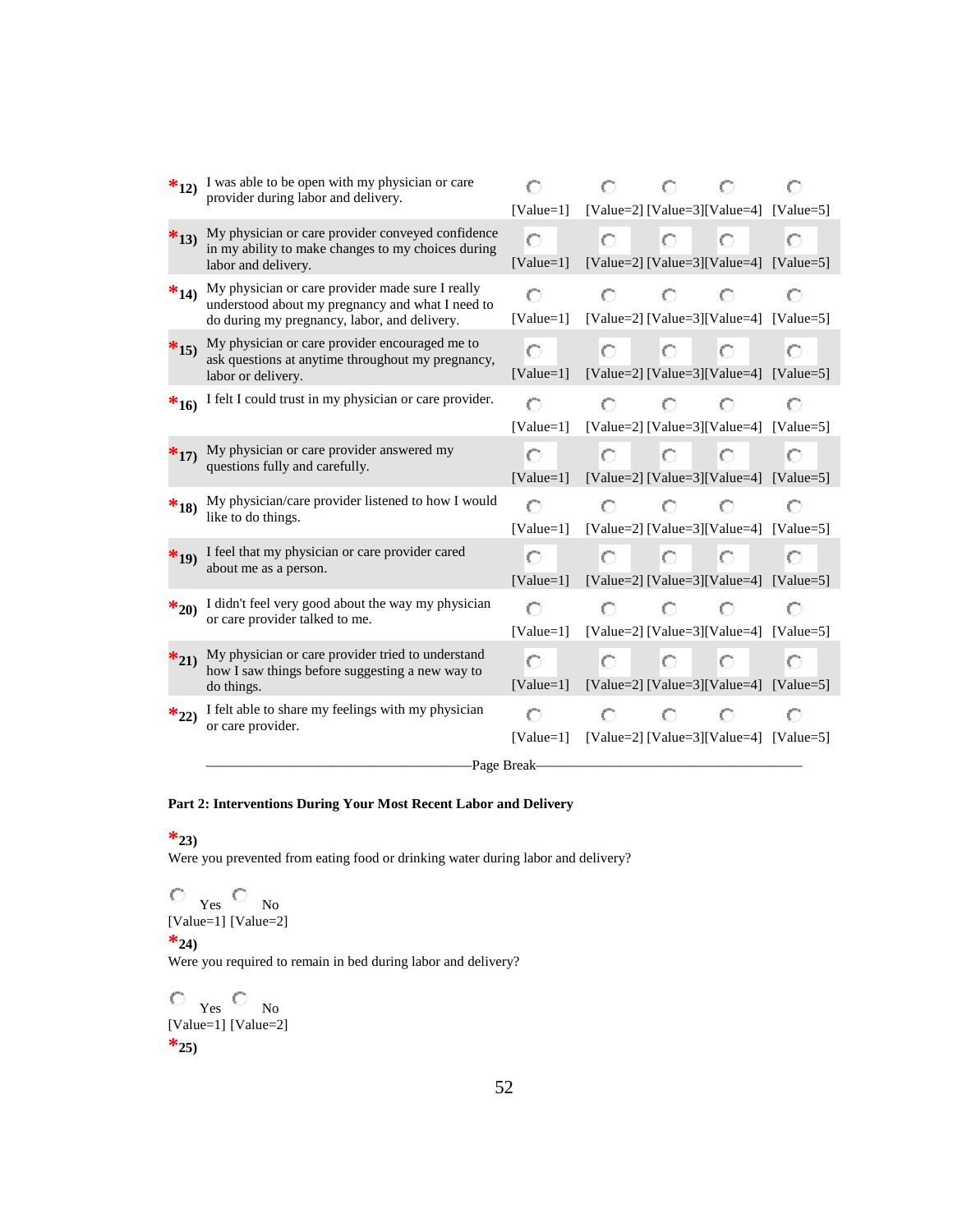Were you required to have continuous fetal monitoring, that is did you have sensors strapped to your belly to monitor your baby's heart rate?

Yes No [Value=1] [Value=2] **26)** If you answered no to question 25 please skip to question 28. Did your healthcare provider/doctor explain what they were doing?

Yes No [Value=1] [Value=2] **27)** Did you give consent for continuous fetal monitoring?

Yes No [Value=1] [Value=2]

**\*28)**

Were you required to have an internal fetal monitor, that is did your provider insert a monitor into your vagina and attach it to your baby's head to monitor its heart rate?

Yes No [Value=1] [Value=2] **29)** If you answered no to question 28 please skip to question 31. Did your provider explain the procedure for internal fetal monitoring?

Yes No [Value=1] [Value=2] **30)** Did you give consent for internal fetal monitoring?

Yes No [Value=1] [Value=2]

**\*31)**

Were you required to have vaginal cervical checks to see how far you were dilated?

Yes No [Value=1] [Value=2] **32)** If you answered no to question 31 please skip to question 34. Did your provider inform you before beginning the vaginal cervical check?

Yes No [Value=1] [Value=2] **33)**

Did you give consent for your healthcare provider to check for dilation?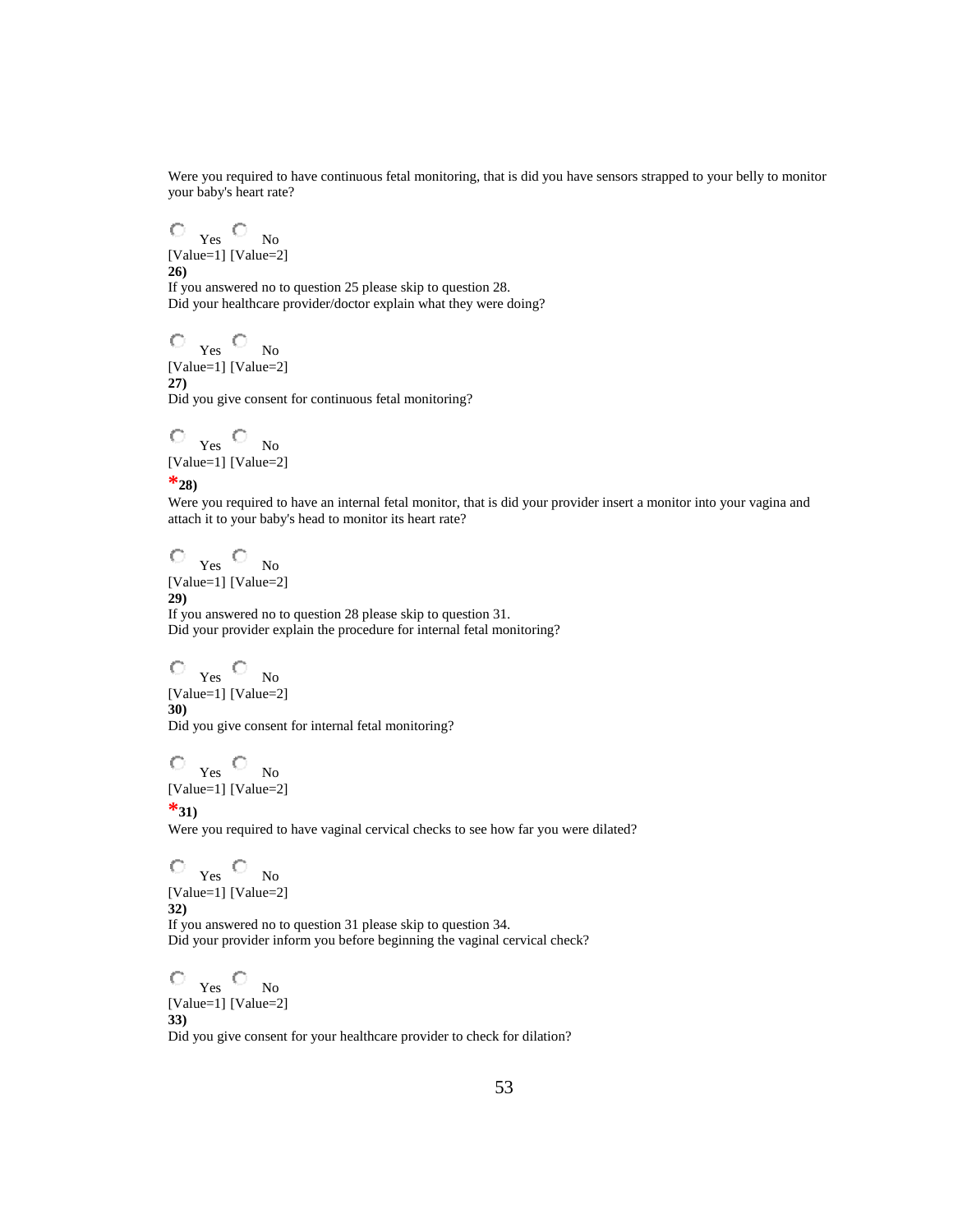$\hfill\ensuremath{\circ}\xspace$   $\hfill\ensuremath{\mathsf{Yes}}\xspace$   $\hfill\ensuremath{\mathsf{O}}\xspace$ [Value=1] [Value=2] No

#### **\*34)**

Were you required to have an episiotomy, that is did your healthcare provider cut your vagina to make more room for the baby's head?

Yes No [Value=1] [Value=2]

**35)**

If you answered no to question 34 please skip to question 37. Did your healthcare provider inform you before beginning the episiotomy?

Yes No [Value=1] [Value=2] **36)**

Did you give consent for your provider to cut your vagina?

Yes No [Value=1] [Value=2]

**\*37)**

Did your healthcare provider use forceps or a vacuum on your baby to help get its head out?

Yes No [Value=1] [Value=2] **38)** If you answered no to question 37 please skip to question 40.

Did your provider explain what they were doing before beginning the use of forceps or vacuum?

 $\circ$   $_{\text{Yes}}$   $\circ$ [Value=1] [Value=2] No **39)**

Did you give consent for forceps or vacuum assisted delivery?

Yes No [Value=1] [Value=2]

**\*40)**

Were any of your children delivered by cesarean section (C-section), that is, did they cut your belly open to take the baby out?

Yes No

[Value=1] [Value=2] **41)**

If you answered no to question 40 please skip to question 44.

If any of your children were delivered by cesarean section (C-section), when was the decision made to have the cesarean section?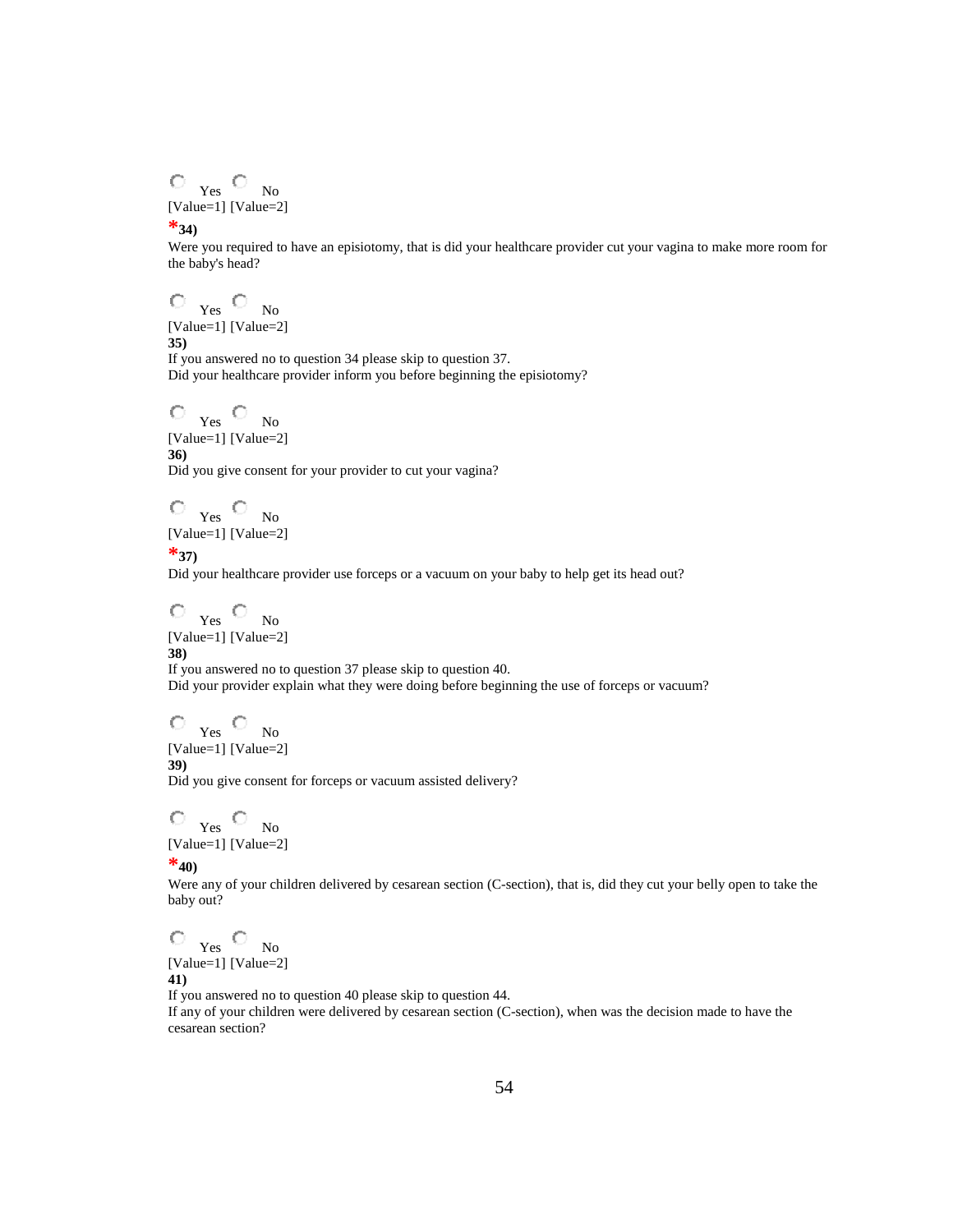$\circ$ After labor pains started Before labor pains started Other (please specify) [Value=1] [Value=2] [Value=3] Other:

#### **42)**

If yes, which pregnancy (first, second, third, etc.)?

## **43)**

If you had a prior C-section, were you prevented from attempting a vaginal birth?

$$
\begin{array}{c}\n\bigcirc \quad\n_{\text{Yes}}\n\bigcirc \quad\n_{\text{No}} \\
[\text{Value=1}]\,\,[\text{Value=2}]\n\end{array}
$$

#### $*_{44}$

Were any other procedures performed on you and/or your child? Please explain your answer.



-<br>Page Break-

#### **Part 3: Feelings During Labor and Delivery**

Please think about the experiences you had during your most recent labor and delivery. Indicate with a number between 1 and 5 your agreement with each of the statements below.

|          | Not true at all<br><b>Completely true</b> |                                                |                                                      |                  |                |                                                                |                |          |
|----------|-------------------------------------------|------------------------------------------------|------------------------------------------------------|------------------|----------------|----------------------------------------------------------------|----------------|----------|
|          | 1                                         | $\mathbf{2}$                                   | 3                                                    | $\boldsymbol{4}$ | 5              |                                                                |                |          |
|          |                                           |                                                |                                                      | $\mathbf{1}$     | $\overline{2}$ | $3 \quad \blacksquare$                                         | $\overline{4}$ | $\sim$ 5 |
|          |                                           | $*_{45}$ I felt a sense of choice and freedom. |                                                      |                  |                | $O$ $O$ $O$<br>$[Value=1][Value=2][Value=3][Value=4][Value=5]$ |                | o        |
| $*_{46}$ |                                           |                                                | I felt disappointed with my childbirth experience.   | О                |                | $O$ $O$ $O$<br>$[Value=1][Value=2][Value=3][Value=4][Value=5]$ |                | О        |
| $*_{47}$ | and distant towards me.                   |                                                | I felt that people who are important to me were cold | O                |                | 000<br>$[Value=1][Value=2][Value=3][Value=4][Value=5]$         |                | О        |
| $*_{48}$ |                                           | Most of the things I did felt like "I had to". |                                                      |                  |                | $O$ $O$ $O$<br>$[Value=1][Value=2][Value=3][Value=4][Value=5]$ | О.             | О        |
|          |                                           |                                                |                                                      | 55               |                |                                                                |                |          |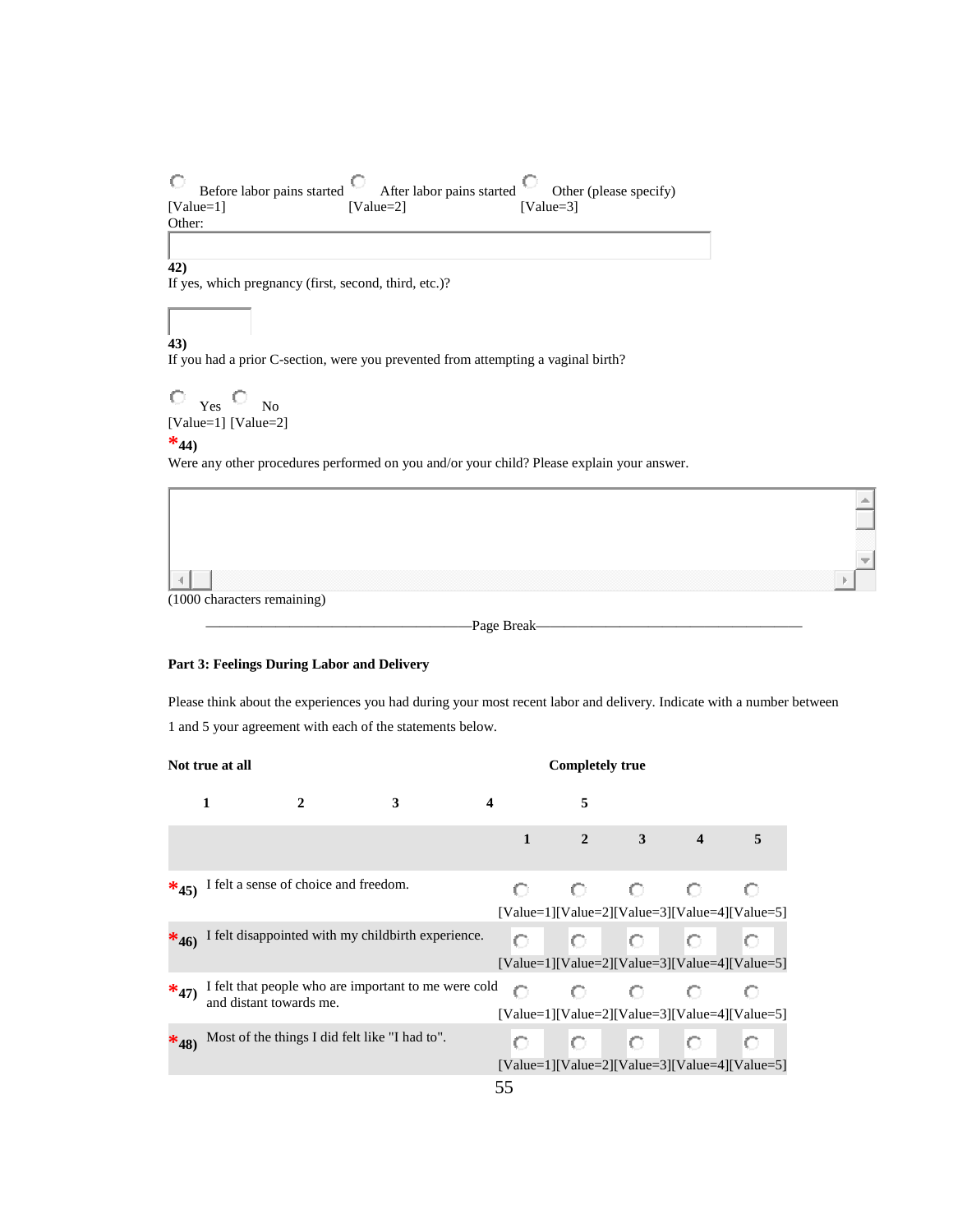|          | $*_{49}$ I felt confident that I could do things well.                |                                                 | 0 O       |                   | ЮD  |   |
|----------|-----------------------------------------------------------------------|-------------------------------------------------|-----------|-------------------|-----|---|
|          |                                                                       | $[Value=1][Value=2][Value=3][Value=4][Value=5]$ |           |                   |     |   |
| $*_{50}$ | I felt that my decisions reflected what I really<br>wanted.           |                                                 | $\circ$   | $\sim$ 0.1 $\sim$ | IO. | O |
|          |                                                                       | $[Value=1][Value=2][Value=3][Value=4][Value=5]$ |           |                   |     |   |
| $*_{51}$ | I felt connected with people who care for me, and<br>for whom I care. |                                                 |           | 00                | o   |   |
|          |                                                                       | $[Value=1][Value=2][Value=3][Value=4][Value=5]$ |           |                   |     |   |
|          | $\frac{*}{52}$ I felt excluded from decisions about my care.          |                                                 | $0$ 0 0 0 |                   |     |   |
|          |                                                                       | $[Value=1][Value=2][Value=3][Value=4][Value=5]$ |           |                   |     |   |
|          | *53) I felt forced to do many things I didn't choose to do.           | o                                               |           |                   |     |   |
|          |                                                                       | $[Value=1][Value=2][Value=3][Value=4][Value=5]$ |           |                   |     |   |
|          |                                                                       | -Page Break-                                    |           |                   |     |   |

#### **Part 4: Overall Labor and Delivery Experience**

#### **\*54)**

Before the birth of your child or children, where did you plan to labor and deliver?

|                                               |  | A hospital $\bigcirc$ Home $\bigcirc$ Birthing Center $\bigcirc$ Other (please specify) |
|-----------------------------------------------|--|-----------------------------------------------------------------------------------------|
| $[Value=1]$ $[Value=2]$ $[Value=3]$<br>Other: |  | $[Value=4]$                                                                             |

#### **\*55)**

Where did you give birth during your most recent pregnancy?

| Ю                   |                         | A hospital $\Box$ Home $\Box$ Birthing Center $\Box$ Other (please specify) |
|---------------------|-------------------------|-----------------------------------------------------------------------------|
| [Value=1]<br>Other: | $[Value=2]$ $[Value=3]$ | [Value=4]                                                                   |

#### **\*56)**

Did you have a choice as to where you could labor and deliver your child or children? Please explain your answer.

## $\left\vert 1\right\rangle$

(1000 characters remaining)

#### **\*57)**

Did you feel like your most recent labor was managed properly by the doctors and nurses? Please explain your answer.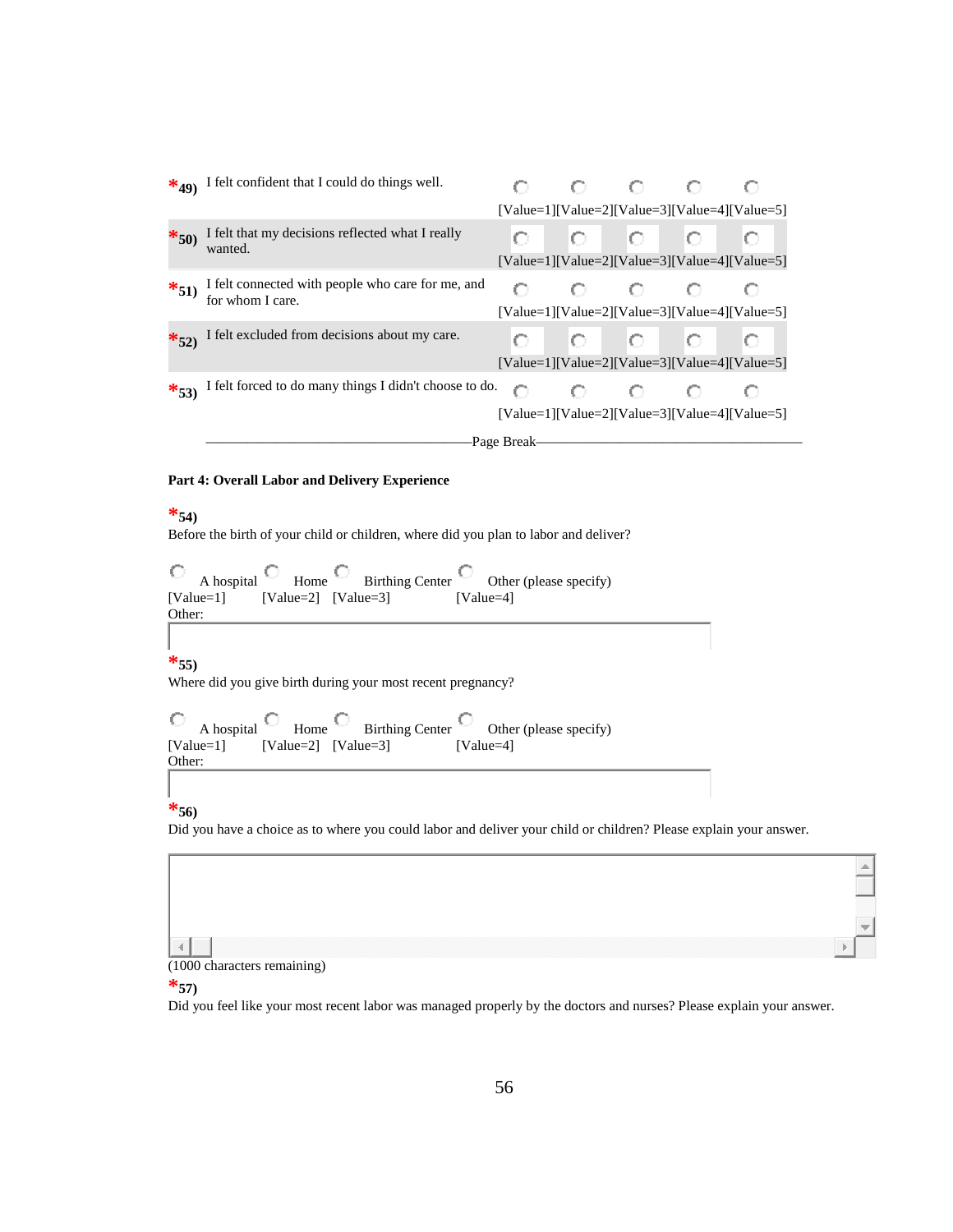

(1000 characters remaining)

#### **\*58)**

Did you feel like you were given all the options during your most recent pregnancy, labor, and delivery? Please explain your answer.



#### **\*59)**

Overall, how would you describe your most recent birth experience?

Poorly [Value=1] Okay [Value=2] Neutral [Value=3] Good [Value=4] Excellent [Value=5] **60)**

If you would like, please provide a detailed account of your most recent birth experience. For example, would you like to provide additional information about your answers, feelings you experienced, or procedures not mentioned in this questionnaire?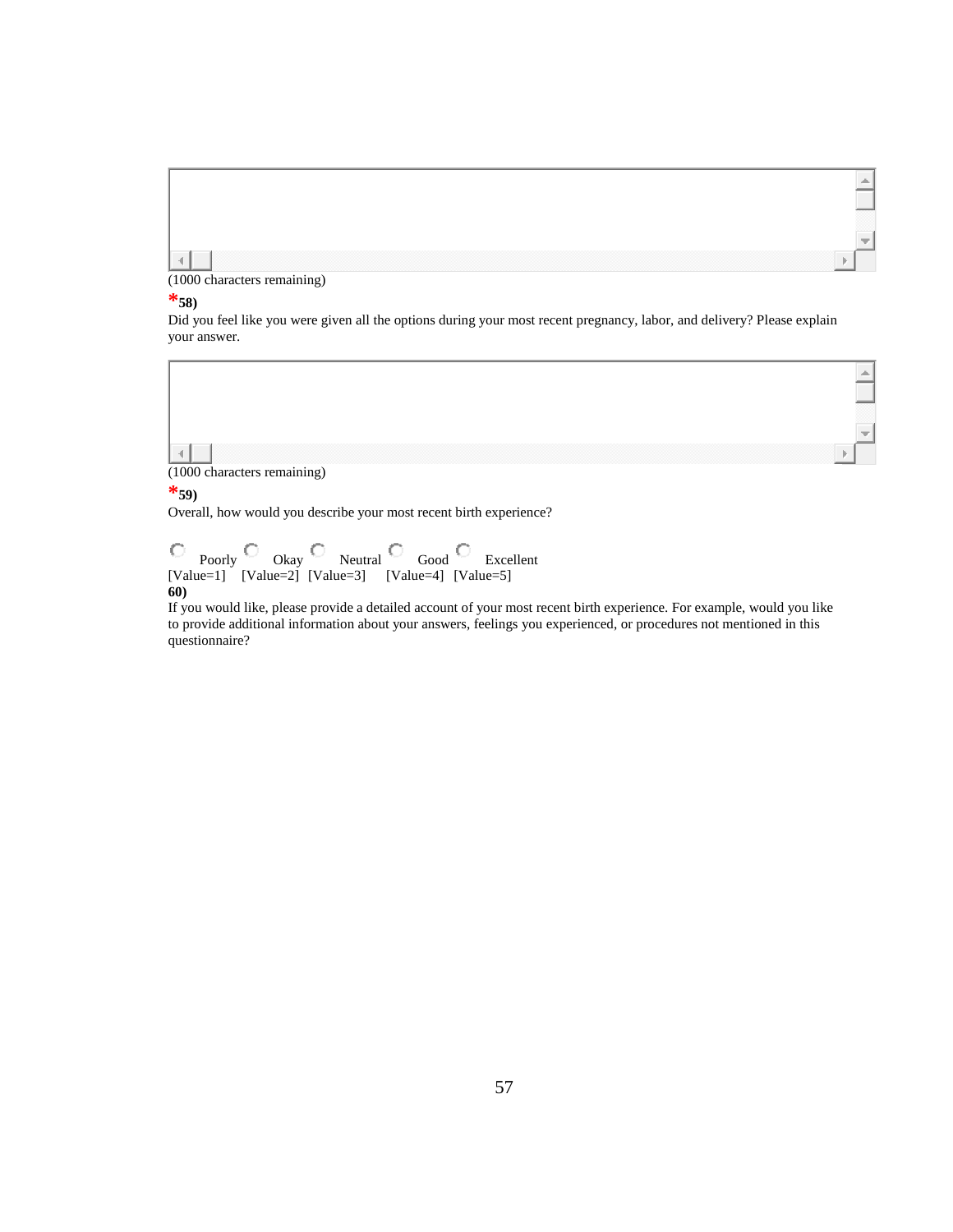| $\mathcal{A}$                |  |
|------------------------------|--|
| (28000 characters remaining) |  |

———————————————————Page Break———————————————————

**To help me better understand your responses, please answer the following demographic questions:**

**\*61)**

What is your age?

## **\*62)**

What is your race/ethnicity?

| $\circ$ White [Value=7] Black or African American [Value=3] Hispanic or Latino [Value=4]                                                                                                    |  |  |  |
|---------------------------------------------------------------------------------------------------------------------------------------------------------------------------------------------|--|--|--|
| American Indian or Alaskan Native [Value=1] <sup><math>\bigcirc</math></sup> Asian [Value=2] <sup><math>\bigcirc</math></sup> Multiracial [Value=5] <sup><math>\bigcirc</math></sup> Native |  |  |  |
| Hawaiian or Other Pacific Islander [Value=6] Other (please specify) [Value=8]                                                                                                               |  |  |  |
|                                                                                                                                                                                             |  |  |  |
| $*_{63}$                                                                                                                                                                                    |  |  |  |
| What is your marital status?                                                                                                                                                                |  |  |  |
| $\textcircled{S}$ Married [Value=1] $\textcircled{S}$ Divorced [Value=2] $\textcircled{S}$ Separated [Value=3] Widowed [Value=4] Never                                                      |  |  |  |

Married [Value=5]